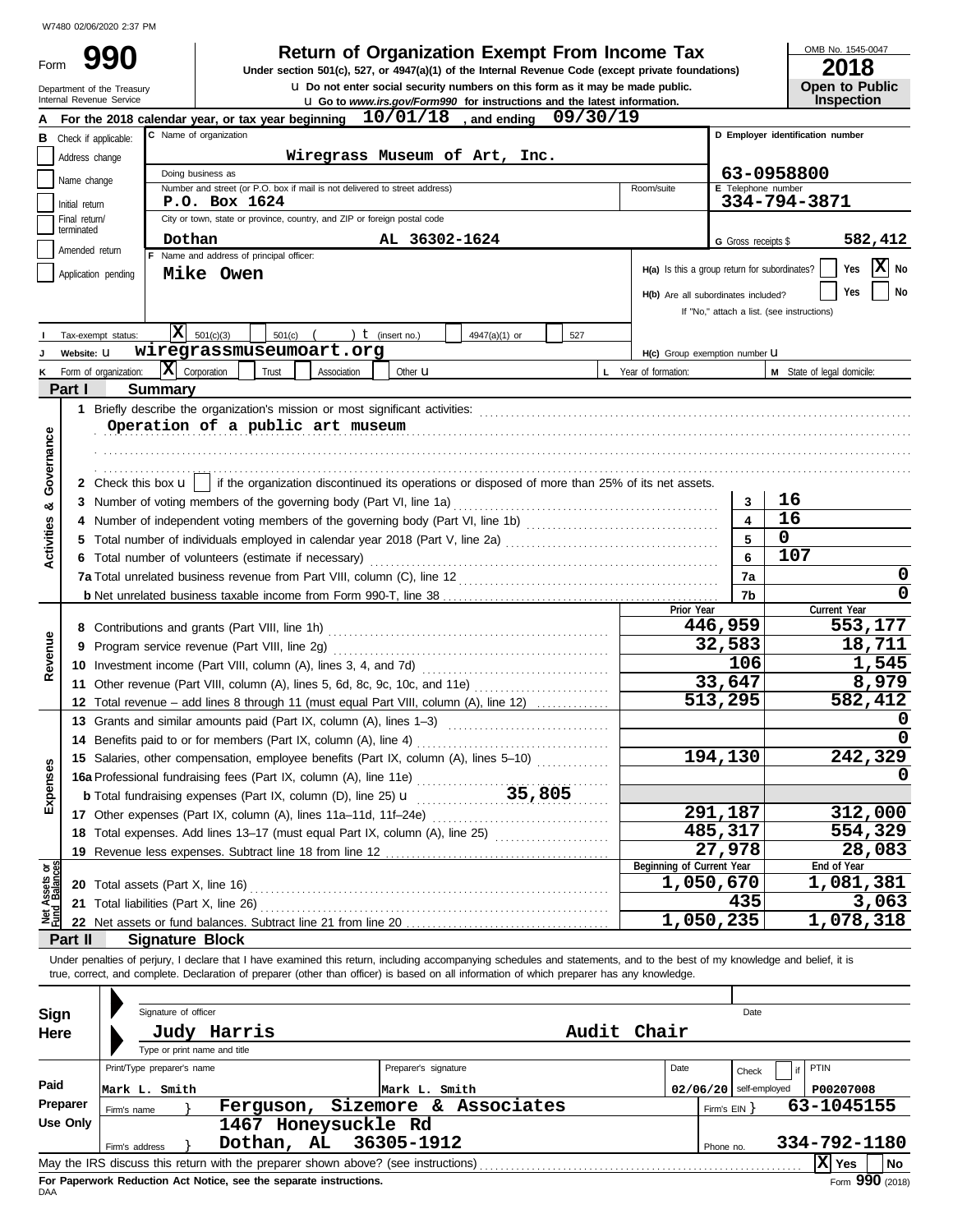|              | 63-0958800<br>Form 990 (2018) Wiregrass Museum of Art, Inc.                                                                    |                                          | Page 2                       |
|--------------|--------------------------------------------------------------------------------------------------------------------------------|------------------------------------------|------------------------------|
|              | <b>Statement of Program Service Accomplishments</b><br>Part III                                                                |                                          |                              |
|              |                                                                                                                                |                                          |                              |
| 1            | Briefly describe the organization's mission:                                                                                   |                                          |                              |
|              | Operation of a public art museum                                                                                               |                                          |                              |
|              |                                                                                                                                |                                          |                              |
|              |                                                                                                                                |                                          |                              |
|              |                                                                                                                                |                                          |                              |
| $\mathbf{2}$ | Did the organization undertake any significant program services during the year which were not listed on the                   |                                          |                              |
|              | prior Form 990 or 990-EZ?                                                                                                      |                                          | $\vert$   Yes $\vert$ X   No |
|              | If "Yes," describe these new services on Schedule O.                                                                           |                                          |                              |
| 3            | Did the organization cease conducting, or make significant changes in how it conducts, any program                             |                                          |                              |
|              | services?                                                                                                                      |                                          | $\Box$ Yes $\overline{X}$ No |
|              | If "Yes," describe these changes on Schedule O.                                                                                |                                          |                              |
| 4            | Describe the organization's program service accomplishments for each of its three largest program services, as measured by     |                                          |                              |
|              | expenses. Section 501(c)(3) and 501(c)(4) organizations are required to report the amount of grants and allocations to others, |                                          |                              |
|              | the total expenses, and revenue, if any, for each program service reported.                                                    |                                          |                              |
|              |                                                                                                                                |                                          |                              |
|              | $428,448$ including grants of \$<br>4a (Code:<br>) (Expenses \$                                                                | ) (Revenue $\quad$ , $\quad$ , $\quad$ ) |                              |
|              | Promote art education, understanding, and appreciation to                                                                      |                                          |                              |
|              | the public, in addition to operating a museum in Dothan,                                                                       |                                          |                              |
|              | Alabama.                                                                                                                       |                                          |                              |
|              |                                                                                                                                |                                          |                              |
|              |                                                                                                                                |                                          |                              |
|              |                                                                                                                                |                                          |                              |
|              |                                                                                                                                |                                          |                              |
|              |                                                                                                                                |                                          |                              |
|              |                                                                                                                                |                                          |                              |
|              |                                                                                                                                |                                          |                              |
|              |                                                                                                                                |                                          |                              |
|              |                                                                                                                                |                                          |                              |
|              |                                                                                                                                |                                          |                              |
|              | N/A                                                                                                                            |                                          |                              |
|              |                                                                                                                                |                                          |                              |
|              |                                                                                                                                |                                          |                              |
|              |                                                                                                                                |                                          |                              |
|              |                                                                                                                                |                                          |                              |
|              |                                                                                                                                |                                          |                              |
|              |                                                                                                                                |                                          |                              |
|              |                                                                                                                                |                                          |                              |
|              |                                                                                                                                |                                          |                              |
|              |                                                                                                                                |                                          |                              |
|              |                                                                                                                                |                                          |                              |
|              |                                                                                                                                |                                          |                              |
|              | 4c (Code:                                                                                                                      | ) (Revenue \$                            |                              |
|              | including grants of \$<br>) (Expenses \$<br>N/A                                                                                |                                          |                              |
|              |                                                                                                                                |                                          |                              |
|              |                                                                                                                                |                                          |                              |
|              |                                                                                                                                |                                          |                              |
|              |                                                                                                                                |                                          |                              |
|              |                                                                                                                                |                                          |                              |
|              |                                                                                                                                |                                          |                              |
|              |                                                                                                                                |                                          |                              |
|              |                                                                                                                                |                                          |                              |
|              |                                                                                                                                |                                          |                              |
|              |                                                                                                                                |                                          |                              |
|              |                                                                                                                                |                                          |                              |
|              |                                                                                                                                |                                          |                              |
|              | 4d Other program services (Describe in Schedule O.)                                                                            |                                          |                              |
|              | (Expenses \$<br>including grants of \$<br>(Revenue \$                                                                          |                                          |                              |
|              | 428, 448<br>4e Total program service expenses u                                                                                |                                          |                              |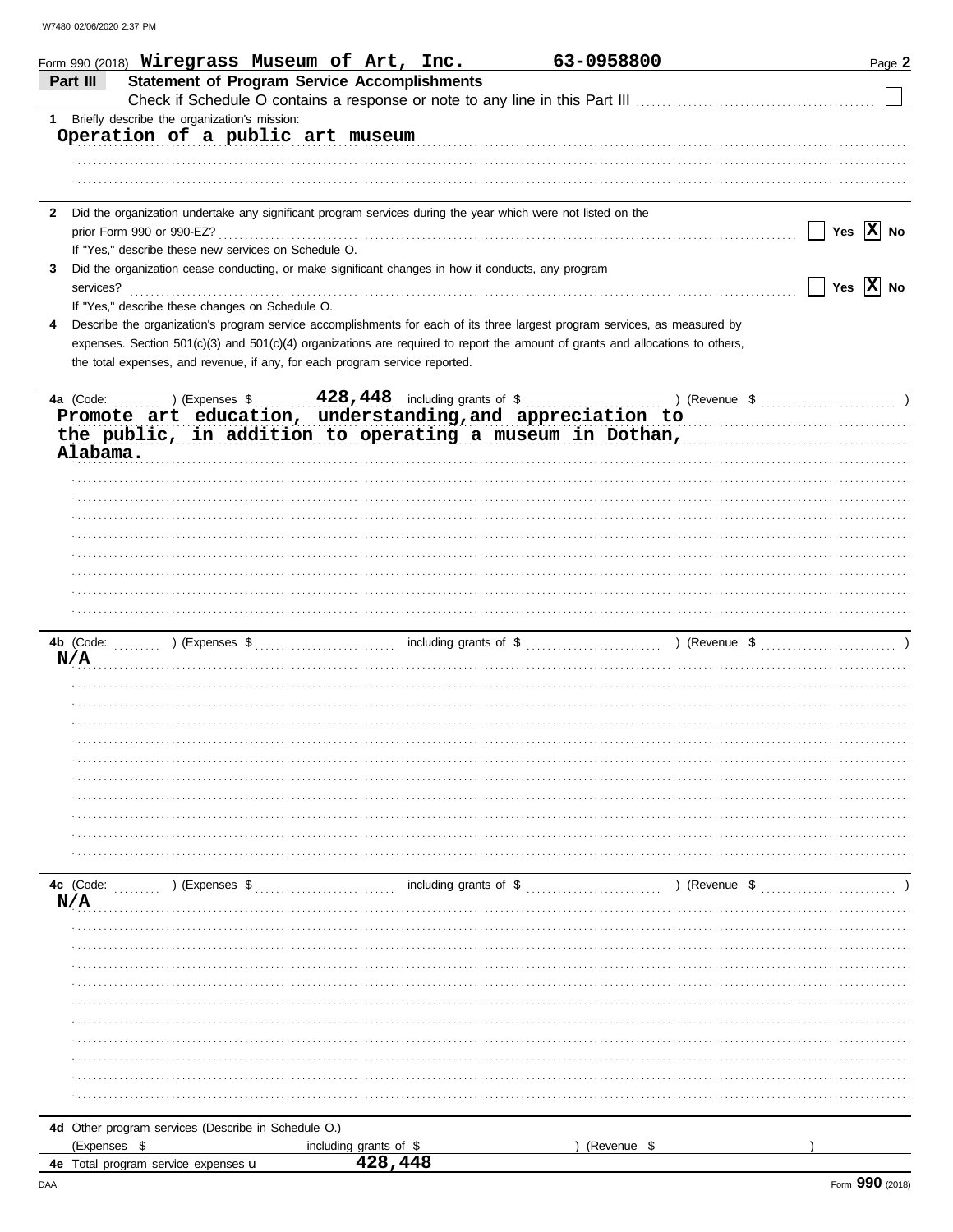|           | 63-0958800<br>Form 990 (2018) Wiregrass Museum of Art, Inc.                                                                                                                  |                       |             | Page 3           |
|-----------|------------------------------------------------------------------------------------------------------------------------------------------------------------------------------|-----------------------|-------------|------------------|
|           | Part IV<br><b>Checklist of Required Schedules</b>                                                                                                                            |                       |             |                  |
|           |                                                                                                                                                                              |                       | Yes         | No               |
| 1         | Is the organization described in section 501(c)(3) or $4947(a)(1)$ (other than a private foundation)? If "Yes,"<br>complete Schedule A                                       | 1                     | X           |                  |
| 2         | Is the organization required to complete Schedule B, Schedule of Contributors (see instructions)?                                                                            | $\overline{2}$        | $\mathbf x$ |                  |
| 3         | Did the organization engage in direct or indirect political campaign activities on behalf of or in opposition to                                                             |                       |             |                  |
|           | candidates for public office? If "Yes," complete Schedule C, Part I                                                                                                          | 3                     |             | x                |
| 4         | Section 501(c)(3) organizations. Did the organization engage in lobbying activities, or have a section 501(h)                                                                |                       |             |                  |
|           | election in effect during the tax year? If "Yes," complete Schedule C, Part II                                                                                               | 4                     |             | X                |
| 5         | Is the organization a section $501(c)(4)$ , $501(c)(5)$ , or $501(c)(6)$ organization that receives membership dues,                                                         |                       |             |                  |
|           | assessments, or similar amounts as defined in Revenue Procedure 98-19? If "Yes," complete Schedule C, Part III                                                               | 5                     |             | X                |
| 6         | Did the organization maintain any donor advised funds or any similar funds or accounts for which donors                                                                      |                       |             |                  |
|           | have the right to provide advice on the distribution or investment of amounts in such funds or accounts? If                                                                  |                       |             |                  |
|           | "Yes," complete Schedule D, Part I                                                                                                                                           | 6                     |             | X                |
| 7         | Did the organization receive or hold a conservation easement, including easements to preserve open space,                                                                    |                       |             |                  |
|           | the environment, historic land areas, or historic structures? If "Yes," complete Schedule D, Part II                                                                         | 7                     |             | X                |
| 8         | Did the organization maintain collections of works of art, historical treasures, or other similar assets? If "Yes,"                                                          |                       |             |                  |
|           | complete Schedule D, Part III                                                                                                                                                | 8                     |             | X                |
| 9         | Did the organization report an amount in Part X, line 21, for escrow or custodial account liability, serve as a                                                              |                       |             |                  |
|           | custodian for amounts not listed in Part X; or provide credit counseling, debt management, credit repair, or                                                                 | 9                     |             | X                |
| 10        | debt negotiation services? If "Yes," complete Schedule D, Part IV<br>Did the organization, directly or through a related organization, hold assets in temporarily restricted |                       |             |                  |
|           | endowments, permanent endowments, or quasi-endowments? If "Yes," complete Schedule D, Part V                                                                                 | 10                    |             | x                |
| 11        | If the organization's answer to any of the following questions is "Yes," then complete Schedule D, Parts VI,                                                                 |                       |             |                  |
|           | VII, VIII, IX, or X as applicable.                                                                                                                                           |                       |             |                  |
| a         | Did the organization report an amount for land, buildings, and equipment in Part X, line 10? If "Yes,"                                                                       |                       |             |                  |
|           | complete Schedule D, Part VI                                                                                                                                                 | 11a                   | X           |                  |
|           | <b>b</b> Did the organization report an amount for investments—other securities in Part X, line 12 that is 5% or more                                                        |                       |             |                  |
|           | of its total assets reported in Part X, line 16? If "Yes," complete Schedule D, Part VII                                                                                     | 11b                   |             | X                |
| C         | Did the organization report an amount for investments—program related in Part X, line 13 that is 5% or more                                                                  |                       |             |                  |
|           | of its total assets reported in Part X, line 16? If "Yes," complete Schedule D, Part VIII                                                                                    | 11c                   |             | x                |
|           | d Did the organization report an amount for other assets in Part X, line 15 that is 5% or more of its total assets                                                           |                       |             |                  |
|           | reported in Part X, line 16? If "Yes," complete Schedule D, Part IX                                                                                                          | 11d                   |             | X                |
| е         | Did the organization report an amount for other liabilities in Part X, line 25? If "Yes," complete Schedule D, Part X                                                        | 11e                   | $\mathbf x$ |                  |
|           | Did the organization's separate or consolidated financial statements for the tax year include a footnote that addresses                                                      |                       |             |                  |
|           | the organization's liability for uncertain tax positions under FIN 48 (ASC 740)? If "Yes," complete Schedule D, Part X                                                       | 11f                   |             | x                |
|           | Did the organization obtain separate, independent audited financial statements for the tax year? If "Yes," complete                                                          |                       |             |                  |
|           |                                                                                                                                                                              | 12a                   |             | X                |
|           | <b>b</b> Was the organization included in consolidated, independent audited financial statements for the tax year? If                                                        |                       |             |                  |
|           | "Yes," and if the organization answered "No" to line 12a, then completing Schedule D, Parts XI and XII is optional                                                           | 12 <sub>b</sub><br>13 |             | X<br>$\mathbf x$ |
| 13<br>14a | Did the organization maintain an office, employees, or agents outside of the United States?                                                                                  | 14a                   |             | $\mathbf x$      |
| b         | Did the organization have aggregate revenues or expenses of more than \$10,000 from grantmaking,                                                                             |                       |             |                  |
|           | fundraising, business, investment, and program service activities outside the United States, or aggregate                                                                    |                       |             |                  |
|           | foreign investments valued at \$100,000 or more? If "Yes," complete Schedule F, Parts I and IV [[[[[[[[[[[[[[[[                                                              | 14b                   |             | X                |
| 15        | Did the organization report on Part IX, column (A), line 3, more than \$5,000 of grants or other assistance to or                                                            |                       |             |                  |
|           | for any foreign organization? If "Yes," complete Schedule F, Parts II and IV                                                                                                 | 15                    |             | X                |
| 16        | Did the organization report on Part IX, column (A), line 3, more than \$5,000 of aggregate grants or other                                                                   |                       |             |                  |
|           | assistance to or for foreign individuals? If "Yes," complete Schedule F, Parts III and IV                                                                                    | 16                    |             | X                |
| 17        | Did the organization report a total of more than \$15,000 of expenses for professional fundraising services on                                                               |                       |             |                  |
|           |                                                                                                                                                                              | 17                    |             | X                |
| 18        | Did the organization report more than \$15,000 total of fundraising event gross income and contributions on                                                                  |                       |             |                  |
|           | Part VIII, lines 1c and 8a? If "Yes," complete Schedule G, Part II                                                                                                           | 18                    |             | X                |
| 19        | Did the organization report more than \$15,000 of gross income from gaming activities on Part VIII, line 9a?                                                                 |                       |             |                  |
|           |                                                                                                                                                                              | 19                    |             | X                |
| 20a       | Did the organization operate one or more hospital facilities? If "Yes," complete Schedule H                                                                                  | <b>20a</b>            |             | $\mathbf x$      |
| b         |                                                                                                                                                                              | 20 <sub>b</sub>       |             |                  |
| 21        | Did the organization report more than \$5,000 of grants or other assistance to any domestic organization or                                                                  |                       |             |                  |

domestic government on Part IX, column (A), line 1? If "Yes," complete Schedule I, Parts I and II **21** Did the organization report more than \$5,000 of grants or other assistance to any domestic organization or

**X**

**21**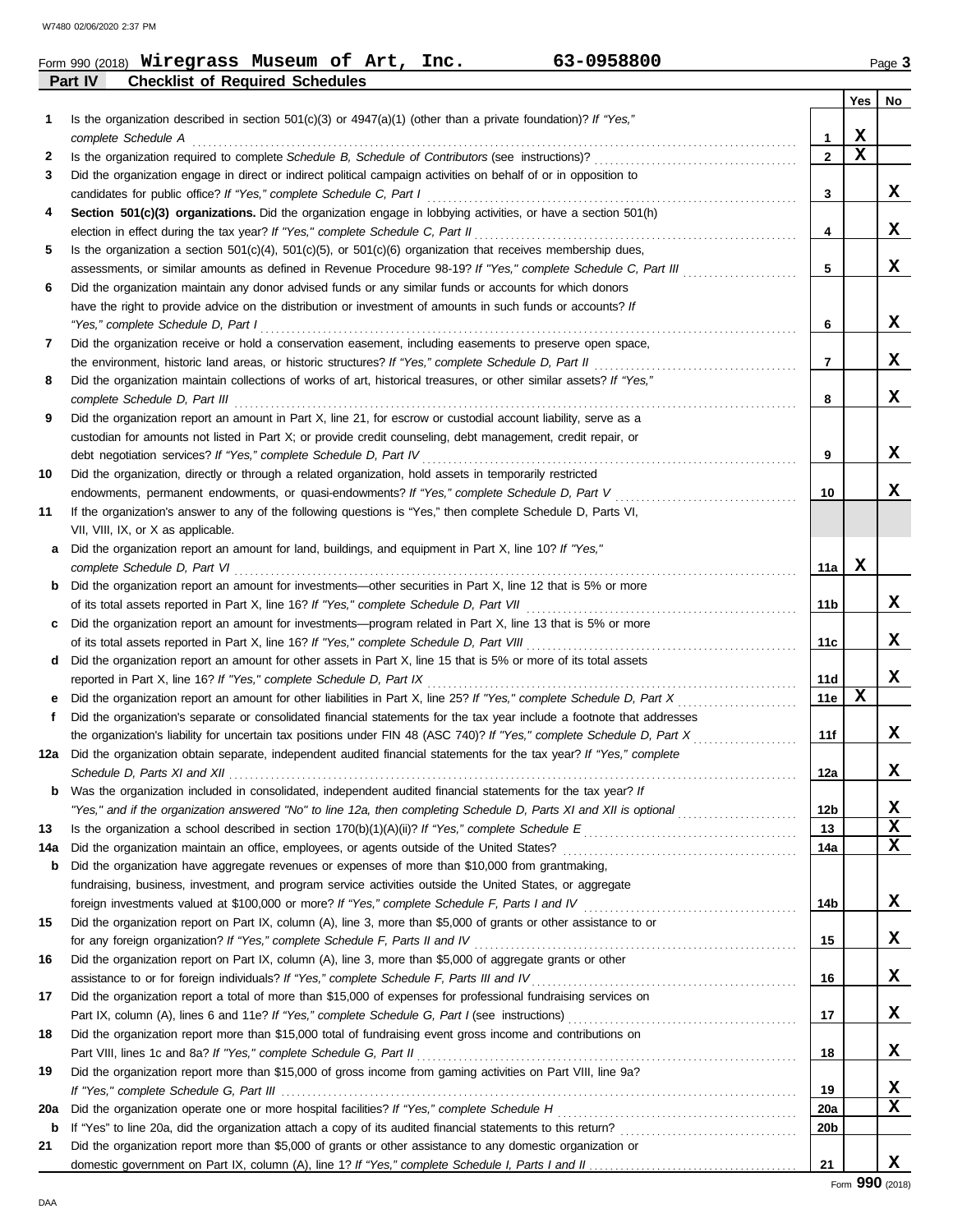**Part IV Checklist of Required Schedules** *(continued)*

|     |                                                                                                                  |            | Yes | No              |
|-----|------------------------------------------------------------------------------------------------------------------|------------|-----|-----------------|
| 22  | Did the organization report more than \$5,000 of grants or other assistance to or for domestic individuals on    |            |     |                 |
|     |                                                                                                                  | 22         |     | X               |
| 23  | Did the organization answer "Yes" to Part VII, Section A, line 3, 4, or 5 about compensation of the              |            |     |                 |
|     | organization's current and former officers, directors, trustees, key employees, and highest compensated          |            |     |                 |
|     | employees? If "Yes," complete Schedule J                                                                         | 23         |     | X.              |
| 24a | Did the organization have a tax-exempt bond issue with an outstanding principal amount of more than              |            |     |                 |
|     | \$100,000 as of the last day of the year, that was issued after December 31, 2002? If "Yes," answer lines 24b    |            |     |                 |
|     | through 24d and complete Schedule K. If "No," go to line 25a                                                     | 24a        |     | X.              |
| b   |                                                                                                                  | 24b        |     |                 |
| c   | Did the organization maintain an escrow account other than a refunding escrow at any time during the year        |            |     |                 |
|     | to defease any tax-exempt bonds?                                                                                 | 24c        |     |                 |
| d   |                                                                                                                  | 24d        |     |                 |
| 25a | Section 501(c)(3), 501(c)(4), and 501(c)(29) organizations. Did the organization engage in an excess benefit     |            |     |                 |
|     | transaction with a disqualified person during the year? If "Yes," complete Schedule L, Part I                    | 25a        |     | X               |
| b   | Is the organization aware that it engaged in an excess benefit transaction with a disqualified person in a prior |            |     |                 |
|     | year, and that the transaction has not been reported on any of the organization's prior Forms 990 or 990-EZ?     |            |     |                 |
|     | If "Yes," complete Schedule L, Part I                                                                            | 25b        |     | X               |
| 26  | Did the organization report any amount on Part X, line 5, 6, or 22 for receivables from or payables to any       |            |     |                 |
|     | current or former officers, directors, trustees, key employees, highest compensated employees, or                |            |     |                 |
|     | disqualified persons? If "Yes," complete Schedule L, Part II                                                     | 26         |     | x               |
| 27  | Did the organization provide a grant or other assistance to an officer, director, trustee, key employee,         |            |     |                 |
|     | substantial contributor or employee thereof, a grant selection committee member, or to a 35% controlled          |            |     |                 |
|     | entity or family member of any of these persons? If "Yes," complete Schedule L, Part III                         | 27         |     | x               |
| 28  | Was the organization a party to a business transaction with one of the following parties (see Schedule L,        |            |     |                 |
|     | Part IV instructions for applicable filing thresholds, conditions, and exceptions):                              |            |     |                 |
| а   | A current or former officer, director, trustee, or key employee? If "Yes," complete Schedule L, Part IV          | 28a        |     | x               |
| b   | A family member of a current or former officer, director, trustee, or key employee? If "Yes," complete           |            |     |                 |
|     | Schedule L, Part IV                                                                                              | 28b        |     | X               |
| c   | An entity of which a current or former officer, director, trustee, or key employee (or a family member thereof)  |            |     |                 |
|     |                                                                                                                  | 28c        |     | X               |
| 29  | Did the organization receive more than \$25,000 in non-cash contributions? If "Yes," complete Schedule M         | 29         | х   |                 |
| 30  | Did the organization receive contributions of art, historical treasures, or other similar assets, or qualified   |            |     |                 |
|     | conservation contributions? If "Yes," complete Schedule M                                                        | 30         |     | X.              |
| 31  |                                                                                                                  | 31         |     | $\mathbf x$     |
| 32  | Did the organization sell, exchange, dispose of, or transfer more than 25% of its net assets? If "Yes,"          |            |     |                 |
|     | complete Schedule N, Part II                                                                                     | 32         |     | x               |
| 33  | Did the organization own 100% of an entity disregarded as separate from the organization under Regulations       |            |     |                 |
|     | sections 301.7701-2 and 301.7701-3? If "Yes," complete Schedule R, Part I                                        | 33         |     | X.              |
| 34  | Was the organization related to any tax-exempt or taxable entity? If "Yes," complete Schedule R, Part II, III,   |            |     |                 |
|     | or IV, and Part V, line 1                                                                                        | 34         |     | X               |
| 35a |                                                                                                                  | <b>35a</b> |     | $\mathbf x$     |
| b   | If "Yes" to line 35a, did the organization receive any payment from or engage in any transaction with a          |            |     |                 |
|     |                                                                                                                  | 35b        |     |                 |
| 36  | Section 501(c)(3) organizations. Did the organization make any transfers to an exempt non-charitable             |            |     |                 |
|     | related organization? If "Yes," complete Schedule R, Part V, line 2                                              | 36         |     | X               |
| 37  | Did the organization conduct more than 5% of its activities through an entity that is not a related organization |            |     |                 |
|     |                                                                                                                  | 37         |     | X.              |
| 38  | Did the organization complete Schedule O and provide explanations in Schedule O for Part VI, lines 11b and       |            |     |                 |
|     | 19? Note. All Form 990 filers are required to complete Schedule O.                                               | 38         |     | X.              |
|     | Statements Regarding Other IRS Filings and Tax Compliance<br>Part V                                              |            |     |                 |
|     | Check if Schedule O contains a response or note to any line in this Part V.                                      |            |     |                 |
|     |                                                                                                                  |            | Yes | No              |
| 1a  | 0<br>Enter the number reported in Box 3 of Form 1096. Enter -0- if not applicable<br>1a                          |            |     |                 |
| b   | 0<br>1 <sub>b</sub><br>Enter the number of Forms W-2G included in line 1a. Enter -0- if not applicable           |            |     |                 |
| c   | Did the organization comply with backup withholding rules for reportable payments to vendors and                 |            |     |                 |
|     |                                                                                                                  | 1c         | X   |                 |
|     |                                                                                                                  |            |     | Form 990 (2018) |
| DAA |                                                                                                                  |            |     |                 |

Form 990 (2018) Page **4 Wiregrass Museum of Art, Inc. 63-0958800**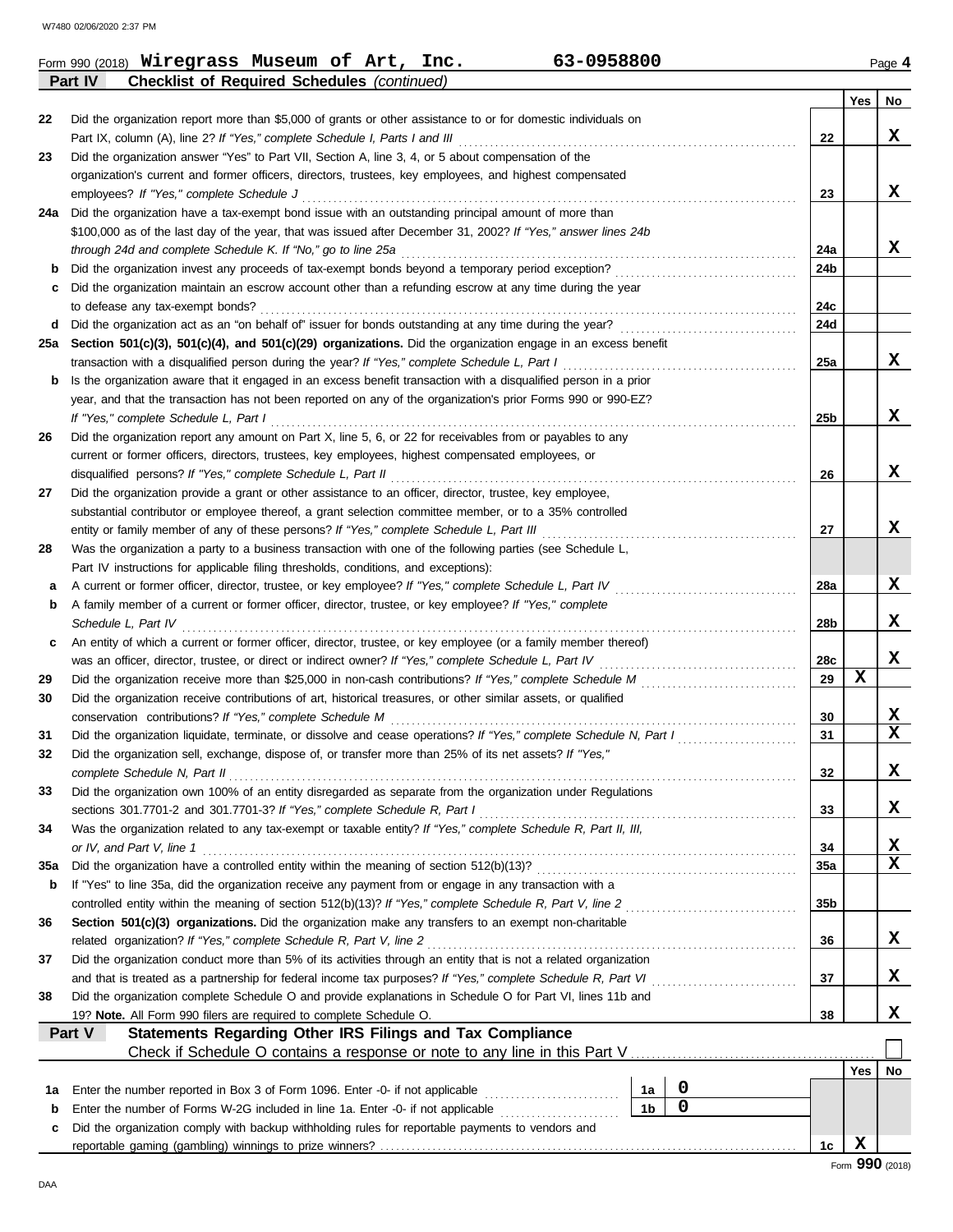|        | Statements Regarding Other IRS Filings and Tax Compliance (continued)<br>Part V                                                                                                                                                                  |                 |             |                |     |             |  |  |  |  |
|--------|--------------------------------------------------------------------------------------------------------------------------------------------------------------------------------------------------------------------------------------------------|-----------------|-------------|----------------|-----|-------------|--|--|--|--|
|        |                                                                                                                                                                                                                                                  |                 |             |                | Yes | No          |  |  |  |  |
| 2а     | Enter the number of employees reported on Form W-3, Transmittal of Wage and Tax                                                                                                                                                                  |                 |             |                |     |             |  |  |  |  |
|        | Statements, filed for the calendar year ending with or within the year covered by this return                                                                                                                                                    | 2a              | $\mathbf 0$ |                |     |             |  |  |  |  |
| b      | If at least one is reported on line 2a, did the organization file all required federal employment tax returns?                                                                                                                                   |                 |             | 2b             |     |             |  |  |  |  |
|        | Note. If the sum of lines 1a and 2a is greater than 250, you may be required to e-file (see instructions)                                                                                                                                        |                 |             |                |     |             |  |  |  |  |
| За     | Did the organization have unrelated business gross income of \$1,000 or more during the year?                                                                                                                                                    |                 |             | 3a             |     | x           |  |  |  |  |
| b      |                                                                                                                                                                                                                                                  |                 |             | 3b             |     |             |  |  |  |  |
| 4a     | At any time during the calendar year, did the organization have an interest in, or a signature or other authority over,                                                                                                                          |                 |             |                |     |             |  |  |  |  |
|        |                                                                                                                                                                                                                                                  |                 |             | 4a             |     | x           |  |  |  |  |
| b      | If "Yes," enter the name of the foreign country: <b>u</b>                                                                                                                                                                                        |                 |             |                |     |             |  |  |  |  |
|        | See instructions for filing requirements for FinCEN Form 114, Report of Foreign Bank and Financial Accounts (FBAR).                                                                                                                              |                 |             |                |     |             |  |  |  |  |
| 5а     | Was the organization a party to a prohibited tax shelter transaction at any time during the tax year?                                                                                                                                            |                 |             | 5a             |     | X           |  |  |  |  |
| b      |                                                                                                                                                                                                                                                  |                 |             | 5 <sub>b</sub> |     | $\mathbf X$ |  |  |  |  |
| c      | If "Yes" to line 5a or 5b, did the organization file Form 8886-T?                                                                                                                                                                                |                 |             | 5c             |     |             |  |  |  |  |
| 6а     | Does the organization have annual gross receipts that are normally greater than \$100,000, and did the                                                                                                                                           |                 |             |                |     |             |  |  |  |  |
|        | organization solicit any contributions that were not tax deductible as charitable contributions?                                                                                                                                                 |                 |             | 6a             |     | X           |  |  |  |  |
| b      | If "Yes," did the organization include with every solicitation an express statement that such contributions or                                                                                                                                   |                 |             |                |     |             |  |  |  |  |
|        | gifts were not tax deductible?                                                                                                                                                                                                                   |                 |             | 6b             |     |             |  |  |  |  |
| 7      | Organizations that may receive deductible contributions under section 170(c).                                                                                                                                                                    |                 |             |                |     |             |  |  |  |  |
| а      | Did the organization receive a payment in excess of \$75 made partly as a contribution and partly for goods                                                                                                                                      |                 |             |                |     |             |  |  |  |  |
|        | and services provided to the payor?                                                                                                                                                                                                              |                 |             | 7a             |     |             |  |  |  |  |
| b      |                                                                                                                                                                                                                                                  |                 |             | 7b             |     |             |  |  |  |  |
| c      | Did the organization sell, exchange, or otherwise dispose of tangible personal property for which it was                                                                                                                                         |                 |             |                |     |             |  |  |  |  |
|        |                                                                                                                                                                                                                                                  |                 |             | 7c             |     |             |  |  |  |  |
| d      |                                                                                                                                                                                                                                                  | 7d              |             |                |     |             |  |  |  |  |
| е      |                                                                                                                                                                                                                                                  |                 |             | 7e<br>7f       |     |             |  |  |  |  |
| f      | Did the organization, during the year, pay premiums, directly or indirectly, on a personal benefit contract?<br>If the organization received a contribution of qualified intellectual property, did the organization file Form 8899 as required? |                 |             | 7g             |     |             |  |  |  |  |
| g      | If the organization received a contribution of cars, boats, airplanes, or other vehicles, did the organization file a Form 1098-C?                                                                                                               |                 |             | 7h             |     |             |  |  |  |  |
| h<br>8 | Sponsoring organizations maintaining donor advised funds. Did a donor advised fund maintained by the                                                                                                                                             |                 |             |                |     |             |  |  |  |  |
|        | sponsoring organization have excess business holdings at any time during the year?                                                                                                                                                               |                 |             | 8              |     |             |  |  |  |  |
| 9      | Sponsoring organizations maintaining donor advised funds.                                                                                                                                                                                        |                 |             |                |     |             |  |  |  |  |
| а      | Did the sponsoring organization make any taxable distributions under section 4966?                                                                                                                                                               |                 |             | 9a             |     |             |  |  |  |  |
| b      |                                                                                                                                                                                                                                                  |                 |             | 9b             |     |             |  |  |  |  |
| 10     | Section 501(c)(7) organizations. Enter:                                                                                                                                                                                                          |                 |             |                |     |             |  |  |  |  |
|        |                                                                                                                                                                                                                                                  | 10a             |             |                |     |             |  |  |  |  |
| a      | Gross receipts, included on Form 990, Part VIII, line 12, for public use of club facilities                                                                                                                                                      | 10 <sub>b</sub> |             |                |     |             |  |  |  |  |
| 11     | Section 501(c)(12) organizations. Enter:                                                                                                                                                                                                         |                 |             |                |     |             |  |  |  |  |
| а      | Gross income from members or shareholders                                                                                                                                                                                                        | 11a             |             |                |     |             |  |  |  |  |
| b      | Gross income from other sources (Do not net amounts due or paid to other sources                                                                                                                                                                 |                 |             |                |     |             |  |  |  |  |
|        | against amounts due or received from them.)                                                                                                                                                                                                      | 11 <sub>b</sub> |             |                |     |             |  |  |  |  |
| 12a    | Section 4947(a)(1) non-exempt charitable trusts. Is the organization filing Form 990 in lieu of Form 1041?                                                                                                                                       |                 |             | 12a            |     |             |  |  |  |  |
| b      |                                                                                                                                                                                                                                                  |                 |             |                |     |             |  |  |  |  |
| 13     | Section 501(c)(29) qualified nonprofit health insurance issuers.                                                                                                                                                                                 |                 |             |                |     |             |  |  |  |  |
| a      | Is the organization licensed to issue qualified health plans in more than one state?                                                                                                                                                             |                 |             | 13a            |     |             |  |  |  |  |
|        | Note. See the instructions for additional information the organization must report on Schedule O.                                                                                                                                                |                 |             |                |     |             |  |  |  |  |
| b      | Enter the amount of reserves the organization is required to maintain by the states in which                                                                                                                                                     |                 |             |                |     |             |  |  |  |  |
|        |                                                                                                                                                                                                                                                  | 13 <sub>b</sub> |             |                |     |             |  |  |  |  |
| c      | Enter the amount of reserves on hand                                                                                                                                                                                                             | 13 <sub>c</sub> |             |                |     |             |  |  |  |  |
| 14a    | Did the organization receive any payments for indoor tanning services during the tax year?                                                                                                                                                       |                 |             | 14a            |     | x           |  |  |  |  |
| b      |                                                                                                                                                                                                                                                  |                 |             | 14b            |     |             |  |  |  |  |
| 15     | Is the organization subject to the section 4960 tax on payment(s) of more than \$1,000,000 in remuneration or                                                                                                                                    |                 |             |                |     |             |  |  |  |  |
|        | excess parachute payment(s) during the year?                                                                                                                                                                                                     |                 |             | 15             |     | x           |  |  |  |  |
|        | If "Yes," see instructions and file Form 4720, Schedule N.                                                                                                                                                                                       |                 |             |                |     |             |  |  |  |  |
| 16     | Is the organization an educational institution subject to the section 4968 excise tax on net investment income?                                                                                                                                  |                 |             | 16             |     | x           |  |  |  |  |
|        | If "Yes," complete Form 4720, Schedule O.                                                                                                                                                                                                        |                 |             |                |     |             |  |  |  |  |
|        |                                                                                                                                                                                                                                                  |                 |             |                |     |             |  |  |  |  |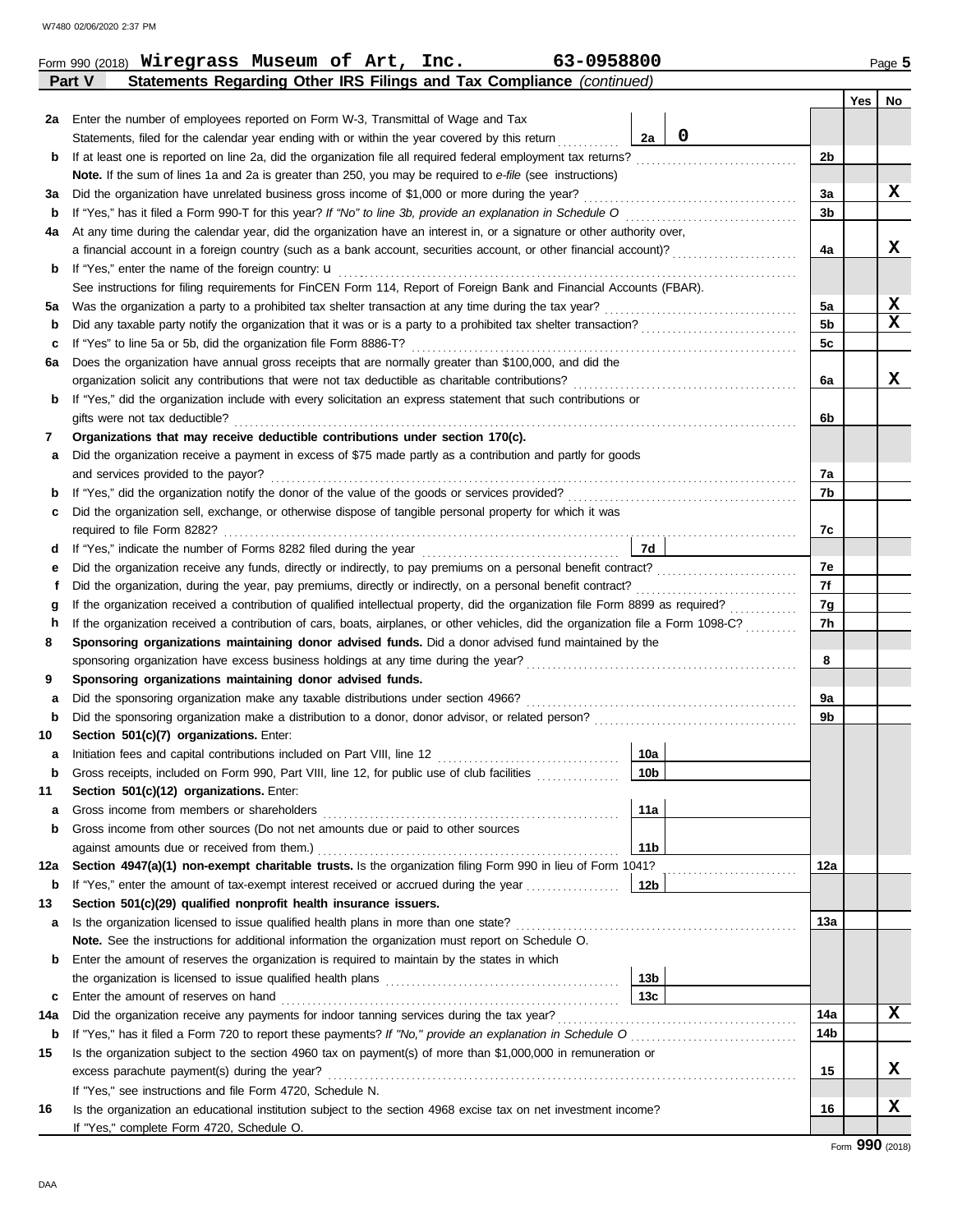|     | Part VI<br>Governance, Management, and Disclosure For each "Yes" response to lines 2 through 7b below, and for a "No"               |    |    |                 |                 |    |
|-----|-------------------------------------------------------------------------------------------------------------------------------------|----|----|-----------------|-----------------|----|
|     | response to line 8a, 8b, or 10b below, describe the circumstances, processes, or changes in Schedule O. See instructions.           |    |    |                 |                 |    |
|     |                                                                                                                                     |    |    |                 |                 |    |
|     | Section A. Governing Body and Management                                                                                            |    |    |                 |                 |    |
|     |                                                                                                                                     |    |    |                 | Yes             | No |
| 1a  | Enter the number of voting members of the governing body at the end of the tax year                                                 | 1a | 16 |                 |                 |    |
|     | If there are material differences in voting rights among members of the governing body, or                                          |    |    |                 |                 |    |
|     | if the governing body delegated broad authority to an executive committee or similar                                                |    |    |                 |                 |    |
|     | committee, explain in Schedule O.                                                                                                   |    |    |                 |                 |    |
| b   | Enter the number of voting members included in line 1a, above, who are independent                                                  | 1b | 16 |                 |                 |    |
| 2   | Did any officer, director, trustee, or key employee have a family relationship or a business relationship with                      |    |    |                 |                 |    |
|     | any other officer, director, trustee, or key employee?                                                                              |    |    | $\mathbf{2}$    |                 | x  |
| 3   | Did the organization delegate control over management duties customarily performed by or under the direct                           |    |    |                 |                 |    |
|     | supervision of officers, directors, or trustees, or key employees to a management company or other person?                          |    |    | 3               |                 | x  |
| 4   |                                                                                                                                     |    |    | 4               |                 | X  |
| 5   |                                                                                                                                     |    |    | 5               |                 | X  |
| 6   |                                                                                                                                     |    |    | 6               |                 | x  |
|     | Did the organization have members, stockholders, or other persons who had the power to elect or appoint                             |    |    |                 |                 |    |
| 7a  |                                                                                                                                     |    |    |                 |                 | x  |
|     |                                                                                                                                     |    |    | 7a              |                 |    |
| b   | Are any governance decisions of the organization reserved to (or subject to approval by) members,                                   |    |    |                 |                 |    |
|     |                                                                                                                                     |    |    | 7b              |                 | x  |
| 8   | Did the organization contemporaneously document the meetings held or written actions undertaken during the year by the following:   |    |    |                 |                 |    |
| а   | The governing body?                                                                                                                 |    |    | 8a              | X               |    |
| b   |                                                                                                                                     |    |    | 8b              | $\mathbf x$     |    |
| 9   | Is there any officer, director, trustee, or key employee listed in Part VII, Section A, who cannot be reached at                    |    |    |                 |                 |    |
|     |                                                                                                                                     |    |    | 9               |                 | x  |
|     | Section B. Policies (This Section B requests information about policies not required by the Internal Revenue Code.)                 |    |    |                 |                 |    |
|     |                                                                                                                                     |    |    |                 | Yes             | No |
| 10a | Did the organization have local chapters, branches, or affiliates?                                                                  |    |    | 10a             |                 | x  |
| b   | If "Yes," did the organization have written policies and procedures governing the activities of such chapters,                      |    |    |                 |                 |    |
|     |                                                                                                                                     |    |    | 10b             |                 |    |
| 11a | Has the organization provided a complete copy of this Form 990 to all members of its governing body before filing the form?         |    |    | 11a             |                 | x  |
| b   | Describe in Schedule O the process, if any, used by the organization to review this Form 990.                                       |    |    |                 |                 |    |
| 12a | Did the organization have a written conflict of interest policy? If "No," go to line 13                                             |    |    | 12a             |                 | x  |
| b   | Were officers, directors, or trustees, and key employees required to disclose annually interests that could give rise to conflicts? |    |    | 12 <sub>b</sub> |                 |    |
| c   | Did the organization regularly and consistently monitor and enforce compliance with the policy? If "Yes,"                           |    |    |                 |                 |    |
|     | describe in Schedule O how this was done <i>communically contained in Schedule O how this was done</i>                              |    |    | 12c             |                 |    |
| 13  | Did the organization have a written whistleblower policy?                                                                           |    |    | 13              |                 | X  |
| 14  | Did the organization have a written document retention and destruction policy?                                                      |    |    | 14              |                 | X  |
| 15  | Did the process for determining compensation of the following persons include a review and approval by                              |    |    |                 |                 |    |
|     | independent persons, comparability data, and contemporaneous substantiation of the deliberation and decision?                       |    |    |                 |                 |    |
| a   |                                                                                                                                     |    |    | 15a             |                 | X  |
| b   | Other officers or key employees of the organization                                                                                 |    |    | 15b             |                 | x  |
|     | If "Yes" to line 15a or 15b, describe the process in Schedule O (see instructions).                                                 |    |    |                 |                 |    |
| 16a | Did the organization invest in, contribute assets to, or participate in a joint venture or similar arrangement                      |    |    |                 |                 |    |
|     | with a taxable entity during the year?                                                                                              |    |    | 16a             |                 | X  |
| b   | If "Yes," did the organization follow a written policy or procedure requiring the organization to evaluate its                      |    |    |                 |                 |    |
|     | participation in joint venture arrangements under applicable federal tax law, and take steps to safeguard the                       |    |    |                 |                 |    |
|     |                                                                                                                                     |    |    | 16b             |                 |    |
|     | <b>Section C. Disclosure</b>                                                                                                        |    |    |                 |                 |    |
|     |                                                                                                                                     |    |    |                 |                 |    |
| 17  | List the states with which a copy of this Form 990 is required to be filed $\mathbf u$<br>None                                      |    |    |                 |                 |    |
| 18  | Section 6104 requires an organization to make its Forms 1023 (1024 or 1024-A if applicable), 990, and 990-T (Section 501(c)         |    |    |                 |                 |    |
|     | (3)s only) available for public inspection. Indicate how you made these available. Check all that apply.                            |    |    |                 |                 |    |
|     | Another's website<br>Upon request<br>Other (explain in Schedule O)<br>Own website                                                   |    |    |                 |                 |    |
| 19  | Describe in Schedule O whether (and if so, how) the organization made its governing documents, conflict of interest policy, and     |    |    |                 |                 |    |
|     | financial statements available to the public during the tax year.                                                                   |    |    |                 |                 |    |
| 20  | State the name, address, and telephone number of the person who possesses the organization's books and records u                    |    |    |                 |                 |    |
|     | 110 Medical Drive<br>ParsonsGroup LLC                                                                                               |    |    |                 |                 |    |
|     | 36303<br>AL<br>Dothan                                                                                                               |    |    | 334-793-3122    |                 |    |
| DAA |                                                                                                                                     |    |    |                 | Form 990 (2018) |    |

| 63-0958800<br>Form 990 (2018) Wiregrass Museum of Art,<br>Inc. |  | Page to |
|----------------------------------------------------------------|--|---------|
|----------------------------------------------------------------|--|---------|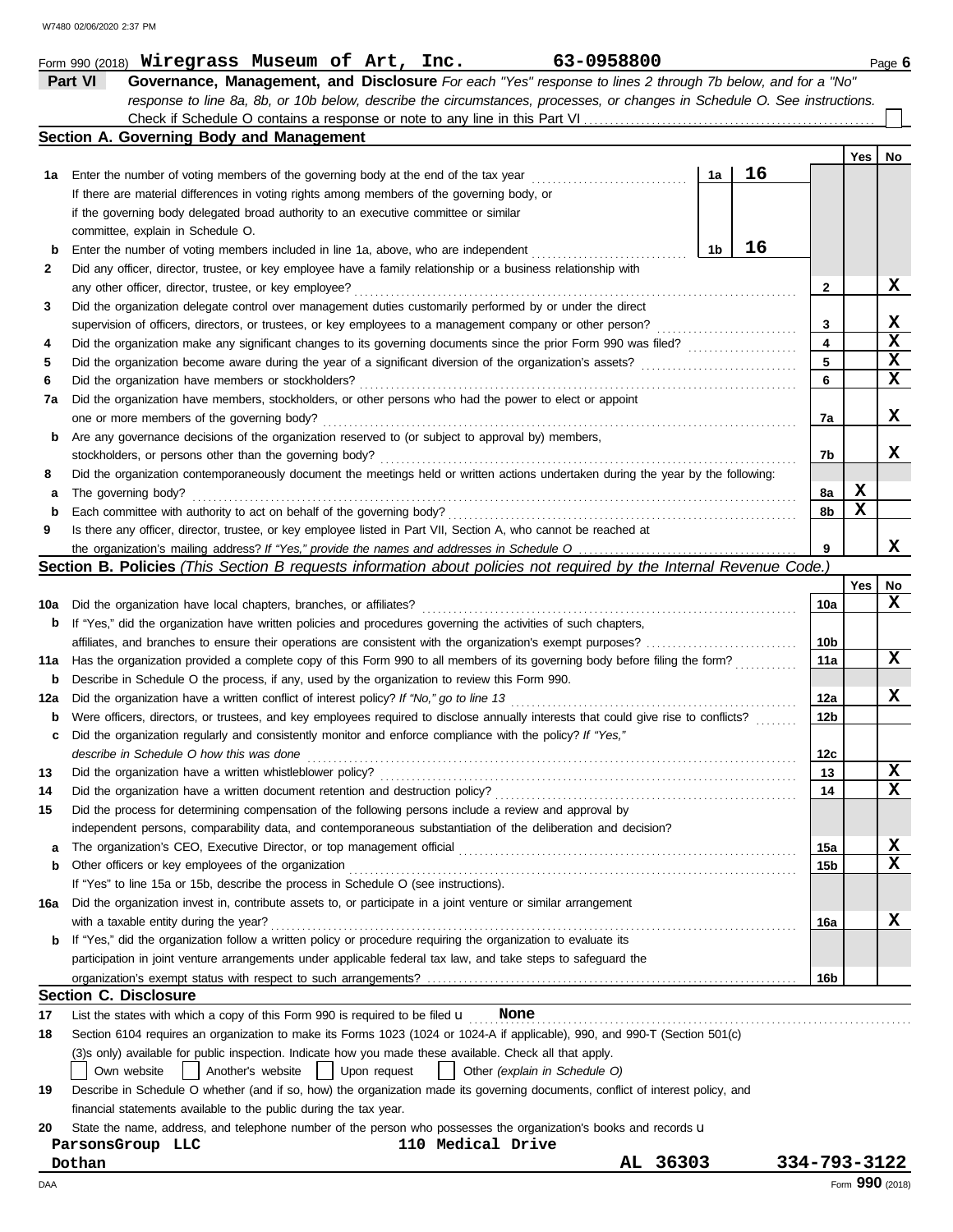|                          | 63-0958800<br>Form 990 (2018) Wiregrass Museum of Art, Inc.                                                                                                                                                                                                      | Page 7 |
|--------------------------|------------------------------------------------------------------------------------------------------------------------------------------------------------------------------------------------------------------------------------------------------------------|--------|
| Part VII                 | Compensation of Officers, Directors, Trustees, Key Employees, Highest Compensated Employees, and                                                                                                                                                                 |        |
|                          | Independent Contractors                                                                                                                                                                                                                                          |        |
|                          | Check if Schedule O contains a response or note to any line in this Part VII measure contained                                                                                                                                                                   |        |
| Section A.               | Officers, Directors, Trustees, Key Employees, and Highest Compensated Employees                                                                                                                                                                                  |        |
| organization's tax year. | 1a Complete this table for all persons required to be listed. Report compensation for the calendar year ending with or within the                                                                                                                                |        |
|                          | • List all of the organization's <b>current</b> officers, directors, trustees (whether individuals or organizations), regardless of amount of<br>compensation. Enter -0- in columns $(D)$ , $(E)$ , and $(F)$ if no compensation was paid.                       |        |
|                          | • List all of the organization's <b>current</b> key employees, if any. See instructions for definition of "key employee."                                                                                                                                        |        |
|                          | List the organization's five <b>current</b> highest compensated employees (other than an officer, director, trustee, or key employee)<br>who received reportable companeation (Rey 5 of Ferm W 2 and/or Rey 7 of Ferm 1000 MISC) of mere than \$100,000 from the |        |

who received reportable compensation (Box 5 of Form W-2 and/or Box 7 of Form 1099-MISC) of more than \$100,000 from the organization and any related organizations.

■ List all of the organization's **former** officers, key employees, and highest compensated employees who received more than<br> **•** 00.000 of reportable compensation from the examization and any related erganizations \$100,000 of reportable compensation from the organization and any related organizations.

■ List all of the organization's **former directors or trustees** that received, in the capacity as a former director or trustee of the practization more than \$10,000 of reportable compensation from the organization and any organization, more than \$10,000 of reportable compensation from the organization and any related organizations. List persons in the following order: individual trustees or directors; institutional trustees; officers; key employees; highest compensated employees; and former such persons.

Check this box if neither the organization nor any related organization compensated any current officer, director, or trustee. **X**

| (A)<br>Name and Title | (B)<br>Average<br>hours per<br>week<br>(list any<br>hours for<br>related |                                   |                          | (C)<br>Position |              | (do not check more than one<br>box, unless person is both an<br>officer and a director/trustee) |        | (D)<br>Reportable<br>compensation<br>from<br>the<br>organization<br>(W-2/1099-MISC) | (E)<br>Reportable<br>compensation from<br>related<br>organizations<br>(W-2/1099-MISC) | (F)<br>Estimated<br>amount of<br>other<br>compensation<br>from the<br>organization |
|-----------------------|--------------------------------------------------------------------------|-----------------------------------|--------------------------|-----------------|--------------|-------------------------------------------------------------------------------------------------|--------|-------------------------------------------------------------------------------------|---------------------------------------------------------------------------------------|------------------------------------------------------------------------------------|
|                       | organizations<br>below dotted<br>line)                                   | Individual trustee<br>or director | Institutional<br>trustee | Officer         | Key employee | Highest compensated<br>employee                                                                 | Former |                                                                                     |                                                                                       | and related<br>organizations                                                       |
| (1) Andrew Gosselin   | 0.00                                                                     |                                   |                          |                 |              |                                                                                                 |        |                                                                                     |                                                                                       |                                                                                    |
| Past President        | 0.00                                                                     | $\mathbf x$                       |                          | $\mathbf x$     |              |                                                                                                 |        | 0                                                                                   | 0                                                                                     | 0                                                                                  |
| (2) Collins Trott     |                                                                          |                                   |                          |                 |              |                                                                                                 |        |                                                                                     |                                                                                       |                                                                                    |
|                       | 0.00                                                                     |                                   |                          |                 |              |                                                                                                 |        |                                                                                     |                                                                                       |                                                                                    |
| Vice Chair            | 0.00                                                                     | $\mathbf x$                       |                          | $\mathbf x$     |              |                                                                                                 |        | 0                                                                                   | 0                                                                                     | $\pmb{0}$                                                                          |
| (3) Judy Harris       | 0.00                                                                     |                                   |                          |                 |              |                                                                                                 |        |                                                                                     |                                                                                       |                                                                                    |
| Audit Chair           | 0.00                                                                     | $\mathbf x$                       |                          | $\mathbf x$     |              |                                                                                                 |        | 0                                                                                   | 0                                                                                     | 0                                                                                  |
| (4) Mike Owen         |                                                                          |                                   |                          |                 |              |                                                                                                 |        |                                                                                     |                                                                                       |                                                                                    |
|                       | 0.00                                                                     |                                   |                          |                 |              |                                                                                                 |        |                                                                                     |                                                                                       |                                                                                    |
| President             | 0.00                                                                     | $\mathbf x$                       |                          | $\mathbf x$     |              |                                                                                                 |        | 0                                                                                   | $\mathbf 0$                                                                           | 0                                                                                  |
| (5) Vimal Patel       | 0.00                                                                     |                                   |                          |                 |              |                                                                                                 |        |                                                                                     |                                                                                       |                                                                                    |
| Treasurer             | 0.00                                                                     | X                                 |                          | $\mathbf x$     |              |                                                                                                 |        | 0                                                                                   | 0                                                                                     | 0                                                                                  |
| (6) Jennifer Scheetz  |                                                                          |                                   |                          |                 |              |                                                                                                 |        |                                                                                     |                                                                                       |                                                                                    |
|                       | 0.00                                                                     |                                   |                          |                 |              |                                                                                                 |        |                                                                                     |                                                                                       |                                                                                    |
| Secretary             | 0.00                                                                     | $\mathbf x$                       |                          | $\mathbf x$     |              |                                                                                                 |        | 0                                                                                   | $\mathbf 0$                                                                           | $\pmb{0}$                                                                          |
| (7)                   |                                                                          |                                   |                          |                 |              |                                                                                                 |        |                                                                                     |                                                                                       |                                                                                    |
|                       |                                                                          |                                   |                          |                 |              |                                                                                                 |        |                                                                                     |                                                                                       |                                                                                    |
| (8)                   |                                                                          |                                   |                          |                 |              |                                                                                                 |        |                                                                                     |                                                                                       |                                                                                    |
|                       |                                                                          |                                   |                          |                 |              |                                                                                                 |        |                                                                                     |                                                                                       |                                                                                    |
| (9)                   |                                                                          |                                   |                          |                 |              |                                                                                                 |        |                                                                                     |                                                                                       |                                                                                    |
|                       |                                                                          |                                   |                          |                 |              |                                                                                                 |        |                                                                                     |                                                                                       |                                                                                    |
| (10)                  |                                                                          |                                   |                          |                 |              |                                                                                                 |        |                                                                                     |                                                                                       |                                                                                    |
|                       |                                                                          |                                   |                          |                 |              |                                                                                                 |        |                                                                                     |                                                                                       |                                                                                    |
| (11)                  |                                                                          |                                   |                          |                 |              |                                                                                                 |        |                                                                                     |                                                                                       |                                                                                    |
|                       |                                                                          |                                   |                          |                 |              |                                                                                                 |        |                                                                                     |                                                                                       |                                                                                    |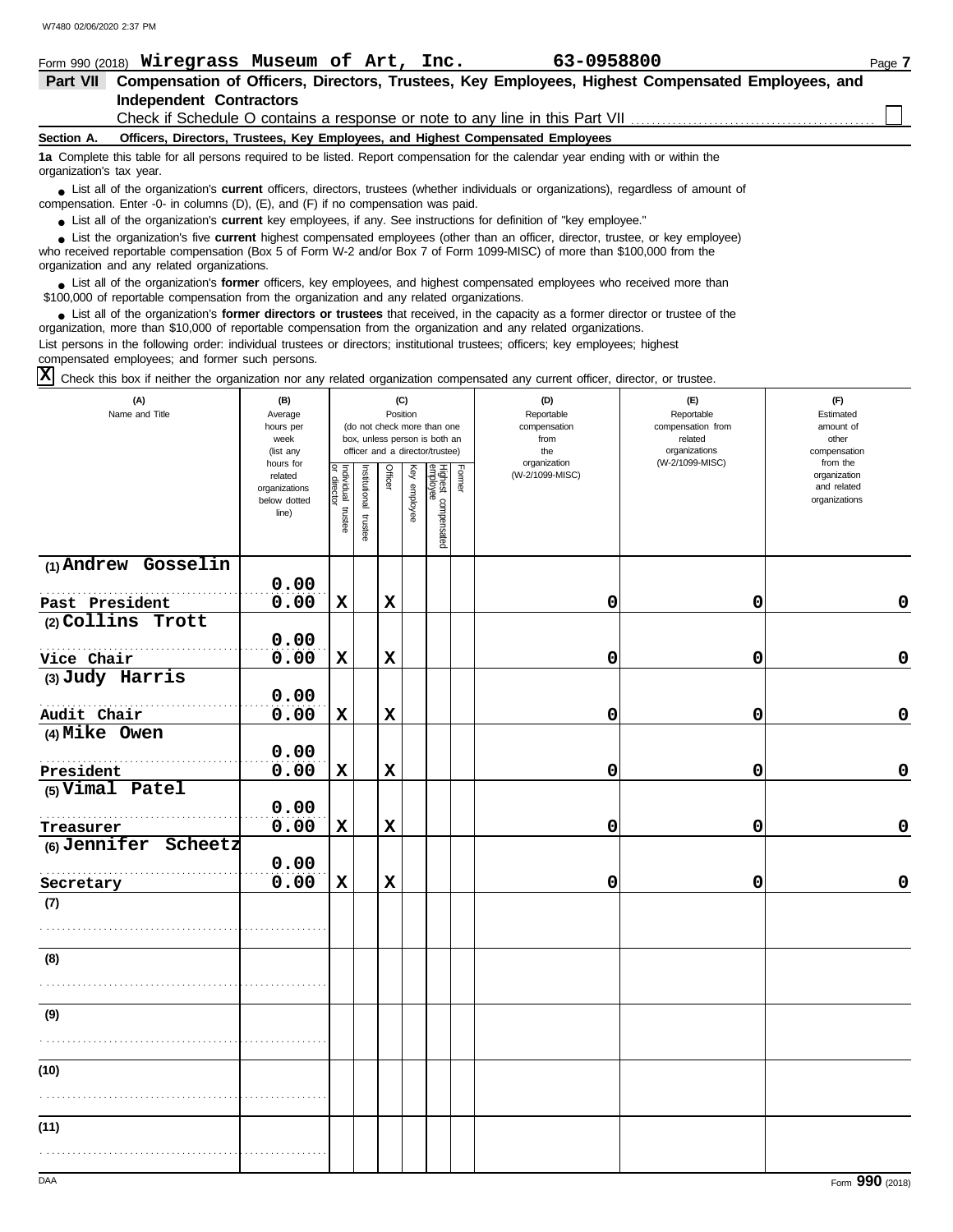| W7480 02/06/2020 2:37 PM<br>Form 990 (2018) Wiregrass Museum of Art, Inc.                                                                                                                                                                                                                                                                                 |                                                                |                                                                                                                                                                                                                                                                                                                                                        |                          |         |              |                                                        |        | 63-0958800                      |                                |                                                          | Page 8              |
|-----------------------------------------------------------------------------------------------------------------------------------------------------------------------------------------------------------------------------------------------------------------------------------------------------------------------------------------------------------|----------------------------------------------------------------|--------------------------------------------------------------------------------------------------------------------------------------------------------------------------------------------------------------------------------------------------------------------------------------------------------------------------------------------------------|--------------------------|---------|--------------|--------------------------------------------------------|--------|---------------------------------|--------------------------------|----------------------------------------------------------|---------------------|
| Part VII<br>(A)<br>Name and title                                                                                                                                                                                                                                                                                                                         | (B)<br>Average<br>hours per<br>week<br>(list any               | Section A. Officers, Directors, Trustees, Key Employees, and Highest Compensated Employees (continued)<br>(C)<br>(D)<br>(E)<br>Position<br>Reportable<br>Reportable<br>(do not check more than one<br>compensation<br>compensation from<br>box, unless person is both an<br>from<br>related<br>officer and a director/trustee)<br>the<br>organizations |                          |         |              | (F)<br>Estimated<br>amount of<br>other<br>compensation |        |                                 |                                |                                                          |                     |
|                                                                                                                                                                                                                                                                                                                                                           | hours for<br>related<br>organizations<br>below dotted<br>line) | Individual 1<br>or director<br>trustee                                                                                                                                                                                                                                                                                                                 | Institutional<br>trustee | Officer | Key employee | Highest compensated<br>employee                        | Former | organization<br>(W-2/1099-MISC) | (W-2/1099-MISC)                | from the<br>organization<br>and related<br>organizations |                     |
|                                                                                                                                                                                                                                                                                                                                                           |                                                                |                                                                                                                                                                                                                                                                                                                                                        |                          |         |              |                                                        |        |                                 |                                |                                                          |                     |
|                                                                                                                                                                                                                                                                                                                                                           |                                                                |                                                                                                                                                                                                                                                                                                                                                        |                          |         |              |                                                        |        |                                 |                                |                                                          |                     |
|                                                                                                                                                                                                                                                                                                                                                           |                                                                |                                                                                                                                                                                                                                                                                                                                                        |                          |         |              |                                                        |        |                                 |                                |                                                          |                     |
|                                                                                                                                                                                                                                                                                                                                                           |                                                                |                                                                                                                                                                                                                                                                                                                                                        |                          |         |              |                                                        |        |                                 |                                |                                                          |                     |
|                                                                                                                                                                                                                                                                                                                                                           |                                                                |                                                                                                                                                                                                                                                                                                                                                        |                          |         |              |                                                        |        |                                 |                                |                                                          |                     |
|                                                                                                                                                                                                                                                                                                                                                           |                                                                |                                                                                                                                                                                                                                                                                                                                                        |                          |         |              |                                                        |        |                                 |                                |                                                          |                     |
|                                                                                                                                                                                                                                                                                                                                                           |                                                                |                                                                                                                                                                                                                                                                                                                                                        |                          |         |              |                                                        |        |                                 |                                |                                                          |                     |
|                                                                                                                                                                                                                                                                                                                                                           |                                                                |                                                                                                                                                                                                                                                                                                                                                        |                          |         |              |                                                        |        |                                 |                                |                                                          |                     |
| c Total from continuation sheets to Part VII, Section A                                                                                                                                                                                                                                                                                                   |                                                                |                                                                                                                                                                                                                                                                                                                                                        |                          |         |              |                                                        | u<br>u |                                 |                                |                                                          |                     |
| d<br>Total number of individuals (including but not limited to those listed above) who received more than \$100,000 of<br>$\mathbf{2}$<br>reportable compensation from the organization $\mathbf{u}$ 0                                                                                                                                                    |                                                                |                                                                                                                                                                                                                                                                                                                                                        |                          |         |              |                                                        |        |                                 |                                |                                                          |                     |
| Did the organization list any former officer, director, or trustee, key employee, or highest compensated<br>3                                                                                                                                                                                                                                             |                                                                |                                                                                                                                                                                                                                                                                                                                                        |                          |         |              |                                                        |        |                                 |                                |                                                          | Yes<br>No           |
| employee on line 1a? If "Yes," complete Schedule J for such individual<br>For any individual listed on line 1a, is the sum of reportable compensation and other compensation from the<br>4<br>organization and related organizations greater than \$150,000? If "Yes," complete Schedule J for such                                                       |                                                                |                                                                                                                                                                                                                                                                                                                                                        |                          |         |              |                                                        |        |                                 |                                | 3                                                        | x                   |
| individual <b>construents and the construction of the construction</b> of the construction of the construction of the construction of the construction of the construction of the construction of the construction of the construct<br>Did any person listed on line 1a receive or accrue compensation from any unrelated organization or individual<br>5 |                                                                |                                                                                                                                                                                                                                                                                                                                                        |                          |         |              |                                                        |        |                                 |                                | 4<br>5                                                   | X<br>X              |
| Section B. Independent Contractors                                                                                                                                                                                                                                                                                                                        |                                                                |                                                                                                                                                                                                                                                                                                                                                        |                          |         |              |                                                        |        |                                 |                                |                                                          |                     |
| 1<br>Complete this table for your five highest compensated independent contractors that received more than \$100,000 of<br>compensation from the organization. Report compensation for the calendar year ending with or within the organization's tax year.                                                                                               |                                                                |                                                                                                                                                                                                                                                                                                                                                        |                          |         |              |                                                        |        |                                 |                                |                                                          |                     |
|                                                                                                                                                                                                                                                                                                                                                           | (A)<br>Name and business address                               |                                                                                                                                                                                                                                                                                                                                                        |                          |         |              |                                                        |        |                                 | (B)<br>Description of services |                                                          | (C)<br>Compensation |
|                                                                                                                                                                                                                                                                                                                                                           |                                                                |                                                                                                                                                                                                                                                                                                                                                        |                          |         |              |                                                        |        |                                 |                                |                                                          |                     |
|                                                                                                                                                                                                                                                                                                                                                           |                                                                |                                                                                                                                                                                                                                                                                                                                                        |                          |         |              |                                                        |        |                                 |                                |                                                          |                     |
|                                                                                                                                                                                                                                                                                                                                                           |                                                                |                                                                                                                                                                                                                                                                                                                                                        |                          |         |              |                                                        |        |                                 |                                |                                                          |                     |
|                                                                                                                                                                                                                                                                                                                                                           |                                                                |                                                                                                                                                                                                                                                                                                                                                        |                          |         |              |                                                        |        |                                 |                                |                                                          |                     |
| $\mathbf{2}$<br>Total number of independent contractors (including but not limited to those listed above) who<br>received more than \$100,000 of compensation from the organization u                                                                                                                                                                     |                                                                |                                                                                                                                                                                                                                                                                                                                                        |                          |         |              |                                                        |        |                                 | 0                              |                                                          |                     |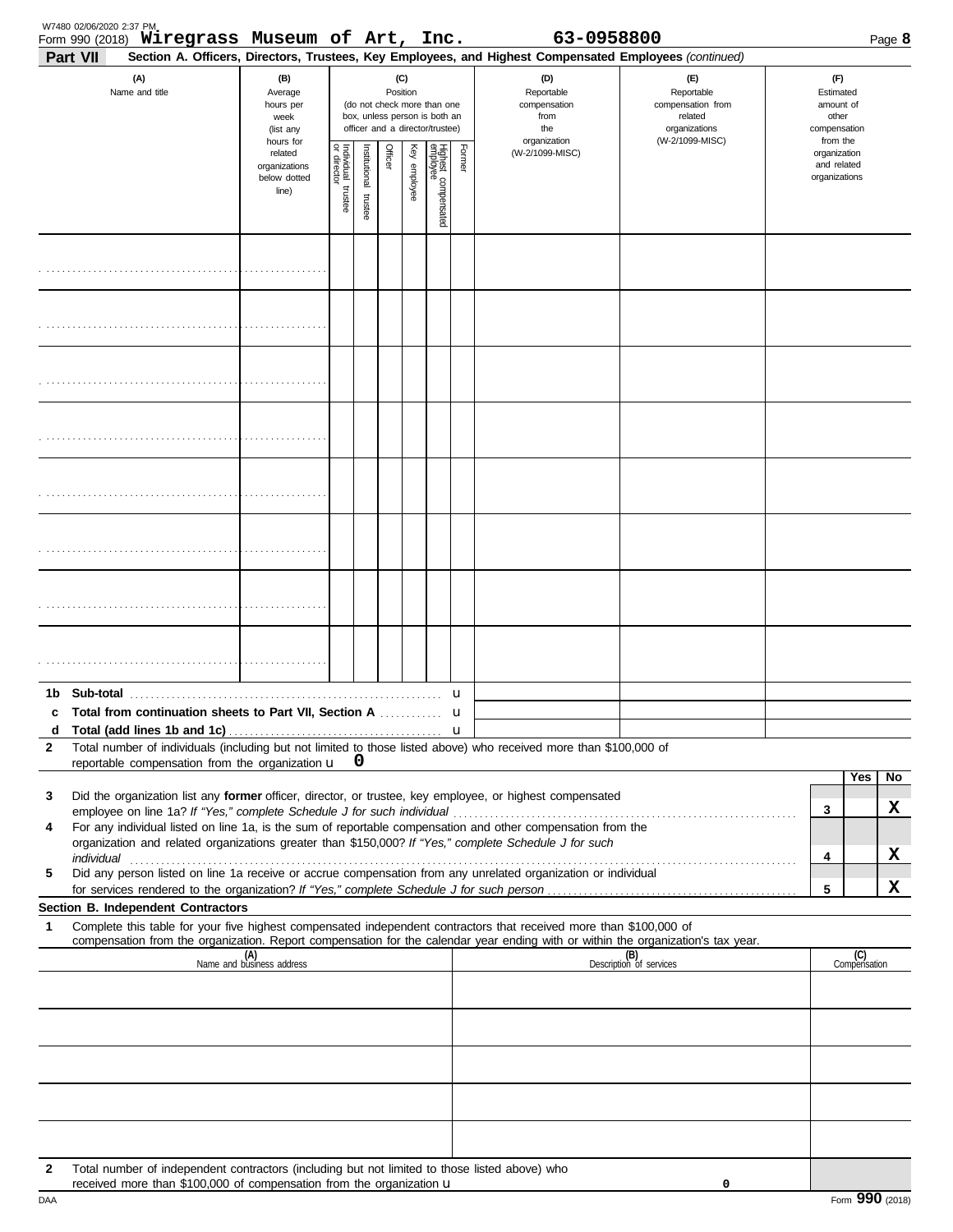## Form 990 (2018) Page **9 Wiregrass Museum of Art, Inc. 63-0958800 Part VIII Statement of Revenue**<br>Chock if Schoolule O contain Check if Schedule O contains a response or note to any line in this Part VIII . . . . . . . . . . . . . . . . . . . . . . . . . . . . . . . . . . . . . . . . . . . .

|                                              | <b>Fail VIII</b> | <b><i><u>JIAICHICHI UL INCVEHUC</u></i></b>                                         |                |                   |                      |                                                    |                                         |                                                                  |
|----------------------------------------------|------------------|-------------------------------------------------------------------------------------|----------------|-------------------|----------------------|----------------------------------------------------|-----------------------------------------|------------------------------------------------------------------|
|                                              |                  |                                                                                     |                |                   | (A)<br>Total revenue | (B)<br>Related or<br>exempt<br>function<br>revenue | (C)<br>Unrelated<br>business<br>revenue | (D)<br>Revenue<br>excluded from tax<br>under sections<br>512-514 |
|                                              |                  | 1a Federated campaigns                                                              | 1a             |                   |                      |                                                    |                                         |                                                                  |
| Service Revenue Contributions, Gifts, Grants |                  | <b>b</b> Membership dues                                                            | 1 <sub>b</sub> |                   |                      |                                                    |                                         |                                                                  |
|                                              |                  | c Fundraising events                                                                | 1 <sub>c</sub> |                   |                      |                                                    |                                         |                                                                  |
|                                              |                  |                                                                                     | 1 <sub>d</sub> |                   |                      |                                                    |                                         |                                                                  |
|                                              |                  | d Related organizations                                                             | 1e             |                   |                      |                                                    |                                         |                                                                  |
|                                              |                  | e Government grants (contributions)                                                 |                |                   |                      |                                                    |                                         |                                                                  |
|                                              |                  | f All other contributions, gifts, grants,<br>and similar amounts not included above |                |                   |                      |                                                    |                                         |                                                                  |
|                                              |                  |                                                                                     | 1f             | 553,177           |                      |                                                    |                                         |                                                                  |
|                                              | g                | Noncash contributions included in lines 1a-1f:                                      | $\frac{1}{2}$  | 26,037            |                      |                                                    |                                         |                                                                  |
|                                              |                  |                                                                                     |                |                   | 553,177              |                                                    |                                         |                                                                  |
|                                              |                  |                                                                                     |                | <b>Busn. Code</b> |                      | 18,711                                             |                                         |                                                                  |
|                                              | 2a               | Membership dues                                                                     |                |                   | 18,711               |                                                    |                                         |                                                                  |
|                                              | b                |                                                                                     |                |                   |                      |                                                    |                                         |                                                                  |
|                                              | c                |                                                                                     |                |                   |                      |                                                    |                                         |                                                                  |
|                                              | d                |                                                                                     |                |                   |                      |                                                    |                                         |                                                                  |
|                                              |                  |                                                                                     |                |                   |                      |                                                    |                                         |                                                                  |
| Program                                      |                  | f All other program service revenue                                                 |                |                   |                      |                                                    |                                         |                                                                  |
|                                              |                  |                                                                                     |                |                   | 18,711               |                                                    |                                         |                                                                  |
|                                              |                  | 3 Investment income (including dividends, interest,                                 |                |                   |                      |                                                    |                                         |                                                                  |
|                                              |                  |                                                                                     |                | u                 | 1,545                | 1,545                                              |                                         |                                                                  |
|                                              | 4                | Income from investment of tax-exempt bond proceeds <b>u</b>                         |                |                   |                      |                                                    |                                         |                                                                  |
|                                              | 5                |                                                                                     |                |                   |                      |                                                    |                                         |                                                                  |
|                                              |                  | (i) Real                                                                            |                | (ii) Personal     |                      |                                                    |                                         |                                                                  |
|                                              | 6а               | Gross rents                                                                         |                |                   |                      |                                                    |                                         |                                                                  |
|                                              |                  | <b>b</b> Less: rental exps.                                                         |                |                   |                      |                                                    |                                         |                                                                  |
|                                              |                  | <b>c</b> Rental inc. or (loss)                                                      |                |                   |                      |                                                    |                                         |                                                                  |
|                                              |                  | <b>7a</b> Gross amount from                                                         |                |                   |                      |                                                    |                                         |                                                                  |
|                                              |                  | (i) Securities<br>sales of assets                                                   |                | (ii) Other        |                      |                                                    |                                         |                                                                  |
|                                              |                  | other than inventory                                                                |                |                   |                      |                                                    |                                         |                                                                  |
|                                              |                  | <b>b</b> Less: cost or other                                                        |                |                   |                      |                                                    |                                         |                                                                  |
|                                              |                  | basis & sales exps.                                                                 |                |                   |                      |                                                    |                                         |                                                                  |
|                                              |                  | c Gain or (loss)                                                                    |                |                   |                      |                                                    |                                         |                                                                  |
|                                              |                  |                                                                                     |                |                   |                      |                                                    |                                         |                                                                  |
|                                              |                  | 8a Gross income from fundraising events                                             |                |                   |                      |                                                    |                                         |                                                                  |
|                                              |                  | (not including \$<br>.                                                              |                |                   |                      |                                                    |                                         |                                                                  |
|                                              |                  | of contributions reported on line 1c).                                              |                |                   |                      |                                                    |                                         |                                                                  |
| <b>Other Revenue</b>                         |                  | See Part IV, line 18<br>.                                                           | a              |                   |                      |                                                    |                                         |                                                                  |
|                                              |                  | <b>b</b> Less: direct expenses                                                      | b              |                   |                      |                                                    |                                         |                                                                  |
|                                              |                  | c Net income or (loss) from fundraising events  u                                   |                |                   |                      |                                                    |                                         |                                                                  |
|                                              |                  | 9a Gross income from gaming activities.                                             |                |                   |                      |                                                    |                                         |                                                                  |
|                                              |                  | See Part IV, line 19 $\ldots$ a                                                     |                |                   |                      |                                                    |                                         |                                                                  |
|                                              |                  | <b>b</b> Less: direct expenses                                                      | b              |                   |                      |                                                    |                                         |                                                                  |
|                                              |                  | c Net income or (loss) from gaming activities  u                                    |                |                   |                      |                                                    |                                         |                                                                  |
|                                              |                  | 10a Gross sales of inventory, less                                                  |                |                   |                      |                                                    |                                         |                                                                  |
|                                              |                  | returns and allowances                                                              | а              |                   |                      |                                                    |                                         |                                                                  |
|                                              |                  | <b>b</b> Less: cost of goods sold                                                   | b              |                   |                      |                                                    |                                         |                                                                  |
|                                              |                  | c Net income or (loss) from sales of inventory  u<br>Miscellaneous Revenue          |                | <b>Busn. Code</b> |                      |                                                    |                                         |                                                                  |
|                                              | 11a              | Miscellaneous                                                                       |                |                   | 8,979                | 8,979                                              |                                         |                                                                  |
|                                              |                  |                                                                                     |                |                   |                      |                                                    |                                         |                                                                  |
|                                              | b                |                                                                                     |                |                   |                      |                                                    |                                         |                                                                  |
|                                              | c                | d All other revenue                                                                 |                |                   |                      |                                                    |                                         |                                                                  |
|                                              |                  |                                                                                     |                | $\mathbf{u}$      | 8,979                |                                                    |                                         |                                                                  |
|                                              |                  |                                                                                     |                |                   | 582,412              | 29, 235                                            | $\Omega$                                | 0                                                                |
|                                              |                  |                                                                                     |                |                   |                      |                                                    |                                         |                                                                  |

DAA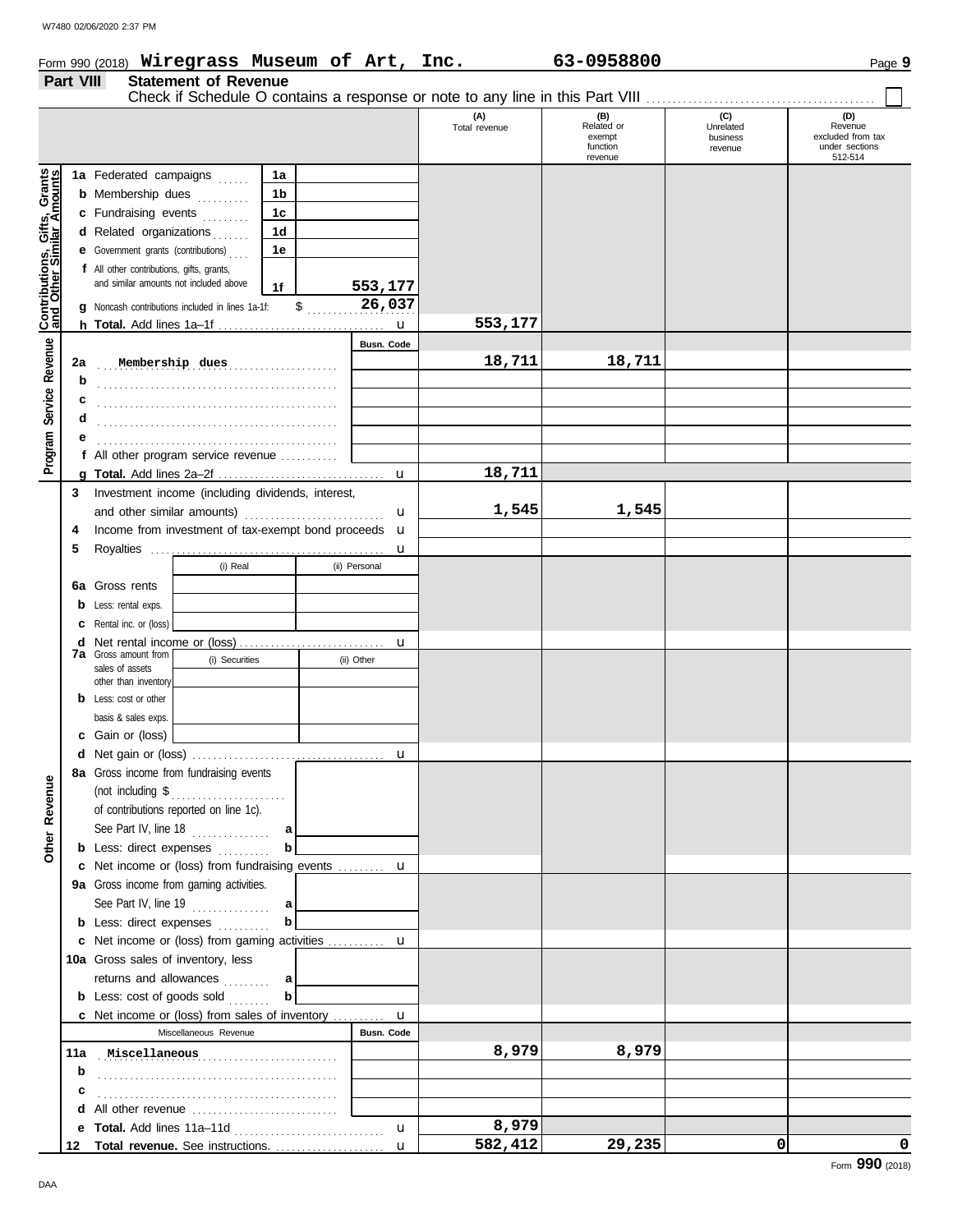### **Part IX Statement of Functional Expenses** Form 990 (2018) Page **10 Wiregrass Museum of Art, Inc. 63-0958800** *Section 501(c)(3) and 501(c)(4) organizations must complete all columns. All other organizations must complete column (A). Do not include amounts reported on lines 6b, 7b, 8b, 9b, and 10b of Part VIII.* **1 2 3 4 5 6 7 8 9 10 11 a** Management . . . . . . . . . . . . . . . . . . . . . . . . . . . . . . . . . **b** Legal . . . . . . . . . . . . . . . . . . . . . . . . . . . . . . . . . . . . . . . . . **c** Accounting . . . . . . . . . . . . . . . . . . . . . . . . . . . . . . . . . . . **d** Lobbying . . . . . . . . . . . . . . . . . . . . . . . . . . . . . . . . . . . . . **e** Professional fundraising services. See Part IV, line 17 **f g** Other. (If line 11g amount exceeds 10% of line 25, column **12** Advertising and promotion . . . . . . . . . . . . . . . . . . **13 14 15 16 17 18 19 20 21 22 23 24** Grants and other assistance to domestic organizations and domestic governments. See Part IV, line 21 . . . . . . . . . . . Grants and other assistance to domestic individuals. See Part IV, line 22 . . . . . . . . . . . . . . Grants and other assistance to foreign organizations, foreign governments, and foreign individuals. See Part IV, lines 15 and 16 Benefits paid to or for members . . . . . . . . . . . . . . Compensation of current officers, directors, trustees, and key employees . . . . . . . . . . . . . . . . . Compensation not included above, to disqualified persons (as defined under section 4958(f)(1)) and persons described in section 4958(c)(3)(B) . . . . . . . . Other salaries and wages . . . . . . . . . . . . . . . . . . . . Pension plan accruals and contributions (include section 401(k) and 403(b) employer contributions) Other employee benefits ..................... Payroll taxes . . . . . . . . . . . . . . . . . . . . . . . . . . . . . . . . . Fees for services (non-employees): Investment management fees ................. Office expenses . . . . . . . . . . . . . . . . . . . . . . . . . . . . . . Information technology . . . . . . . . . . . . . . . . . . . . . . . Royalties . . . . . . . . . . . . . . . . . . . . . . . . . . . . . . . . . . . . . Occupancy . . . . . . . . . . . . . . . . . . . . . . . . . . . . . . . . . . . Travel . . . . . . . . . . . . . . . . . . . . . . . . . . . . . . . . . . . . . . . . Payments of travel or entertainment expenses for any federal, state, or local public officials Conferences, conventions, and meetings Interest . . . . . . . . . . . . . . . . . . . . . . . . . . . . . . . . . . . . . . Payments to affiliates . . . . . . . . . . . . . . . . . . . . . . . . Depreciation, depletion, and amortization Insurance . . . . . . . . . . . . . . . . . . . . . . . . . . . . . . . . . . . . Other expenses. Itemize expenses not covered above (List miscellaneous expenses in line 24e. If **(A) (B) (C) (D)** Management and expenses and general expenses (D)<br>Fundraising expenses Check if Schedule O contains a response or note to any line in this Part IX (A) amount, list line 11g expenses on Schedule O.) . . . . . . . . . **X 216,854 193,723 6,522 16,609 2,586 2,069 388 129 22,889 18,311 3,433 1,145 32,839 31,407 1,432 45,650 41,085 4,565** W7480 02/06/2020 2:37 PM

|    | outor oriportocol itorringo oriportoco riot coronoa                                                                                        |         |         |        |        |
|----|--------------------------------------------------------------------------------------------------------------------------------------------|---------|---------|--------|--------|
|    | above (List miscellaneous expenses in line 24e. If                                                                                         |         |         |        |        |
|    | line 24e amount exceeds 10% of line 25, column                                                                                             |         |         |        |        |
|    | (A) amount, list line 24e expenses on Schedule O.)                                                                                         |         |         |        |        |
| a  | General facility                                                                                                                           | 77,477  | 40,504  | 34,444 | 2,529  |
| b  | Exhibits                                                                                                                                   | 26,049  | 26,049  |        |        |
|    | Other                                                                                                                                      | 23,714  | 11,896  | 11,099 | 719    |
| d  | Contract labor                                                                                                                             | 22,070  | 13,856  | 8,214  |        |
| e  | All other expenses                                                                                                                         | 84,201  | 49,548  | 21,411 | 13,242 |
| 25 | Total functional expenses. Add lines 1 through 24e                                                                                         | 554,329 | 428,448 | 90,076 | 35,805 |
| 26 | Joint costs. Complete this line only if the<br>organization reported in column (B) joint costs<br>from a combined educational campaign and |         |         |        |        |
|    | fundraising solicitation. Check here u<br>following SOP 98-2 (ASC 958-720) $\overline{\cdots}$                                             |         |         |        |        |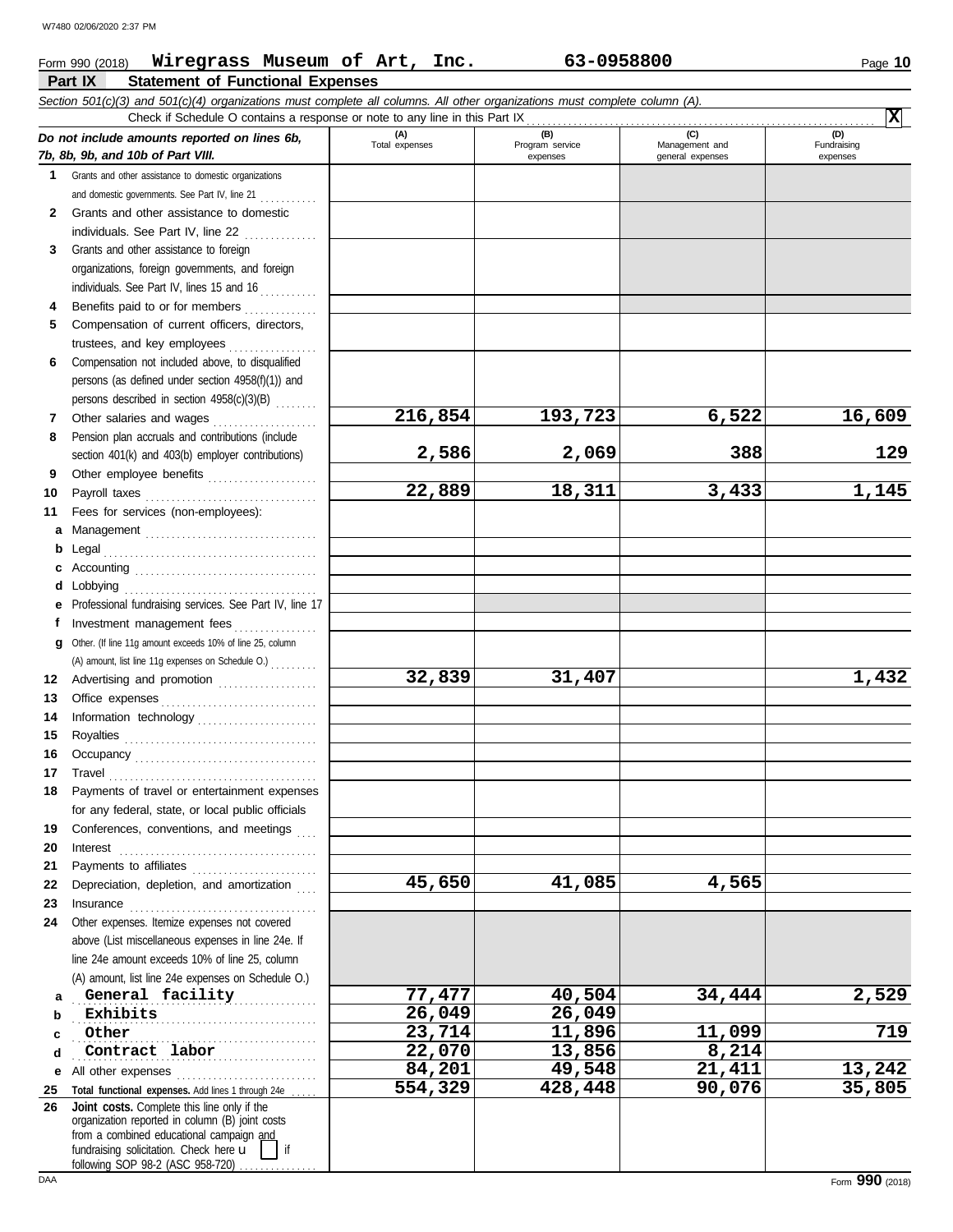### Form 990 (2018) Page **11 Wiregrass Museum of Art, Inc. 63-0958800 Part X Balance Sheet** Check if Schedule O contains a response or note to any line in this Part X **(A) (B)** Beginning of year  $\parallel$  End of year **500 219,655** Cash—non-interest bearing . . . . . . . . . . . . . . . . . . . . . . . . . . . . . . . . . . . . . . . . . . . . . . . . . . . . . . . . . . . . . . . **1 1 252,824 75,759 2 2** Savings and temporary cash investments . . . . . . . . . . . . . . . . . . . . . . . . . . . . . . . . . . . . . . . . . . . . . . . . **3 3** Pledges and grants receivable, net . . . . . . . . . . . . . . . . . . . . . . . . . . . . . . . . . . . . . . . . . . . . . . . . . . . . . . . **4 4** Accounts receivable, net . . . . . . . . . . . . . . . . . . . . . . . . . . . . . . . . . . . . . . . . . . . . . . . . . . . . . . . . . . . . . . . . . . **5** Loans and other receivables from current and former officers, directors, trustees, key employees, and highest compensated employees. Complete Part II of Schedule L . . . . . . . . . . . . . . . . . . . . . . . . . . . . . . . . . . . . . . . . . . . . . . . . . . . . . . . . . . . **5 6** Loans and other receivables from other disqualified persons (as defined under section 4958(f)(1)), persons described in section 4958(c)(3)(B), and contributing employers and sponsoring organizations of section 501(c)(9) voluntary employees' beneficiary organizations (see instructions). Complete Part II of Schedule L . . . . . . . . . . . . . . . . . . . . . . . . . . **6 Assets 7 7** Notes and loans receivable, net . . . . . . . . . . . . . . . . . . . . . . . . . . . . . . . . . . . . . . . . . . . . . . . . . . . . . . . . . . Inventories for sale or use . . . . . . . . . . . . . . . . . . . . . . . . . . . . . . . . . . . . . . . . . . . . . . . . . . . . . . . . . . . . . . . . **8 8** Prepaid expenses and deferred charges . . . . . . . . . . . . . . . . . . . . . . . . . . . . . . . . . . . . . . . . . . . . . . . . . . **9 9 10a** Land, buildings, and equipment: cost or **1,239,361** other basis. Complete Part VI of Schedule D . . . . . . . . . 10a **453,394 797,346 785,967 10c b** Less: accumulated depreciation . . . . . . . . . . . . . . . . . . . . . . . . **10b** Investments—publicly traded securities . . . . . . . . . . . . . . . . . . . . . . . . . . . . . . . . . . . . . . . . . . . . . . . . . . . **11 11** Investments—other securities. See Part IV, line 11 . . . . . . . . . . . . . . . . . . . . . . . . . . . . . . . . . . . . . . . **12 12** Investments—program-related. See Part IV, line 11 . . . . . . . . . . . . . . . . . . . . . . . . . . . . . . . . . . . . . . **13 13 14 14** Intangible assets . . . . . . . . . . . . . . . . . . . . . . . . . . . . . . . . . . . . . . . . . . . . . . . . . . . . . . . . . . . . . . . . . . . . . . . . . **15 15** Other assets. See Part IV, line 11 . . . . . . . . . . . . . . . . . . . . . . . . . . . . . . . . . . . . . . . . . . . . . . . . . . . . . . . . **1,050,670 1,081,381 16 16 Total assets.** Add lines 1 through 15 (must equal line 34) . . . . . . . . . . . . . . . . . . . . . . . . . . . . . . . . Accounts payable and accrued expenses . . . . . . . . . . . . . . . . . . . . . . . . . . . . . . . . . . . . . . . . . . . . . . . . . **17 17 18 18** Grants payable . . . . . . . . . . . . . . . . . . . . . . . . . . . . . . . . . . . . . . . . . . . . . . . . . . . . . . . . . . . . . . . . . . . . . . . . . . . **19** Deferred revenue . . . . . . . . . . . . . . . . . . . . . . . . . . . . . . . . . . . . . . . . . . . . . . . . . . . . . . . . . . . . . . . . . . . . . . . . . **19 20 20** Tax-exempt bond liabilities . . . . . . . . . . . . . . . . . . . . . . . . . . . . . . . . . . . . . . . . . . . . . . . . . . . . . . . . . . . . . . . . **21 21** Escrow or custodial account liability. Complete Part IV of Schedule D . . . . . . . . . . . . . . . . . . . . **22** Loans and other payables to current and former officers, directors, **Liabilities** trustees, key employees, highest compensated employees, and disqualified persons. Complete Part II of Schedule L . . . . . . . . . . . . . . . . . . . . . . . . . . . . . . . . . . . . . . **22** Secured mortgages and notes payable to unrelated third parties ......................... **23 23 24 24** Unsecured notes and loans payable to unrelated third parties .................................. **25** Other liabilities (including federal income tax, payables to related third parties, and other liabilities not included on lines 17-24). Complete Part X of Schedule D . . . . . . . . . . . . . . . . . . . . . . . . . . . . . . . . . . . . . . . . . . . . . . . . . . . . . . . . . . . . . . . . . . . . . . . . . . . . **435 3,063 25 435 3,063 26** Total liabilities. Add lines 17 through 25 **26 Organizations that follow SFAS 117 (ASC 958), check here** u **and X** Net Assets or Fund Balances **Net Assets or Fund Balances complete lines 27 through 29, and lines 33 and 34. 252,889 1,078,318** Unrestricted net assets . . . . . . . . . . . . . . . . . . . . . . . . . . . . . . . . . . . . . . . . . . . . . . . . . . . . . . . . . . . . . . . . . . . **27 27 797,346** Temporarily restricted net assets . . . . . . . . . . . . . . . . . . . . . . . . . . . . . . . . . . . . . . . . . . . . . . . . . . . . . . . . . **28 28 29 29** Permanently restricted net assets . . . . . . . . . . . . . . . . . . . . . . . . . . . . . . . . . . . . . . . . . . . . . . . . . . . . . . . . **Organizations that do not follow SFAS 117 (ASC 958), check here** u **and complete lines 30 through 34.** Capital stock or trust principal, or current funds . . . . . . . . . . . . . . . . . . . . . . . . . . . . . . . . . . . . . . . . . . . **30 30** Paid-in or capital surplus, or land, building, or equipment fund .................................. **31 31** Retained earnings, endowment, accumulated income, or other funds ...................... **32 32 1,050,235 1,078,318** Total net assets or fund balances . . . . . . . . . . . . . . . . . . . . . . . . . . . . . . . . . . . . . . . . . . . . . . . . . . . . . . . . . **33 33** Total liabilities and net assets/fund balances . . . . . . . . . . . . . . . . . . . . . . . . . . . . . . . . . . . . . . . . . . . . . . **1,050,670 1,081,381 34 34**

Form **990** (2018)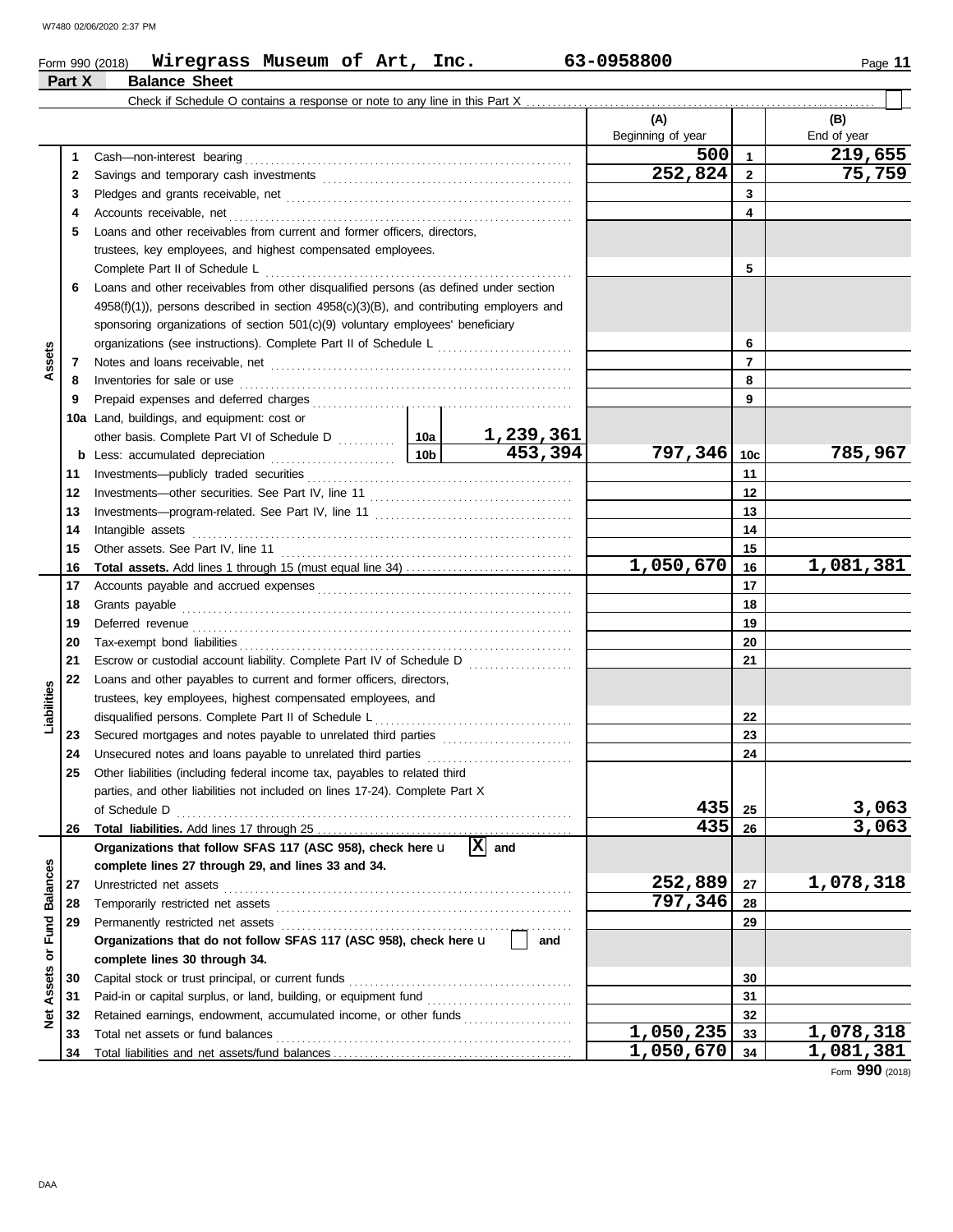|    | 63-0958800<br>Form 990 (2018) Wiregrass Museum of Art, Inc.                                                                                                                                                                          |                         |                |         | Page 12 |
|----|--------------------------------------------------------------------------------------------------------------------------------------------------------------------------------------------------------------------------------------|-------------------------|----------------|---------|---------|
|    | <b>Reconciliation of Net Assets</b><br>Part XI                                                                                                                                                                                       |                         |                |         |         |
|    |                                                                                                                                                                                                                                      |                         |                |         |         |
| 1  |                                                                                                                                                                                                                                      | $\mathbf{1}$            |                | 582,412 |         |
| 2  |                                                                                                                                                                                                                                      | $\overline{2}$          |                | 554,329 |         |
| 3  |                                                                                                                                                                                                                                      | $\overline{\mathbf{3}}$ |                | 28,083  |         |
| 4  |                                                                                                                                                                                                                                      | $\overline{4}$          | 1,050,235      |         |         |
| 5  |                                                                                                                                                                                                                                      | 5                       |                |         |         |
| 6  | Donated services and use of facilities <b>constant of the constant of the constant of the constant of the constant of the constant of the constant of the constant of the constant of the constant of the constant of the consta</b> | 6                       |                |         |         |
| 7  | Investment expenses <b>contract and the expenses</b>                                                                                                                                                                                 | $\overline{7}$          |                |         |         |
| 8  |                                                                                                                                                                                                                                      | 8                       |                |         |         |
| 9  |                                                                                                                                                                                                                                      | 9                       |                |         |         |
| 10 | Net assets or fund balances at end of year. Combine lines 3 through 9 (must equal Part X, line                                                                                                                                       |                         |                |         |         |
|    |                                                                                                                                                                                                                                      | 10                      | 1,078,318      |         |         |
|    | <b>Financial Statements and Reporting</b><br>Part XII                                                                                                                                                                                |                         |                |         |         |
|    |                                                                                                                                                                                                                                      |                         |                |         |         |
|    |                                                                                                                                                                                                                                      |                         |                | Yes     | No      |
| 1  | $ \mathbf{x} $<br>Accounting method used to prepare the Form 990:<br>Accrual<br>Other<br>Cash                                                                                                                                        |                         |                |         |         |
|    | If the organization changed its method of accounting from a prior year or checked "Other," explain in                                                                                                                                |                         |                |         |         |
|    | Schedule O.                                                                                                                                                                                                                          |                         |                |         |         |
|    | 2a Were the organization's financial statements compiled or reviewed by an independent accountant?                                                                                                                                   |                         | 2a             |         | x       |
|    | If "Yes," check a box below to indicate whether the financial statements for the year were compiled or                                                                                                                               |                         |                |         |         |
|    | reviewed on a separate basis, consolidated basis, or both:                                                                                                                                                                           |                         |                |         |         |
|    | Separate basis<br>Consolidated basis<br>Both consolidated and separate basis                                                                                                                                                         |                         |                |         |         |
|    | <b>b</b> Were the organization's financial statements audited by an independent accountant?                                                                                                                                          |                         | 2b             |         | x       |
|    | If "Yes," check a box below to indicate whether the financial statements for the year were audited on a                                                                                                                              |                         |                |         |         |
|    | separate basis, consolidated basis, or both:                                                                                                                                                                                         |                         |                |         |         |
|    | Separate basis<br>Consolidated basis<br>Both consolidated and separate basis                                                                                                                                                         |                         |                |         |         |
|    | c If "Yes" to line 2a or 2b, does the organization have a committee that assumes responsibility for oversight                                                                                                                        |                         |                |         |         |
|    | of the audit, review, or compilation of its financial statements and selection of an independent accountant?                                                                                                                         |                         | 2c             |         |         |
|    | If the organization changed either its oversight process or selection process during the tax year, explain in                                                                                                                        |                         |                |         |         |
|    | Schedule O.                                                                                                                                                                                                                          |                         |                |         |         |
|    | 3a As a result of a federal award, was the organization required to undergo an audit or audits as set forth in                                                                                                                       |                         |                |         |         |
|    | the Single Audit Act and OMB Circular A-133?                                                                                                                                                                                         |                         | 3a             |         |         |
|    | b If "Yes," did the organization undergo the required audit or audits? If the organization did not undergo the                                                                                                                       |                         |                |         |         |
|    | required audit or audits, explain why in Schedule O and describe any steps taken to undergo such audits.                                                                                                                             |                         | 3 <sub>b</sub> |         |         |

Form **990** (2018)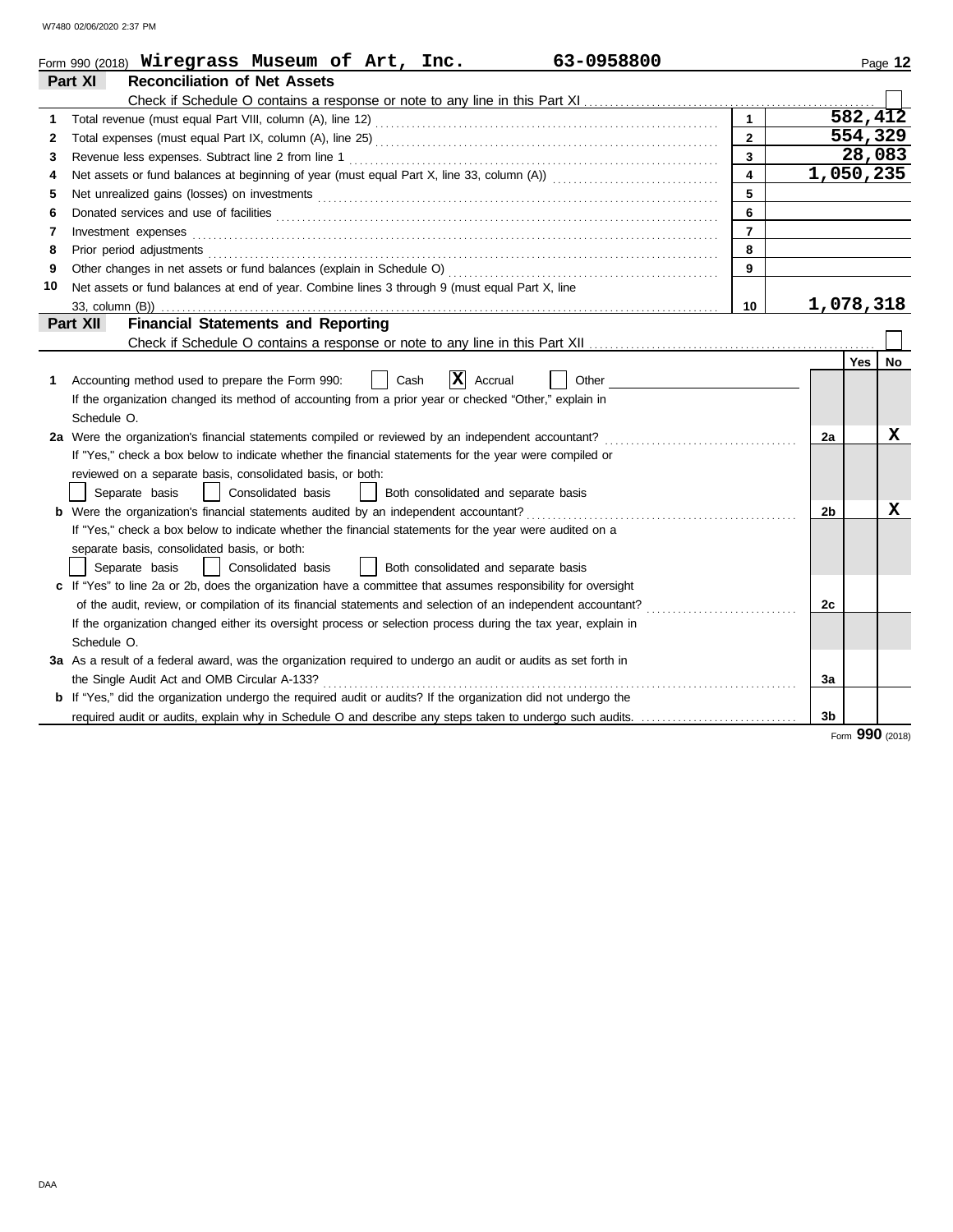| 887400 UZ/UU/ZUZU Z.J7 FIVI<br><b>SCHEDULE A</b>       |                                                                                                   | <b>Public Charity Status and Public Support</b>                                                                                                                                                                                                                                                                              |                          |                          |                               |                                     |  |  |  |
|--------------------------------------------------------|---------------------------------------------------------------------------------------------------|------------------------------------------------------------------------------------------------------------------------------------------------------------------------------------------------------------------------------------------------------------------------------------------------------------------------------|--------------------------|--------------------------|-------------------------------|-------------------------------------|--|--|--|
| (Form 990 or 990-EZ)                                   |                                                                                                   |                                                                                                                                                                                                                                                                                                                              |                          |                          |                               | OMB No. 1545-0047                   |  |  |  |
|                                                        |                                                                                                   | Complete if the organization is a section 501(c)(3) organization or a section 4947(a)(1) nonexempt charitable trust.                                                                                                                                                                                                         |                          |                          |                               | 2018                                |  |  |  |
| Department of the Treasury<br>Internal Revenue Service |                                                                                                   | La Attach to Form 990 or Form 990-EZ.                                                                                                                                                                                                                                                                                        |                          |                          |                               | Open to Public<br>Inspection        |  |  |  |
| Name of the organization                               |                                                                                                   | <b>u</b> Go to <i>www.irs.gov/Form990</i> for instructions and the latest information.                                                                                                                                                                                                                                       |                          |                          |                               | Employer identification number      |  |  |  |
|                                                        |                                                                                                   | Wiregrass Museum of Art, Inc.                                                                                                                                                                                                                                                                                                |                          |                          | 63-0958800                    |                                     |  |  |  |
| Part I                                                 |                                                                                                   | Reason for Public Charity Status (All organizations must complete this part.) See instructions.                                                                                                                                                                                                                              |                          |                          |                               |                                     |  |  |  |
|                                                        |                                                                                                   | The organization is not a private foundation because it is: (For lines 1 through 12, check only one box.)                                                                                                                                                                                                                    |                          |                          |                               |                                     |  |  |  |
| 1                                                      |                                                                                                   | A church, convention of churches, or association of churches described in section 170(b)(1)(A)(i).                                                                                                                                                                                                                           |                          |                          |                               |                                     |  |  |  |
| 2                                                      | A school described in <b>section 170(b)(1)(A)(ii).</b> (Attach Schedule E (Form 990 or 990-EZ).)  |                                                                                                                                                                                                                                                                                                                              |                          |                          |                               |                                     |  |  |  |
| 3                                                      | A hospital or a cooperative hospital service organization described in section 170(b)(1)(A)(iii). |                                                                                                                                                                                                                                                                                                                              |                          |                          |                               |                                     |  |  |  |
| 4                                                      |                                                                                                   | A medical research organization operated in conjunction with a hospital described in section 170(b)(1)(A)(iii). Enter the hospital's name,                                                                                                                                                                                   |                          |                          |                               |                                     |  |  |  |
| city, and state:<br>5                                  |                                                                                                   |                                                                                                                                                                                                                                                                                                                              |                          |                          |                               |                                     |  |  |  |
|                                                        | section 170(b)(1)(A)(iv). (Complete Part II.)                                                     | An organization operated for the benefit of a college or university owned or operated by a governmental unit described in                                                                                                                                                                                                    |                          |                          |                               |                                     |  |  |  |
| 6                                                      |                                                                                                   | A federal, state, or local government or governmental unit described in section 170(b)(1)(A)(v).                                                                                                                                                                                                                             |                          |                          |                               |                                     |  |  |  |
| x<br>7                                                 |                                                                                                   | An organization that normally receives a substantial part of its support from a governmental unit or from the general public                                                                                                                                                                                                 |                          |                          |                               |                                     |  |  |  |
|                                                        | described in section 170(b)(1)(A)(vi). (Complete Part II.)                                        |                                                                                                                                                                                                                                                                                                                              |                          |                          |                               |                                     |  |  |  |
| 8                                                      |                                                                                                   | A community trust described in section 170(b)(1)(A)(vi). (Complete Part II.)                                                                                                                                                                                                                                                 |                          |                          |                               |                                     |  |  |  |
| 9<br>university:                                       |                                                                                                   | An agricultural research organization described in section 170(b)(1)(A)(ix) operated in conjunction with a land-grant college<br>or university or a non-land-grant college of agriculture (see instructions). Enter the name, city, and state of the college or                                                              |                          |                          |                               |                                     |  |  |  |
| 10                                                     |                                                                                                   | An organization that normally receives: (1) more than 33 1/3% of its support from contributions, membership fees, and gross                                                                                                                                                                                                  |                          |                          |                               |                                     |  |  |  |
|                                                        |                                                                                                   | receipts from activities related to its exempt functions—subject to certain exceptions, and (2) no more than 33 1/3% of its                                                                                                                                                                                                  |                          |                          |                               |                                     |  |  |  |
|                                                        |                                                                                                   | support from gross investment income and unrelated business taxable income (less section 511 tax) from businesses<br>acquired by the organization after June 30, 1975. See section 509(a)(2). (Complete Part III.)                                                                                                           |                          |                          |                               |                                     |  |  |  |
| 11                                                     |                                                                                                   | An organization organized and operated exclusively to test for public safety. See section 509(a)(4).                                                                                                                                                                                                                         |                          |                          |                               |                                     |  |  |  |
| 12                                                     |                                                                                                   | An organization organized and operated exclusively for the benefit of, to perform the functions of, or to carry out the purposes                                                                                                                                                                                             |                          |                          |                               |                                     |  |  |  |
|                                                        |                                                                                                   | of one or more publicly supported organizations described in section $509(a)(1)$ or section $509(a)(2)$ . See section $509(a)(3)$ .                                                                                                                                                                                          |                          |                          |                               |                                     |  |  |  |
|                                                        |                                                                                                   | Check the box in lines 12a through 12d that describes the type of supporting organization and complete lines 12e, 12f, and 12g.                                                                                                                                                                                              |                          |                          |                               |                                     |  |  |  |
| a                                                      |                                                                                                   | Type I. A supporting organization operated, supervised, or controlled by its supported organization(s), typically by giving<br>the supported organization(s) the power to regularly appoint or elect a majority of the directors or trustees of the<br>supporting organization. You must complete Part IV, Sections A and B. |                          |                          |                               |                                     |  |  |  |
| b                                                      |                                                                                                   | <b>Type II.</b> A supporting organization supervised or controlled in connection with its supported organization(s), by having                                                                                                                                                                                               |                          |                          |                               |                                     |  |  |  |
|                                                        |                                                                                                   | control or management of the supporting organization vested in the same persons that control or manage the supported                                                                                                                                                                                                         |                          |                          |                               |                                     |  |  |  |
|                                                        |                                                                                                   | organization(s). You must complete Part IV, Sections A and C.                                                                                                                                                                                                                                                                |                          |                          |                               |                                     |  |  |  |
| c                                                      |                                                                                                   | Type III functionally integrated. A supporting organization operated in connection with, and functionally integrated with,<br>its supported organization(s) (see instructions). You must complete Part IV, Sections A, D, and E.                                                                                             |                          |                          |                               |                                     |  |  |  |
| d                                                      |                                                                                                   | Type III non-functionally integrated. A supporting organization operated in connection with its supported organization(s)                                                                                                                                                                                                    |                          |                          |                               |                                     |  |  |  |
|                                                        |                                                                                                   | that is not functionally integrated. The organization generally must satisfy a distribution requirement and an attentiveness                                                                                                                                                                                                 |                          |                          |                               |                                     |  |  |  |
|                                                        |                                                                                                   | requirement (see instructions). You must complete Part IV, Sections A and D, and Part V.                                                                                                                                                                                                                                     |                          |                          |                               |                                     |  |  |  |
| е                                                      |                                                                                                   | Check this box if the organization received a written determination from the IRS that it is a Type I, Type II, Type III<br>functionally integrated, or Type III non-functionally integrated supporting organization.                                                                                                         |                          |                          |                               |                                     |  |  |  |
| f                                                      | Enter the number of supported organizations                                                       |                                                                                                                                                                                                                                                                                                                              |                          |                          |                               |                                     |  |  |  |
| g                                                      |                                                                                                   | Provide the following information about the supported organization(s).                                                                                                                                                                                                                                                       |                          |                          |                               |                                     |  |  |  |
| (i) Name of supported                                  | (ii) EIN                                                                                          | (iii) Type of organization                                                                                                                                                                                                                                                                                                   | (iv) Is the organization |                          | (v) Amount of monetary        | (vi) Amount of                      |  |  |  |
| organization                                           |                                                                                                   | (described on lines 1-10<br>above (see instructions))                                                                                                                                                                                                                                                                        | document?                | listed in your governing | support (see<br>instructions) | other support (see<br>instructions) |  |  |  |
|                                                        |                                                                                                   |                                                                                                                                                                                                                                                                                                                              | Yes                      | No                       |                               |                                     |  |  |  |
| (A)                                                    |                                                                                                   |                                                                                                                                                                                                                                                                                                                              |                          |                          |                               |                                     |  |  |  |
|                                                        |                                                                                                   |                                                                                                                                                                                                                                                                                                                              |                          |                          |                               |                                     |  |  |  |
| (B)                                                    |                                                                                                   |                                                                                                                                                                                                                                                                                                                              |                          |                          |                               |                                     |  |  |  |
|                                                        |                                                                                                   |                                                                                                                                                                                                                                                                                                                              |                          |                          |                               |                                     |  |  |  |
| (C)                                                    |                                                                                                   |                                                                                                                                                                                                                                                                                                                              |                          |                          |                               |                                     |  |  |  |
| (D)                                                    |                                                                                                   |                                                                                                                                                                                                                                                                                                                              |                          |                          |                               |                                     |  |  |  |
|                                                        |                                                                                                   |                                                                                                                                                                                                                                                                                                                              |                          |                          |                               |                                     |  |  |  |
| (E)                                                    |                                                                                                   |                                                                                                                                                                                                                                                                                                                              |                          |                          |                               |                                     |  |  |  |
|                                                        |                                                                                                   |                                                                                                                                                                                                                                                                                                                              |                          |                          |                               |                                     |  |  |  |
|                                                        |                                                                                                   |                                                                                                                                                                                                                                                                                                                              |                          |                          |                               |                                     |  |  |  |
| Total                                                  |                                                                                                   |                                                                                                                                                                                                                                                                                                                              |                          |                          |                               |                                     |  |  |  |

**For Paperwork Reduction Act Notice, see the Instructions for Form 990 or 990-EZ.**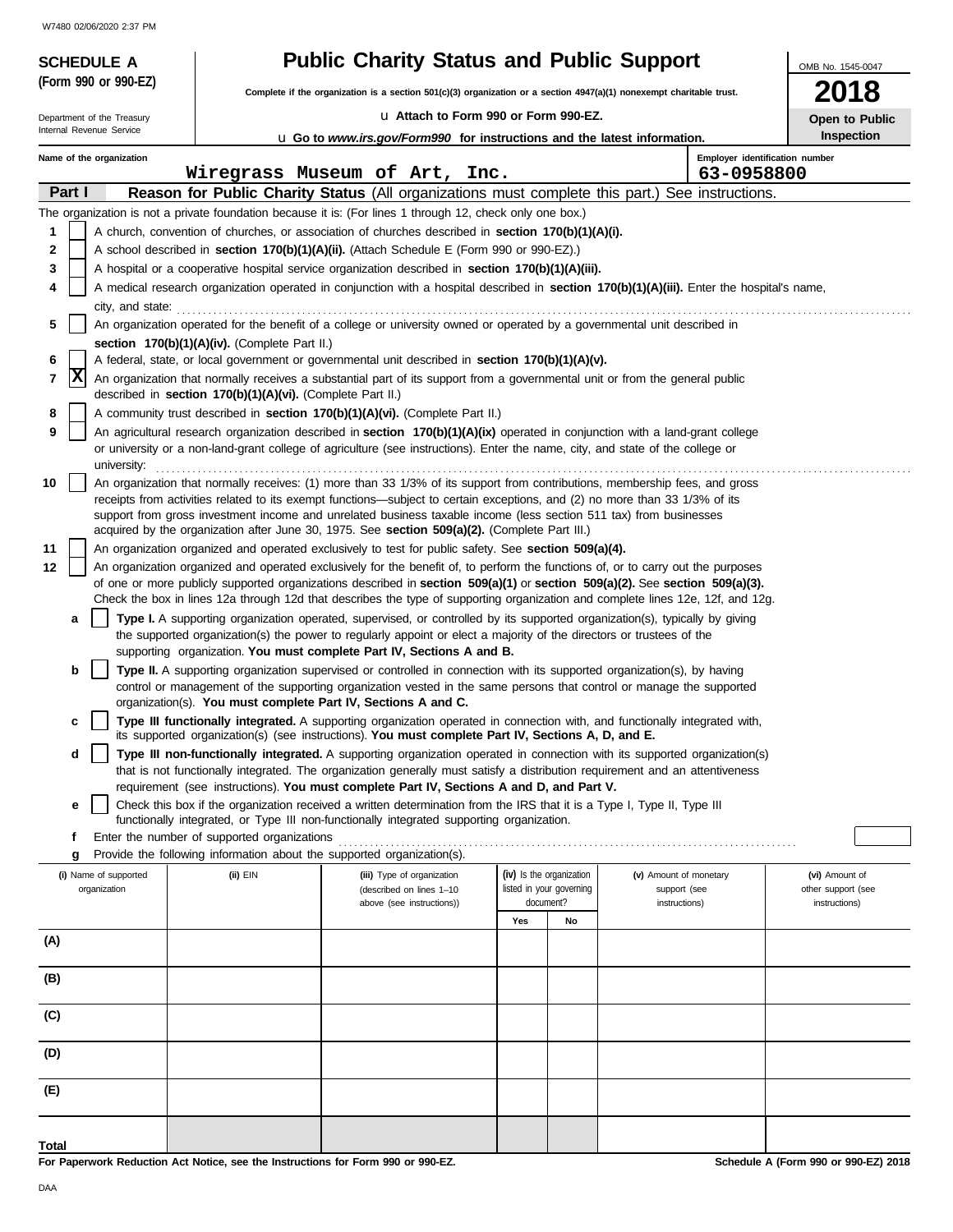### Schedule A (Form 990 or 990-EZ) 2018 Page **2 Wiregrass Museum of Art, Inc. 63-0958800 Part II Support Schedule for Organizations Described in Sections 170(b)(1)(A)(iv) and 170(b)(1)(A)(vi)** (Complete only if you checked the box on line 5, 7, or 8 of Part I or if the organization failed to qualify under Part III. If the organization fails to qualify under the tests listed below, please complete Part III.) **Section A. Public Support Calendar year (or fiscal year beginning in) (f)** Total u **(a)** 2014 **(b)** 2015 **(c)** 2016 **(d)** 2017 **(e)** 2018 Gifts, grants, contributions, and **1** membership fees received. (Do not include any "unusual grants.") . . . . . . . . . . . **426,860 485,425 446,959 470,431 551,632 2,381,307 2** Tax revenues levied for the organization's benefit and either paid to or expended on its behalf ............. **3** The value of services or facilities furnished by a governmental unit to the organization without charge .............. **Total.** Add lines 1 through 3 **4 426,860 485,425 446,959 470,431 551,632 2,381,307 5** The portion of total contributions by each person (other than a governmental unit or publicly supported organization) included on line 1 that exceeds 2% of the amount shown on line 11, column  $(f)$   $\ldots$   $\ldots$  . . . . . . Public support. Subtract line 5 from line 4. **2,381,307 6 Section B. Total Support Calendar year (or fiscal year beginning in) (f)** Total u **(b)** 2015 **(c)** 2016 **(d)** 2017 **(e)** 2018 **(a)** 2014 Amounts from line 4 . . . . . . . . . . . . . . . . . . . . . **7 426,860 485,425 446,959 470,431 551,632 2,381,307** Gross income from interest, dividends, **8** payments received on securities loans. rents, royalties, and income from similar sources . . . . . . . . . . . . . . . . . . . . . . . . . . **9** Net income from unrelated business activities, whether or not the business is regularly carried on . . . . . . . . . . . . . . . . . . . . **10** Other income. Do not include gain or loss from the sale of capital assets (Explain in Part VI.) . . . . . . . . . . . . . . . . . . . . . . **11 Total support.** Add lines 7 through 10 **2,381,307 12 12 29,235** Gross receipts from related activities, etc. (see instructions) . . . . . . . . . . . . . . . . . . . . . . . . . . . . . . . . . . . . . . . . . . . . . . . . . . . . . . . . . . . . . . . . . . . . . . . **13** First five years. If the Form 990 is for the organization's first, second, third, fourth, or fifth tax year as a section 501(c)(3) organization, check this box and stop here ▶ **Section C. Computation of Public Support Percentage 14** Public support percentage for 2018 (line 6, column (f) divided by line 11, column (f)) . . . . . . . . . . . . . . . . . . . . . . . . . . . . . . . . . . . . . . . . . . . . . . **14 % 100.00 15** Public support percentage from 2017 Schedule A, Part II, line 14 . . . . . . . . . . . . . . . . . . . . . . . . . . . . . . . . . . . . . . . . . . . . . . . . . . . . . . . . . . . . . . . . . . **15 % 100.00 16a 33 1/3% support test—2018.** If the organization did not check the box on line 13, and line 14 is 33 1/3% or more, check this box and **stop here.** The organization qualifies as a publicly supported organization . . . . . . . . . . . . . . . . . . . . . . . . . . . . . . . . . . . . . . . . . . . . . . . . . . . . . . . . . . . . . . . . . . . **X b 33 1/3% support test—2017.** If the organization did not check a box on line 13 or 16a, and line 15 is 33 1/3% or more, check this box and **stop here.** The organization qualifies as a publicly supported organization . . . . . . . . . . . . . . . . . . . . . . . . . . . . . . . . . . . . . . . . . . . . . . . . . . . . . . . . . . . . . . . **17a 10%-facts-and-circumstances test—2018.** If the organization did not check a box on line 13, 16a, or 16b, and line 14 is 10% or more, and if the organization meets the "facts-and-circumstances" test, check this box and **stop here.** Explain in Part VI how the organization meets the "facts-and-circumstances" test. The organization qualifies as a publicly supported organization . . . . . . . . . . . . . . . . . . . . . . . . . . . . . . . . . . . . . . . . . . . . . . . . . . . . . . . . . . . . . . . . . . . . . . . . . . . . . . . . . . . . . . . . . . . . . . . . . . . . . . . . . . . . . . . . . . . . . . . . . . . . . . . . . . . . . . . . . . . **b 10%-facts-and-circumstances test—2017.** If the organization did not check a box on line 13, 16a, 16b, or 17a, and line 15 is 10% or more, and if the organization meets the "facts-and-circumstances" test, check this box and **stop here.** Explain in Part VI how the organization meets the "facts-and-circumstances" test. The organization qualifies as a publicly supported organization contains and contains a supported organization of the supported organization contains and contains a supported organization contains a supported organization contains a supported or supported or  $\mathbb$

**18 Private foundation.** If the organization did not check a box on line 13, 16a, 16b, 17a, or 17b, check this box and see instructions . . . . . . . . . . . . . . . . . . . . . . . . . . . . . . . . . . . . . . . . . . . . . . . . . . . . . . . . . . . . . . . . . . . . . . . . . . . . . . . . . . . . . . . . . . . . . . . . . . . . . . . . . . . . . . . . . . . . . . . . . . . . . . . . . . . . . . . . . . . .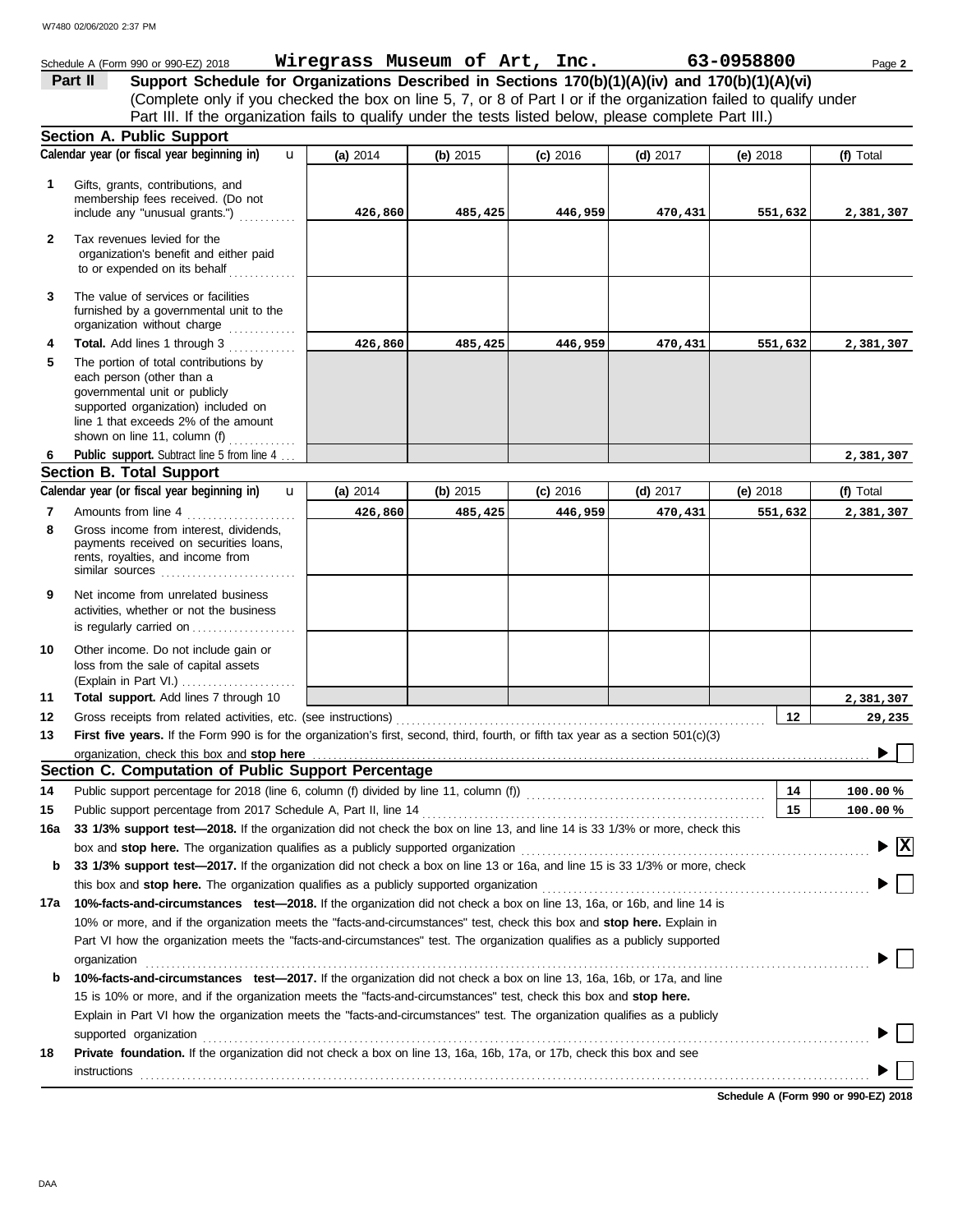|              | Schedule A (Form 990 or 990-EZ) 2018                                                                                                                                                                                                                                                                                                                   | Wiregrass Museum of Art, Inc. |          |            |            | 63-0958800 |    | Page 3    |
|--------------|--------------------------------------------------------------------------------------------------------------------------------------------------------------------------------------------------------------------------------------------------------------------------------------------------------------------------------------------------------|-------------------------------|----------|------------|------------|------------|----|-----------|
|              | Support Schedule for Organizations Described in Section 509(a)(2)<br>Part III                                                                                                                                                                                                                                                                          |                               |          |            |            |            |    |           |
|              | (Complete only if you checked the box on line 10 of Part I or if the organization failed to qualify under Part II.                                                                                                                                                                                                                                     |                               |          |            |            |            |    |           |
|              | If the organization fails to qualify under the tests listed below, please complete Part II.)                                                                                                                                                                                                                                                           |                               |          |            |            |            |    |           |
|              | <b>Section A. Public Support</b>                                                                                                                                                                                                                                                                                                                       |                               |          |            |            |            |    |           |
|              | Calendar year (or fiscal year beginning in)<br>$\mathbf{u}$                                                                                                                                                                                                                                                                                            | (a) 2014                      | (b) 2015 | $(c)$ 2016 | $(d)$ 2017 | (e) $2018$ |    | (f) Total |
| 1            | Gifts, grants, contributions, and membership<br>fees received. (Do not include any "unusual grants.")                                                                                                                                                                                                                                                  |                               |          |            |            |            |    |           |
| $\mathbf{2}$ | Gross receipts from admissions, merchandise<br>sold or services performed, or facilities<br>furnished in any activity that is related to the<br>organization's tax-exempt purpose                                                                                                                                                                      |                               |          |            |            |            |    |           |
| 3            | Gross receipts from activities that are not an<br>unrelated trade or business under section 513                                                                                                                                                                                                                                                        |                               |          |            |            |            |    |           |
| 4            | Tax revenues levied for the<br>organization's benefit and either paid<br>to or expended on its behalf                                                                                                                                                                                                                                                  |                               |          |            |            |            |    |           |
| 5            | The value of services or facilities<br>furnished by a governmental unit to the<br>organization without charge                                                                                                                                                                                                                                          |                               |          |            |            |            |    |           |
| 6            | Total. Add lines 1 through 5                                                                                                                                                                                                                                                                                                                           |                               |          |            |            |            |    |           |
|              | 7a Amounts included on lines 1, 2, and 3<br>received from disqualified persons                                                                                                                                                                                                                                                                         |                               |          |            |            |            |    |           |
| b            | Amounts included on lines 2 and 3<br>received from other than disqualified<br>persons that exceed the greater of \$5,000<br>or 1% of the amount on line 13 for the year                                                                                                                                                                                |                               |          |            |            |            |    |           |
| c            | Add lines 7a and 7b                                                                                                                                                                                                                                                                                                                                    |                               |          |            |            |            |    |           |
| 8            | Public support. (Subtract line 7c from                                                                                                                                                                                                                                                                                                                 |                               |          |            |            |            |    |           |
|              | line 6.) $\ldots$ . $\ldots$ . $\ldots$ . $\ldots$ . $\ldots$ . $\ldots$ . $\ldots$ . $\ldots$ . $\ldots$ . $\ldots$ . $\ldots$ . $\ldots$ . $\ldots$ . $\ldots$ . $\ldots$ . $\ldots$ . $\ldots$ . $\ldots$ . $\ldots$ . $\ldots$ . $\ldots$ . $\ldots$ . $\ldots$ . $\ldots$ . $\ldots$ . $\ldots$ . $\ldots$ . $\ldots$ . $\ldots$ . $\ldots$ . $\$ |                               |          |            |            |            |    |           |
|              | <b>Section B. Total Support</b>                                                                                                                                                                                                                                                                                                                        |                               |          |            |            |            |    |           |
|              | Calendar year (or fiscal year beginning in)<br>$\mathbf{u}$                                                                                                                                                                                                                                                                                            | (a) 2014                      | (b) 2015 | $(c)$ 2016 | $(d)$ 2017 | (e) 2018   |    | (f) Total |
| 9            | Amounts from line 6                                                                                                                                                                                                                                                                                                                                    |                               |          |            |            |            |    |           |
|              | <b>10a</b> Gross income from interest, dividends,<br>payments received on securities loans, rents,<br>royalties, and income from similar sources                                                                                                                                                                                                       |                               |          |            |            |            |    |           |
| b            | Unrelated business taxable income (less<br>section 511 taxes) from businesses<br>acquired after June 30, 1975                                                                                                                                                                                                                                          |                               |          |            |            |            |    |           |
| c            |                                                                                                                                                                                                                                                                                                                                                        |                               |          |            |            |            |    |           |
| 11           | Net income from unrelated business<br>activities not included in line 10b, whether<br>or not the business is regularly carried on                                                                                                                                                                                                                      |                               |          |            |            |            |    |           |
| 12           | Other income. Do not include gain or<br>loss from the sale of capital assets<br>(Explain in Part VI.)                                                                                                                                                                                                                                                  |                               |          |            |            |            |    |           |
| 13           | Total support. (Add lines 9, 10c, 11,                                                                                                                                                                                                                                                                                                                  |                               |          |            |            |            |    |           |
|              | and 12.) $\ldots$ . $\ldots$<br>First five years. If the Form 990 is for the organization's first, second, third, fourth, or fifth tax year as a section 501(c)(3)                                                                                                                                                                                     |                               |          |            |            |            |    |           |
| 14           | organization, check this box and stop here entity and contain the content of the content of the content of the content of the content of the content of the content of the content of the content of the content of the conten                                                                                                                         |                               |          |            |            |            |    |           |
|              | Section C. Computation of Public Support Percentage                                                                                                                                                                                                                                                                                                    |                               |          |            |            |            |    |           |
| 15           |                                                                                                                                                                                                                                                                                                                                                        |                               |          |            |            |            | 15 | %         |
| 16           |                                                                                                                                                                                                                                                                                                                                                        |                               |          |            |            |            | 16 | %         |
|              | Section D. Computation of Investment Income Percentage                                                                                                                                                                                                                                                                                                 |                               |          |            |            |            |    |           |
| 17           |                                                                                                                                                                                                                                                                                                                                                        |                               |          |            |            |            | 17 | %         |
| 18           | Investment income percentage from 2017 Schedule A, Part III, line 17                                                                                                                                                                                                                                                                                   |                               |          |            |            |            | 18 | %         |
| 19a          | 33 1/3% support tests-2018. If the organization did not check the box on line 14, and line 15 is more than 33 1/3%, and line                                                                                                                                                                                                                           |                               |          |            |            |            |    |           |
|              |                                                                                                                                                                                                                                                                                                                                                        |                               |          |            |            |            |    |           |
| b            | 33 1/3% support tests—2017. If the organization did not check a box on line 14 or line 19a, and line 16 is more than 33 1/3%, and                                                                                                                                                                                                                      |                               |          |            |            |            |    |           |
|              | line 18 is not more than 33 1/3%, check this box and stop here. The organization qualifies as a publicly supported organization $\ldots$                                                                                                                                                                                                               |                               |          |            |            |            |    |           |
| 20           |                                                                                                                                                                                                                                                                                                                                                        |                               |          |            |            |            |    |           |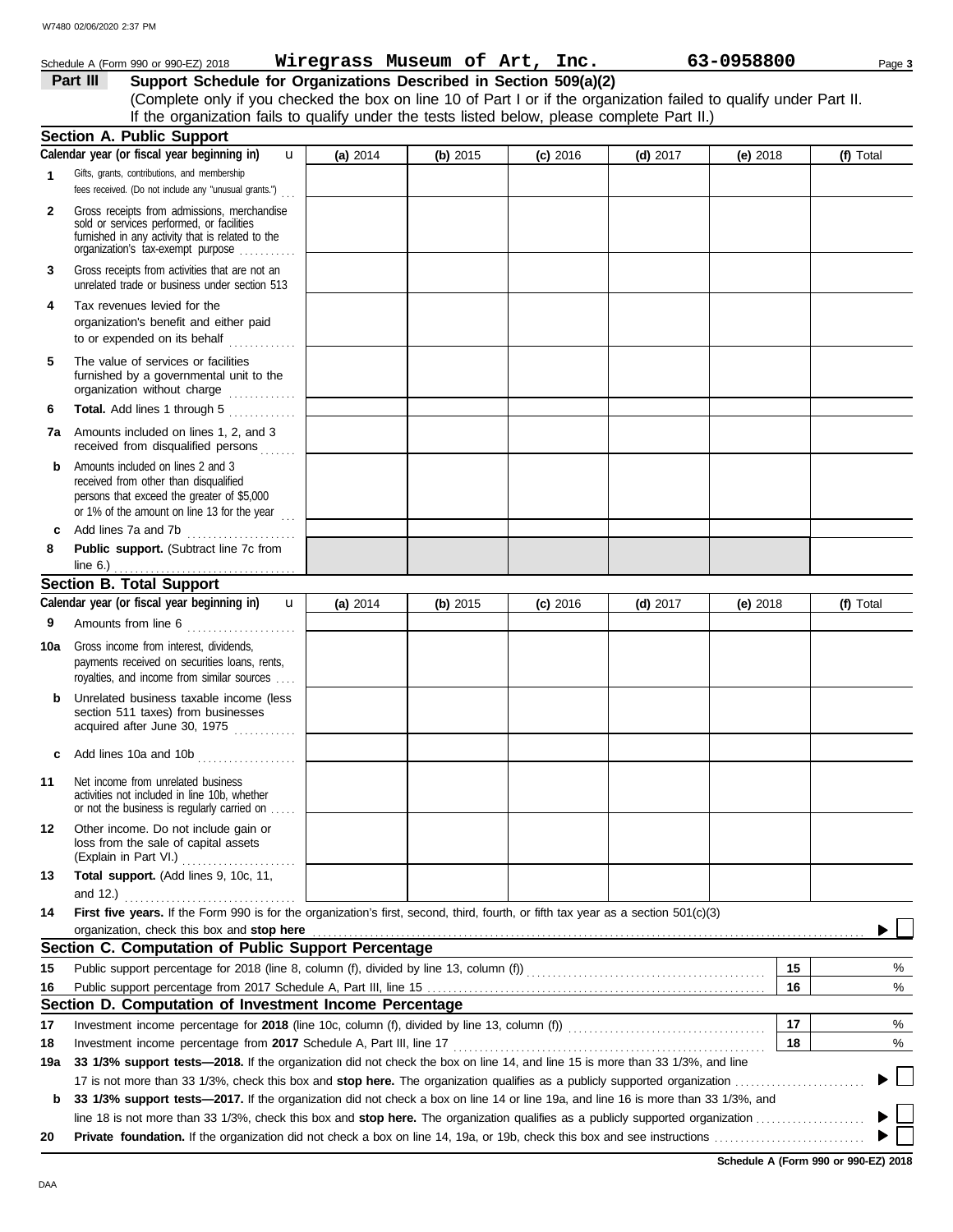|     | 63-0958800<br>Wiregrass Museum of Art, Inc.<br>Schedule A (Form 990 or 990-EZ) 2018                                                                                                                                                                                                                                                                                         |                 |     | Page 4 |
|-----|-----------------------------------------------------------------------------------------------------------------------------------------------------------------------------------------------------------------------------------------------------------------------------------------------------------------------------------------------------------------------------|-----------------|-----|--------|
|     | Part IV<br><b>Supporting Organizations</b><br>(Complete only if you checked a box in line 12 on Part I. If you checked 12a of Part I, complete Sections A<br>and B. If you checked 12b of Part I, complete Sections A and C. If you checked 12c of Part I, complete<br>Sections A, D, and E. If you checked 12d of Part I, complete Sections A and D, and complete Part V.) |                 |     |        |
|     | Section A. All Supporting Organizations                                                                                                                                                                                                                                                                                                                                     |                 |     |        |
| 1   | Are all of the organization's supported organizations listed by name in the organization's governing                                                                                                                                                                                                                                                                        |                 | Yes | No     |
|     | documents? If "No," describe in Part VI how the supported organizations are designated. If designated by<br>class or purpose, describe the designation. If historic and continuing relationship, explain.                                                                                                                                                                   | 1               |     |        |
| 2   | Did the organization have any supported organization that does not have an IRS determination of status                                                                                                                                                                                                                                                                      |                 |     |        |
|     | under section $509(a)(1)$ or (2)? If "Yes," explain in Part VI how the organization determined that the supported                                                                                                                                                                                                                                                           |                 |     |        |
|     | organization was described in section 509(a)(1) or (2).                                                                                                                                                                                                                                                                                                                     | $\mathbf{2}$    |     |        |
| За  | Did the organization have a supported organization described in section 501(c)(4), (5), or (6)? If "Yes," answer                                                                                                                                                                                                                                                            |                 |     |        |
|     | $(b)$ and $(c)$ below.                                                                                                                                                                                                                                                                                                                                                      | 3a              |     |        |
| b   | Did the organization confirm that each supported organization qualified under section $501(c)(4)$ , (5), or (6) and                                                                                                                                                                                                                                                         |                 |     |        |
|     | satisfied the public support tests under section $509(a)(2)$ ? If "Yes," describe in Part VI when and how the                                                                                                                                                                                                                                                               |                 |     |        |
|     | organization made the determination.                                                                                                                                                                                                                                                                                                                                        | 3b              |     |        |
| c   | Did the organization ensure that all support to such organizations was used exclusively for section 170(c)(2)(B)                                                                                                                                                                                                                                                            |                 |     |        |
|     | purposes? If "Yes," explain in Part VI what controls the organization put in place to ensure such use.                                                                                                                                                                                                                                                                      | 3c              |     |        |
| 4a  | Was any supported organization not organized in the United States ("foreign supported organization")? If                                                                                                                                                                                                                                                                    |                 |     |        |
|     | "Yes," and if you checked 12a or 12b in Part I, answer (b) and (c) below.                                                                                                                                                                                                                                                                                                   | 4a              |     |        |
| b   | Did the organization have ultimate control and discretion in deciding whether to make grants to the foreign<br>supported organization? If "Yes," describe in Part VI how the organization had such control and discretion                                                                                                                                                   |                 |     |        |
|     | despite being controlled or supervised by or in connection with its supported organizations.                                                                                                                                                                                                                                                                                | 4b              |     |        |
| c   | Did the organization support any foreign supported organization that does not have an IRS determination                                                                                                                                                                                                                                                                     |                 |     |        |
|     | under sections $501(c)(3)$ and $509(a)(1)$ or (2)? If "Yes," explain in Part VI what controls the organization used                                                                                                                                                                                                                                                         |                 |     |        |
|     | to ensure that all support to the foreign supported organization was used exclusively for section $170(c)(2)(B)$                                                                                                                                                                                                                                                            |                 |     |        |
|     | purposes.                                                                                                                                                                                                                                                                                                                                                                   | 4c              |     |        |
| 5a  | Did the organization add, substitute, or remove any supported organizations during the tax year? If "Yes,"                                                                                                                                                                                                                                                                  |                 |     |        |
|     | answer (b) and (c) below (if applicable). Also, provide detail in Part VI, including (i) the names and EIN                                                                                                                                                                                                                                                                  |                 |     |        |
|     | numbers of the supported organizations added, substituted, or removed; (ii) the reasons for each such action;                                                                                                                                                                                                                                                               |                 |     |        |
|     | (iii) the authority under the organization's organizing document authorizing such action; and (iv) how the action                                                                                                                                                                                                                                                           |                 |     |        |
|     | was accomplished (such as by amendment to the organizing document).                                                                                                                                                                                                                                                                                                         | 5а              |     |        |
| b   | Type I or Type II only. Was any added or substituted supported organization part of a class already                                                                                                                                                                                                                                                                         |                 |     |        |
|     | designated in the organization's organizing document?                                                                                                                                                                                                                                                                                                                       | 5b              |     |        |
| c   | Substitutions only. Was the substitution the result of an event beyond the organization's control?                                                                                                                                                                                                                                                                          | 5 <sub>c</sub>  |     |        |
| 6   | Did the organization provide support (whether in the form of grants or the provision of services or facilities) to                                                                                                                                                                                                                                                          |                 |     |        |
|     | anyone other than (i) its supported organizations, (ii) individuals that are part of the charitable class benefited                                                                                                                                                                                                                                                         |                 |     |        |
|     | by one or more of its supported organizations, or (iii) other supporting organizations that also support or<br>benefit one or more of the filing organization's supported organizations? If "Yes," provide detail in Part VI.                                                                                                                                               | 6               |     |        |
| 7   | Did the organization provide a grant, loan, compensation, or other similar payment to a substantial contributor                                                                                                                                                                                                                                                             |                 |     |        |
|     | (as defined in section 4958(c)(3)(C)), a family member of a substantial contributor, or a 35% controlled entity                                                                                                                                                                                                                                                             |                 |     |        |
|     | with regard to a substantial contributor? If "Yes," complete Part I of Schedule L (Form 990 or 990-EZ).                                                                                                                                                                                                                                                                     | 7               |     |        |
| 8   | Did the organization make a loan to a disqualified person (as defined in section 4958) not described in line 7?                                                                                                                                                                                                                                                             |                 |     |        |
|     | If "Yes," complete Part I of Schedule L (Form 990 or 990-EZ).                                                                                                                                                                                                                                                                                                               | 8               |     |        |
| 9а  | Was the organization controlled directly or indirectly at any time during the tax year by one or more                                                                                                                                                                                                                                                                       |                 |     |        |
|     | disqualified persons as defined in section 4946 (other than foundation managers and organizations described                                                                                                                                                                                                                                                                 |                 |     |        |
|     | in section 509(a)(1) or (2))? If "Yes," provide detail in Part VI.                                                                                                                                                                                                                                                                                                          | 9а              |     |        |
| b   | Did one or more disqualified persons (as defined in line 9a) hold a controlling interest in any entity in which                                                                                                                                                                                                                                                             |                 |     |        |
|     | the supporting organization had an interest? If "Yes," provide detail in Part VI.                                                                                                                                                                                                                                                                                           | 9b              |     |        |
| c   | Did a disqualified person (as defined in line 9a) have an ownership interest in, or derive any personal benefit                                                                                                                                                                                                                                                             |                 |     |        |
|     | from, assets in which the supporting organization also had an interest? If "Yes," provide detail in Part VI.                                                                                                                                                                                                                                                                | 9c              |     |        |
| 10a | Was the organization subject to the excess business holdings rules of section 4943 because of section                                                                                                                                                                                                                                                                       |                 |     |        |
|     | 4943(f) (regarding certain Type II supporting organizations, and all Type III non-functionally integrated<br>supporting organizations)? If "Yes," answer 10b below.                                                                                                                                                                                                         | 10a             |     |        |
| b   | Did the organization have any excess business holdings in the tax year? (Use Schedule C, Form 4720, to                                                                                                                                                                                                                                                                      |                 |     |        |
|     | determine whether the organization had excess business holdings.)                                                                                                                                                                                                                                                                                                           | 10 <sub>b</sub> |     |        |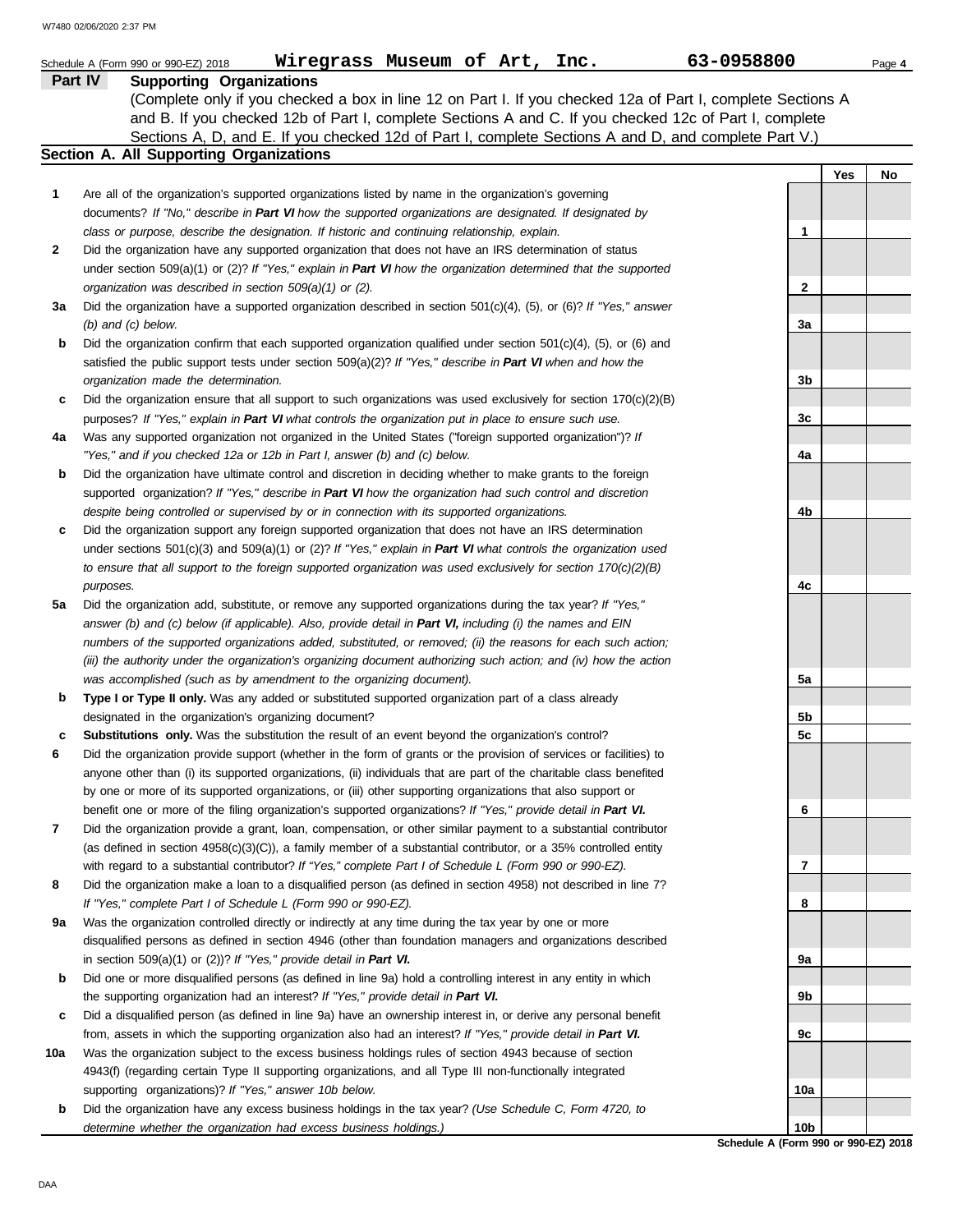|    | Wiregrass Museum of Art, Inc.<br>63-0958800<br>Schedule A (Form 990 or 990-EZ) 2018                                                                                                                                                 |                 |     | Page 5 |
|----|-------------------------------------------------------------------------------------------------------------------------------------------------------------------------------------------------------------------------------------|-----------------|-----|--------|
|    | Part IV<br><b>Supporting Organizations (continued)</b>                                                                                                                                                                              |                 |     |        |
|    |                                                                                                                                                                                                                                     |                 | Yes | No     |
| 11 | Has the organization accepted a gift or contribution from any of the following persons?                                                                                                                                             |                 |     |        |
| а  | A person who directly or indirectly controls, either alone or together with persons described in (b) and (c)                                                                                                                        |                 |     |        |
|    | below, the governing body of a supported organization?                                                                                                                                                                              | 11a             |     |        |
| b  | A family member of a person described in (a) above?                                                                                                                                                                                 | 11 <sub>b</sub> |     |        |
| C  | A 35% controlled entity of a person described in (a) or (b) above? If "Yes" to a, b, or c, provide detail in Part VI.<br><b>Section B. Type I Supporting Organizations</b>                                                          | 11c             |     |        |
|    |                                                                                                                                                                                                                                     |                 | Yes | No     |
| 1  |                                                                                                                                                                                                                                     |                 |     |        |
|    | Did the directors, trustees, or membership of one or more supported organizations have the power to                                                                                                                                 |                 |     |        |
|    | regularly appoint or elect at least a majority of the organization's directors or trustees at all times during the<br>tax year? If "No," describe in Part VI how the supported organization(s) effectively operated, supervised, or |                 |     |        |
|    | controlled the organization's activities. If the organization had more than one supported organization,                                                                                                                             |                 |     |        |
|    | describe how the powers to appoint and/or remove directors or trustees were allocated among the supported                                                                                                                           |                 |     |        |
|    | organizations and what conditions or restrictions, if any, applied to such powers during the tax year.                                                                                                                              | 1               |     |        |
| 2  | Did the organization operate for the benefit of any supported organization other than the supported                                                                                                                                 |                 |     |        |
|    |                                                                                                                                                                                                                                     |                 |     |        |
|    | organization(s) that operated, supervised, or controlled the supporting organization? If "Yes," explain in Part                                                                                                                     |                 |     |        |
|    | VI how providing such benefit carried out the purposes of the supported organization(s) that operated,<br>supervised, or controlled the supporting organization.                                                                    | $\mathbf{2}$    |     |        |
|    | Section C. Type II Supporting Organizations                                                                                                                                                                                         |                 |     |        |
|    |                                                                                                                                                                                                                                     |                 | Yes | No     |
| 1  | Were a majority of the organization's directors or trustees during the tax year also a majority of the directors                                                                                                                    |                 |     |        |
|    | or trustees of each of the organization's supported organization(s)? If "No," describe in Part VI how control                                                                                                                       |                 |     |        |
|    | or management of the supporting organization was vested in the same persons that controlled or managed                                                                                                                              |                 |     |        |
|    | the supported organization(s).                                                                                                                                                                                                      | 1               |     |        |
|    | Section D. All Type III Supporting Organizations                                                                                                                                                                                    |                 |     |        |
|    |                                                                                                                                                                                                                                     |                 | Yes | No     |
| 1  | Did the organization provide to each of its supported organizations, by the last day of the fifth month of the                                                                                                                      |                 |     |        |
|    | organization's tax year, (i) a written notice describing the type and amount of support provided during the prior tax                                                                                                               |                 |     |        |
|    | year, (ii) a copy of the Form 990 that was most recently filed as of the date of notification, and (iii) copies of the                                                                                                              |                 |     |        |
|    | organization's governing documents in effect on the date of notification, to the extent not previously provided?                                                                                                                    | 1               |     |        |
| 2  | Were any of the organization's officers, directors, or trustees either (i) appointed or elected by the supported                                                                                                                    |                 |     |        |
|    | organization(s) or (ii) serving on the governing body of a supported organization? If "No," explain in Part VI how                                                                                                                  |                 |     |        |
|    | the organization maintained a close and continuous working relationship with the supported organization(s).                                                                                                                         | 2               |     |        |
| 3  | By reason of the relationship described in (2), did the organization's supported organizations have a                                                                                                                               |                 |     |        |
|    | significant voice in the organization's investment policies and in directing the use of the organization's                                                                                                                          |                 |     |        |
|    | income or assets at all times during the tax year? If "Yes," describe in Part VI the role the organization's                                                                                                                        |                 |     |        |
|    | supported organizations played in this regard.                                                                                                                                                                                      | 3               |     |        |
|    | Section E. Type III Functionally-Integrated Supporting Organizations                                                                                                                                                                |                 |     |        |
| 1  | Check the box next to the method that the organization used to satisfy the Integral Part Test during the year (see instructions).                                                                                                   |                 |     |        |
| a  | The organization satisfied the Activities Test. Complete line 2 below.                                                                                                                                                              |                 |     |        |
| b  | The organization is the parent of each of its supported organizations. Complete line 3 below.                                                                                                                                       |                 |     |        |
| c  | The organization supported a governmental entity. Describe in Part VI how you supported a government entity (see instructions).                                                                                                     |                 |     |        |
|    |                                                                                                                                                                                                                                     |                 |     |        |
| 2  | Activities Test. Answer (a) and (b) below.                                                                                                                                                                                          |                 | Yes | No     |
| а  | Did substantially all of the organization's activities during the tax year directly further the exempt purposes of                                                                                                                  |                 |     |        |
|    | the supported organization(s) to which the organization was responsive? If "Yes," then in Part VI identify                                                                                                                          |                 |     |        |
|    | those supported organizations and explain how these activities directly furthered their exempt purposes,                                                                                                                            |                 |     |        |
|    | how the organization was responsive to those supported organizations, and how the organization determined                                                                                                                           |                 |     |        |
|    | that these activities constituted substantially all of its activities.                                                                                                                                                              | 2a              |     |        |
| b  | Did the activities described in (a) constitute activities that, but for the organization's involvement, one or more                                                                                                                 |                 |     |        |
|    | of the organization's supported organization(s) would have been engaged in? If "Yes," explain in Part VI the                                                                                                                        |                 |     |        |
|    | reasons for the organization's position that its supported organization(s) would have engaged in these                                                                                                                              |                 |     |        |
|    | activities but for the organization's involvement.                                                                                                                                                                                  | 2b              |     |        |
| 3. | Parent of Supported Organizations. Answer (a) and (b) below.                                                                                                                                                                        |                 |     |        |
| а  | Did the organization have the power to regularly appoint or elect a majority of the officers, directors, or                                                                                                                         |                 |     |        |
|    | trustees of each of the supported organizations? Provide details in Part VI.                                                                                                                                                        | 3a              |     |        |

**b** Did the organization exercise a substantial degree of direction over the policies, programs, and activities of each

of its supported organizations? *If "Yes," describe in Part VI the role played by the organization in this regard.*

DAA **Schedule A (Form 990 or 990-EZ) 2018 3b**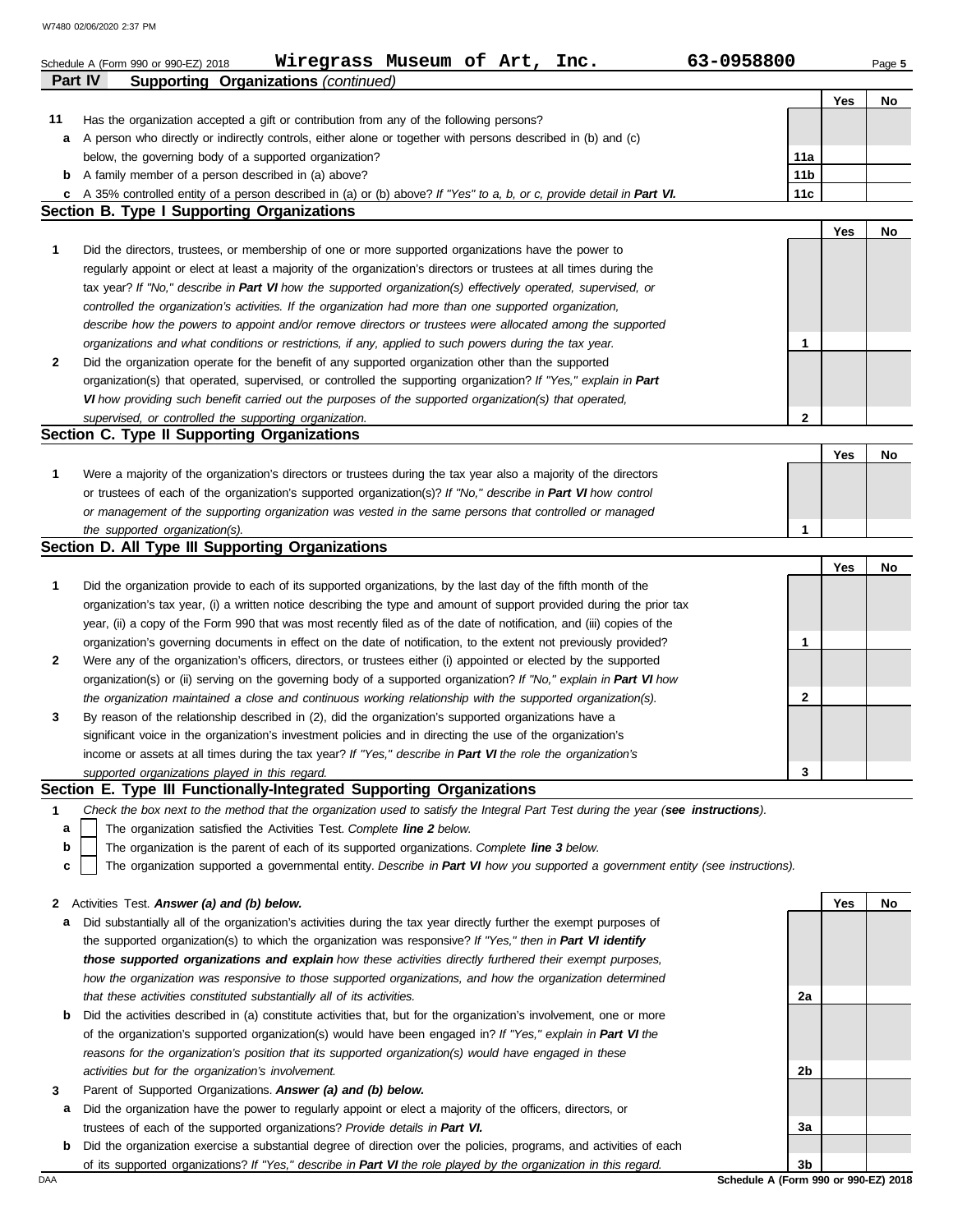| Wiregrass Museum of Art, Inc.<br>Schedule A (Form 990 or 990-EZ) 2018                                                                           |                | 63-0958800     | Page 6                         |
|-------------------------------------------------------------------------------------------------------------------------------------------------|----------------|----------------|--------------------------------|
| <b>Part V</b><br>Type III Non-Functionally Integrated 509(a)(3) Supporting Organizations                                                        |                |                |                                |
| $\mathbf 1$<br>Check here if the organization satisfied the Integral Part Test as a qualifying trust on Nov. 20, 1970 (explain in Part VI). See |                |                |                                |
| instructions. All other Type III non-functionally integrated supporting organizations must complete Sections A through E.                       |                |                |                                |
| Section A - Adjusted Net Income                                                                                                                 |                | (A) Prior Year | (B) Current Year<br>(optional) |
| Net short-term capital gain<br>1.                                                                                                               | $\mathbf{1}$   |                |                                |
| $\mathbf{2}$<br>Recoveries of prior-year distributions                                                                                          | $\overline{2}$ |                |                                |
| 3<br>Other gross income (see instructions)                                                                                                      | 3              |                |                                |
| Add lines 1 through 3.<br>4                                                                                                                     | 4              |                |                                |
| 5<br>Depreciation and depletion                                                                                                                 | 5              |                |                                |
| Portion of operating expenses paid or incurred for production or<br>6                                                                           |                |                |                                |
| collection of gross income or for management, conservation, or                                                                                  |                |                |                                |
| maintenance of property held for production of income (see instructions)                                                                        | 6              |                |                                |
| 7<br>Other expenses (see instructions)                                                                                                          | $\overline{7}$ |                |                                |
| 8<br><b>Adjusted Net Income</b> (subtract lines 5, 6, and 7 from line 4)                                                                        | 8              |                |                                |
| <b>Section B - Minimum Asset Amount</b>                                                                                                         |                | (A) Prior Year | (B) Current Year<br>(optional) |
| Aggregate fair market value of all non-exempt-use assets (see<br>1                                                                              |                |                |                                |
| instructions for short tax year or assets held for part of year):                                                                               |                |                |                                |
| Average monthly value of securities<br>a                                                                                                        | 1a             |                |                                |
| <b>b</b> Average monthly cash balances                                                                                                          | 1b             |                |                                |
| Fair market value of other non-exempt-use assets<br>c.                                                                                          | 1 <sub>c</sub> |                |                                |
| d<br><b>Total</b> (add lines 1a, 1b, and 1c)                                                                                                    | 1d             |                |                                |
| <b>Discount</b> claimed for blockage or other<br>е                                                                                              |                |                |                                |
| factors (explain in detail in <b>Part VI)</b> :                                                                                                 |                |                |                                |
| $\mathbf{2}$<br>Acquisition indebtedness applicable to non-exempt-use assets                                                                    | $\mathbf{2}$   |                |                                |
| 3<br>Subtract line 2 from line 1d.                                                                                                              | 3              |                |                                |
| Cash deemed held for exempt use. Enter 1-1/2% of line 3 (for greater amount,<br>4                                                               |                |                |                                |
| see instructions).                                                                                                                              | 4              |                |                                |
| 5<br>Net value of non-exempt-use assets (subtract line 4 from line 3)                                                                           | 5              |                |                                |
| 6<br>Multiply line 5 by .035.                                                                                                                   | 6              |                |                                |
| $\overline{7}$<br>Recoveries of prior-year distributions                                                                                        | $\overline{7}$ |                |                                |
| 8<br>Minimum Asset Amount (add line 7 to line 6)                                                                                                | 8              |                |                                |
| Section C - Distributable Amount                                                                                                                |                |                | <b>Current Year</b>            |
| Adjusted net income for prior year (from Section A, line 8, Column A)<br>1                                                                      | $\mathbf{1}$   |                |                                |
| $\mathbf{2}$<br>Enter 85% of line 1.                                                                                                            | $\overline{2}$ |                |                                |
| 3<br>Minimum asset amount for prior year (from Section B, line 8, Column A)                                                                     | 3              |                |                                |
| 4<br>Enter greater of line 2 or line 3.                                                                                                         | 4              |                |                                |
| 5<br>Income tax imposed in prior year                                                                                                           | 5              |                |                                |
| <b>Distributable Amount.</b> Subtract line 5 from line 4, unless subject to<br>6                                                                |                |                |                                |
| emergency temporary reduction (see instructions).                                                                                               | 6              |                |                                |

**7** instructions). Check here if the current year is the organization's first as a non-functionally integrated Type III supporting organization (see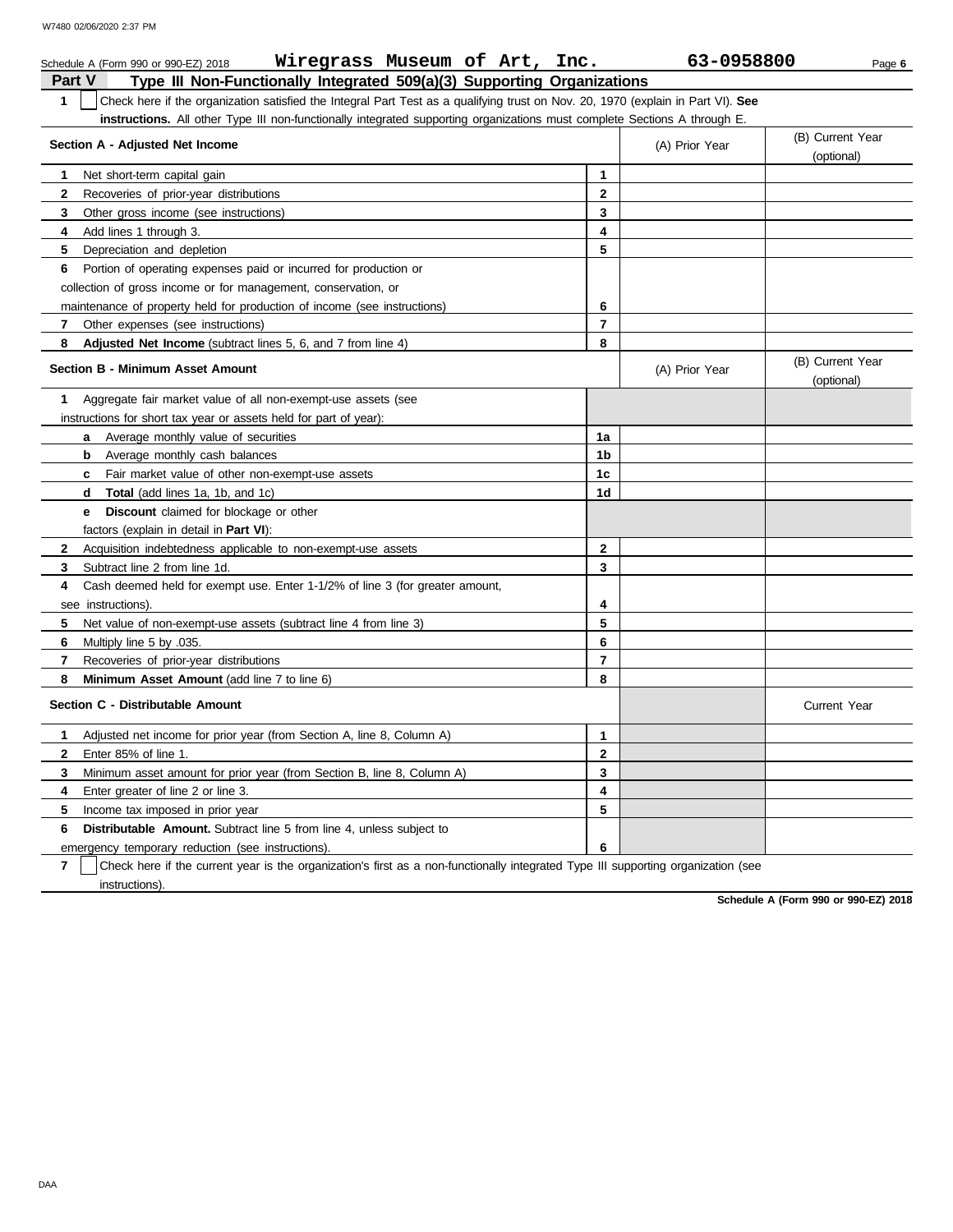|              | Wiregrass Museum of Art, Inc.<br>Schedule A (Form 990 or 990-EZ) 2018                      |                             | 63-0958800                            | Page 7                                  |
|--------------|--------------------------------------------------------------------------------------------|-----------------------------|---------------------------------------|-----------------------------------------|
| Part V       | Type III Non-Functionally Integrated 509(a)(3) Supporting Organizations (continued)        |                             |                                       |                                         |
|              | <b>Section D - Distributions</b>                                                           |                             |                                       | <b>Current Year</b>                     |
| 1            | Amounts paid to supported organizations to accomplish exempt purposes                      |                             |                                       |                                         |
| $\mathbf{2}$ | Amounts paid to perform activity that directly furthers exempt purposes of supported       |                             |                                       |                                         |
|              | organizations, in excess of income from activity                                           |                             |                                       |                                         |
| 3            | Administrative expenses paid to accomplish exempt purposes of supported organizations      |                             |                                       |                                         |
| 4            | Amounts paid to acquire exempt-use assets                                                  |                             |                                       |                                         |
| 5            | Qualified set-aside amounts (prior IRS approval required)                                  |                             |                                       |                                         |
| 6            | Other distributions (describe in <b>Part VI</b> ). See instructions.                       |                             |                                       |                                         |
| 7            | Total annual distributions. Add lines 1 through 6.                                         |                             |                                       |                                         |
| 8            | Distributions to attentive supported organizations to which the organization is responsive |                             |                                       |                                         |
|              | (provide details in Part VI). See instructions.                                            |                             |                                       |                                         |
| 9            | Distributable amount for 2018 from Section C, line 6                                       |                             |                                       |                                         |
| 10           | Line 8 amount divided by line 9 amount                                                     |                             |                                       |                                         |
|              |                                                                                            | (i)                         | (ii)                                  | (iii)                                   |
|              | <b>Section E - Distribution Allocations (see instructions)</b>                             | <b>Excess Distributions</b> | <b>Underdistributions</b><br>Pre-2018 | <b>Distributable</b><br>Amount for 2018 |
| 1            | Distributable amount for 2018 from Section C, line 6                                       |                             |                                       |                                         |
| $\mathbf{2}$ | Underdistributions, if any, for years prior to 2018                                        |                             |                                       |                                         |
|              | (reasonable cause required-explain in Part VI). See                                        |                             |                                       |                                         |
|              | instructions.                                                                              |                             |                                       |                                         |
| 3            | Excess distributions carryover, if any, to 2018                                            |                             |                                       |                                         |
|              |                                                                                            |                             |                                       |                                         |
|              |                                                                                            |                             |                                       |                                         |
|              |                                                                                            |                             |                                       |                                         |
|              |                                                                                            |                             |                                       |                                         |
|              |                                                                                            |                             |                                       |                                         |
|              | f Total of lines 3a through e                                                              |                             |                                       |                                         |
|              | <b>g</b> Applied to underdistributions of prior years                                      |                             |                                       |                                         |
|              | h Applied to 2018 distributable amount                                                     |                             |                                       |                                         |
| Î.           | Carryover from 2013 not applied (see instructions)                                         |                             |                                       |                                         |
|              | Remainder. Subtract lines 3q, 3h, and 3i from 3f.                                          |                             |                                       |                                         |
| 4            | Distributions for 2018 from                                                                |                             |                                       |                                         |
|              | \$<br>Section D, line 7:                                                                   |                             |                                       |                                         |
|              | a Applied to underdistributions of prior years                                             |                             |                                       |                                         |
|              | <b>b</b> Applied to 2018 distributable amount                                              |                             |                                       |                                         |
|              | c Remainder. Subtract lines 4a and 4b from 4.                                              |                             |                                       |                                         |
| 5            | Remaining underdistributions for years prior to 2018, if                                   |                             |                                       |                                         |
|              | any. Subtract lines 3g and 4a from line 2. For result                                      |                             |                                       |                                         |
|              | greater than zero, explain in Part VI. See instructions.                                   |                             |                                       |                                         |
| 6            | Remaining underdistributions for 2018. Subtract lines 3h                                   |                             |                                       |                                         |
|              | and 4b from line 1. For result greater than zero, explain in                               |                             |                                       |                                         |
|              | Part VI. See instructions.                                                                 |                             |                                       |                                         |
| 7            | Excess distributions carryover to 2019. Add lines 3j                                       |                             |                                       |                                         |
|              | and 4c.                                                                                    |                             |                                       |                                         |
| 8            | Breakdown of line 7:                                                                       |                             |                                       |                                         |
|              | <b>a</b> Excess from 2014                                                                  |                             |                                       |                                         |
|              |                                                                                            |                             |                                       |                                         |
|              |                                                                                            |                             |                                       |                                         |
|              |                                                                                            |                             |                                       |                                         |
|              | e Excess from 2018                                                                         |                             |                                       |                                         |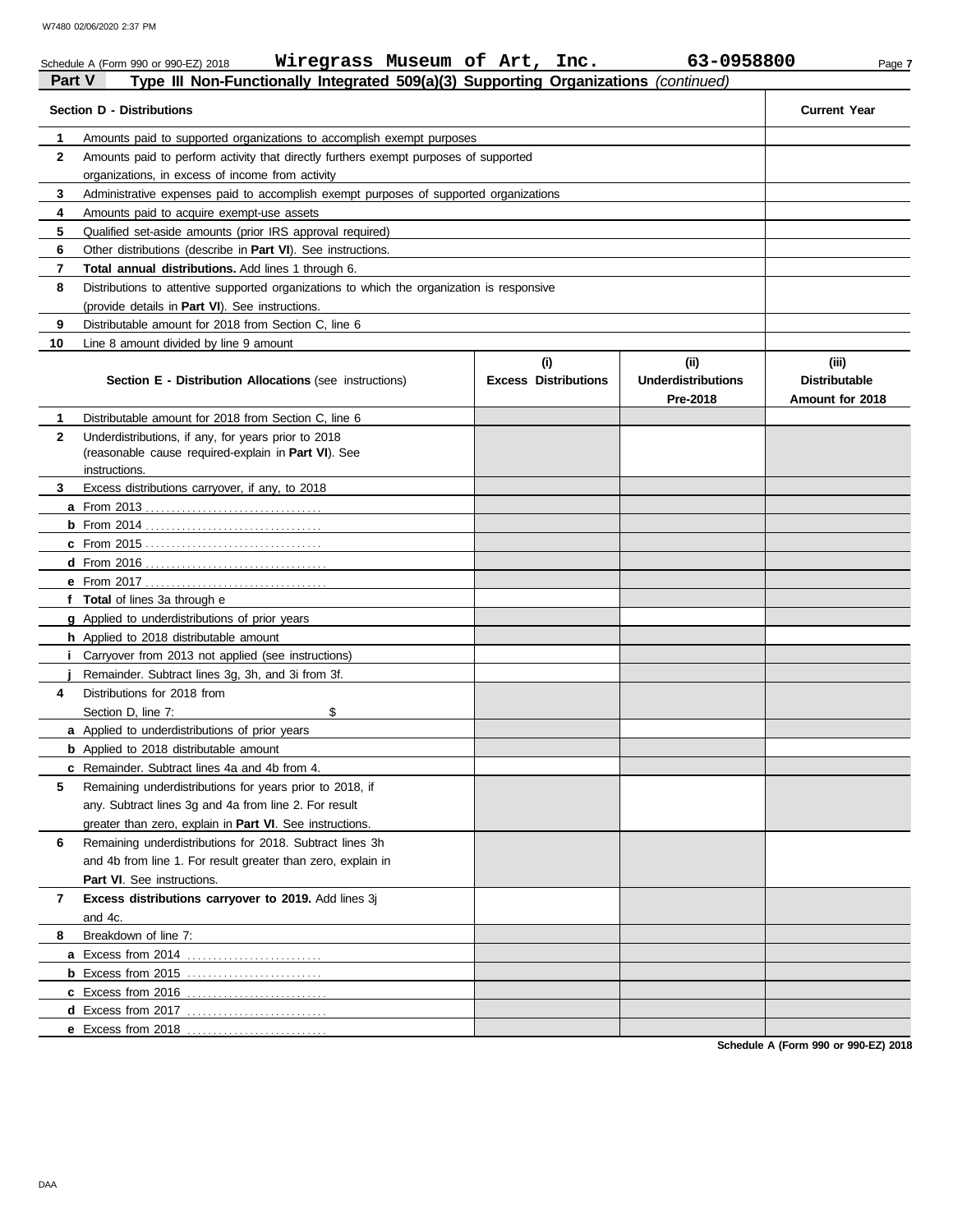|         | Schedule A (Form 990 or 990-EZ) 2018                                                                            | Wiregrass Museum of Art, Inc.                                                                                                                                                                                                                                                                                                                                          |  |  |  | 63-0958800 | Page 8 |
|---------|-----------------------------------------------------------------------------------------------------------------|------------------------------------------------------------------------------------------------------------------------------------------------------------------------------------------------------------------------------------------------------------------------------------------------------------------------------------------------------------------------|--|--|--|------------|--------|
| Part VI | Supplemental Information. Provide the explanations required by Part II, line 10; Part II, line 17a or 17b; Part | III, line 12; Part IV, Section A, lines 1, 2, 3b, 3c, 4b, 4c, 5a, 6, 9a, 9b, 9c, 11a, 11b, and 11c; Part IV, Section<br>B, lines 1 and 2; Part IV, Section C, line 1; Part IV, Section D, lines 2 and 3; Part IV, Section E, lines 1c, 2a, 2b,<br>3a, and 3b; Part V, line 1; Part V, Section B, line 1e; Part V, Section D, lines 5, 6, and 8; and Part V, Section E, |  |  |  |            |        |
|         |                                                                                                                 | lines 2, 5, and 6. Also complete this part for any additional information. (See instructions.)                                                                                                                                                                                                                                                                         |  |  |  |            |        |
|         |                                                                                                                 |                                                                                                                                                                                                                                                                                                                                                                        |  |  |  |            |        |
|         |                                                                                                                 |                                                                                                                                                                                                                                                                                                                                                                        |  |  |  |            |        |
|         |                                                                                                                 |                                                                                                                                                                                                                                                                                                                                                                        |  |  |  |            |        |
|         |                                                                                                                 |                                                                                                                                                                                                                                                                                                                                                                        |  |  |  |            |        |
|         |                                                                                                                 |                                                                                                                                                                                                                                                                                                                                                                        |  |  |  |            |        |
|         |                                                                                                                 |                                                                                                                                                                                                                                                                                                                                                                        |  |  |  |            |        |
|         |                                                                                                                 |                                                                                                                                                                                                                                                                                                                                                                        |  |  |  |            |        |
|         |                                                                                                                 |                                                                                                                                                                                                                                                                                                                                                                        |  |  |  |            |        |
|         |                                                                                                                 |                                                                                                                                                                                                                                                                                                                                                                        |  |  |  |            |        |
|         |                                                                                                                 |                                                                                                                                                                                                                                                                                                                                                                        |  |  |  |            |        |
|         |                                                                                                                 |                                                                                                                                                                                                                                                                                                                                                                        |  |  |  |            |        |
|         |                                                                                                                 |                                                                                                                                                                                                                                                                                                                                                                        |  |  |  |            |        |
|         |                                                                                                                 |                                                                                                                                                                                                                                                                                                                                                                        |  |  |  |            |        |
|         |                                                                                                                 |                                                                                                                                                                                                                                                                                                                                                                        |  |  |  |            |        |
|         |                                                                                                                 |                                                                                                                                                                                                                                                                                                                                                                        |  |  |  |            |        |
|         |                                                                                                                 |                                                                                                                                                                                                                                                                                                                                                                        |  |  |  |            |        |
|         |                                                                                                                 |                                                                                                                                                                                                                                                                                                                                                                        |  |  |  |            |        |
|         |                                                                                                                 |                                                                                                                                                                                                                                                                                                                                                                        |  |  |  |            |        |
|         |                                                                                                                 |                                                                                                                                                                                                                                                                                                                                                                        |  |  |  |            |        |
|         |                                                                                                                 |                                                                                                                                                                                                                                                                                                                                                                        |  |  |  |            |        |
|         |                                                                                                                 |                                                                                                                                                                                                                                                                                                                                                                        |  |  |  |            |        |
|         |                                                                                                                 |                                                                                                                                                                                                                                                                                                                                                                        |  |  |  |            |        |
|         |                                                                                                                 |                                                                                                                                                                                                                                                                                                                                                                        |  |  |  |            |        |
|         |                                                                                                                 |                                                                                                                                                                                                                                                                                                                                                                        |  |  |  |            |        |
|         |                                                                                                                 |                                                                                                                                                                                                                                                                                                                                                                        |  |  |  |            |        |
|         |                                                                                                                 |                                                                                                                                                                                                                                                                                                                                                                        |  |  |  |            |        |
|         |                                                                                                                 |                                                                                                                                                                                                                                                                                                                                                                        |  |  |  |            |        |
|         |                                                                                                                 |                                                                                                                                                                                                                                                                                                                                                                        |  |  |  |            |        |
|         |                                                                                                                 |                                                                                                                                                                                                                                                                                                                                                                        |  |  |  |            |        |
|         |                                                                                                                 |                                                                                                                                                                                                                                                                                                                                                                        |  |  |  |            |        |
|         |                                                                                                                 |                                                                                                                                                                                                                                                                                                                                                                        |  |  |  |            |        |
|         |                                                                                                                 |                                                                                                                                                                                                                                                                                                                                                                        |  |  |  |            |        |
|         |                                                                                                                 |                                                                                                                                                                                                                                                                                                                                                                        |  |  |  |            |        |
|         |                                                                                                                 |                                                                                                                                                                                                                                                                                                                                                                        |  |  |  |            |        |
|         |                                                                                                                 |                                                                                                                                                                                                                                                                                                                                                                        |  |  |  |            |        |
|         |                                                                                                                 |                                                                                                                                                                                                                                                                                                                                                                        |  |  |  |            |        |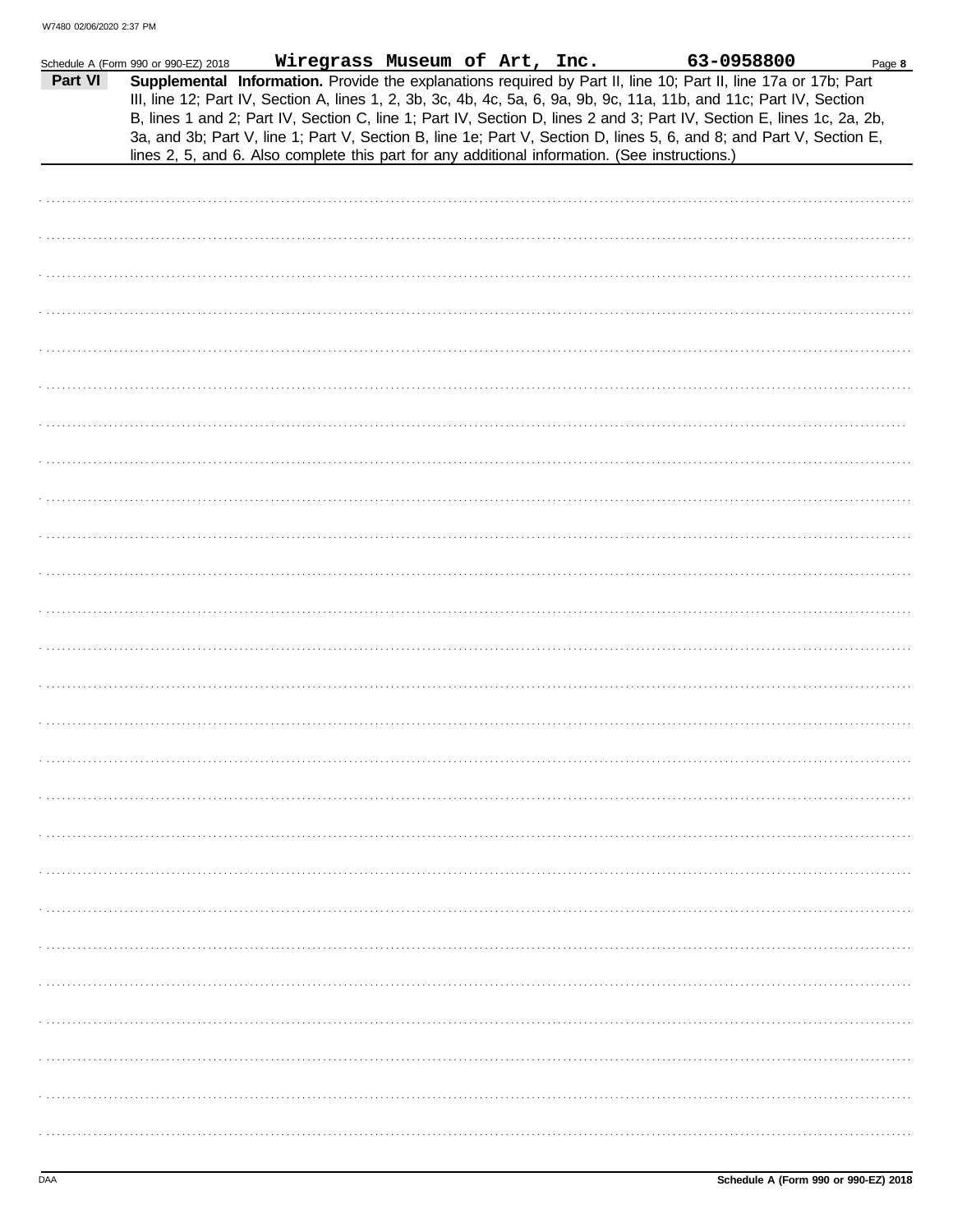### OMB No. 1545-0047 Department of the Treasury Internal Revenue Service Name of the organization **2018 Schedule of Contributors Schedule B (Form 990, 990-EZ, or 990-PF)** u **Attach to Form 990, Form 990-EZ, or Form 990-PF. Employer identification number** u **Go to** *www.irs.gov/Form990* **for the latest information.**

## **Wiregrass Museum of Art, Inc. 63-0958800**

**Organization type** (check one):

| Filers of:         | Section:                                                                    |
|--------------------|-----------------------------------------------------------------------------|
| Form 990 or 990-EZ | $ \mathbf{X} $ 501(c)( 3 ) (enter number) organization                      |
|                    | $4947(a)(1)$ nonexempt charitable trust not treated as a private foundation |
|                    | 527 political organization                                                  |
| Form 990-PF        | 501(c)(3) exempt private foundation                                         |
|                    | 4947(a)(1) nonexempt charitable trust treated as a private foundation       |
|                    |                                                                             |

501(c)(3) taxable private foundation

Check if your organization is covered by the **General Rule** or a **Special Rule. Note:** Only a section 501(c)(7), (8), or (10) organization can check boxes for both the General Rule and a Special Rule. See instructions.

### **General Rule**

For an organization filing Form 990, 990-EZ, or 990-PF that received, during the year, contributions totaling \$5,000 or more (in money or property) from any one contributor. Complete Parts I and II. See instructions for determining a contributor's total contributions.

### **Special Rules**

For an organization described in section 501(c)(3) filing Form 990 or 990-EZ that met the 33<sup>1</sup> /3% support test of the **X** regulations under sections 509(a)(1) and 170(b)(1)(A)(vi), that checked Schedule A (Form 990 or 990-EZ), Part II, line 13, 16a, or 16b, and that received from any one contributor, during the year, total contributions of the greater of **(1)** \$5,000; or **(2)** 2% of the amount on (i) Form 990, Part VIII, line 1h; or (ii) Form 990-EZ, line 1. Complete Parts I and II.

literary, or educational purposes, or for the prevention of cruelty to children or animals. Complete Parts I (entering) For an organization described in section 501(c)(7), (8), or (10) filing Form 990 or 990-EZ that received from any one contributor, during the year, total contributions of more than \$1,000 *exclusively* for religious, charitable, scientific, "N/A" in column (b) instead of the contributor name and address), II, and III.

For an organization described in section 501(c)(7), (8), or (10) filing Form 990 or 990-EZ that received from any one contributor, during the year, contributions *exclusively* for religious, charitable, etc., purposes, but no such contributions totaled more than \$1,000. If this box is checked, enter here the total contributions that were received during the year for an *exclusively* religious, charitable, etc., purpose. Don't complete any of the parts unless the **General Rule** applies to this organization because it received *nonexclusively* religious, charitable, etc., contributions totaling \$5,000 or more during the year . . . . . . . . . . . . . . . . . . . . . . . . . . . . . . . . . . . . . . . . . . . . . . . . . . . . . . . . . . . . . . . . . . . . . . . . . . . . . . . . .

990-EZ, or 990-PF), but it **must** answer "No" on Part IV, line 2, of its Form 990; or check the box on line H of its Form 990-EZ or on its Form 990-PF, Part I, line 2, to certify that it doesn't meet the filing requirements of Schedule B (Form 990, 990-EZ, or 990-PF). **Caution:** An organization that isn't covered by the General Rule and/or the Special Rules doesn't file Schedule B (Form 990,

**For Paperwork Reduction Act Notice, see the instructions for Form 990, 990-EZ, or 990-PF.**

 $\triangleright$  \$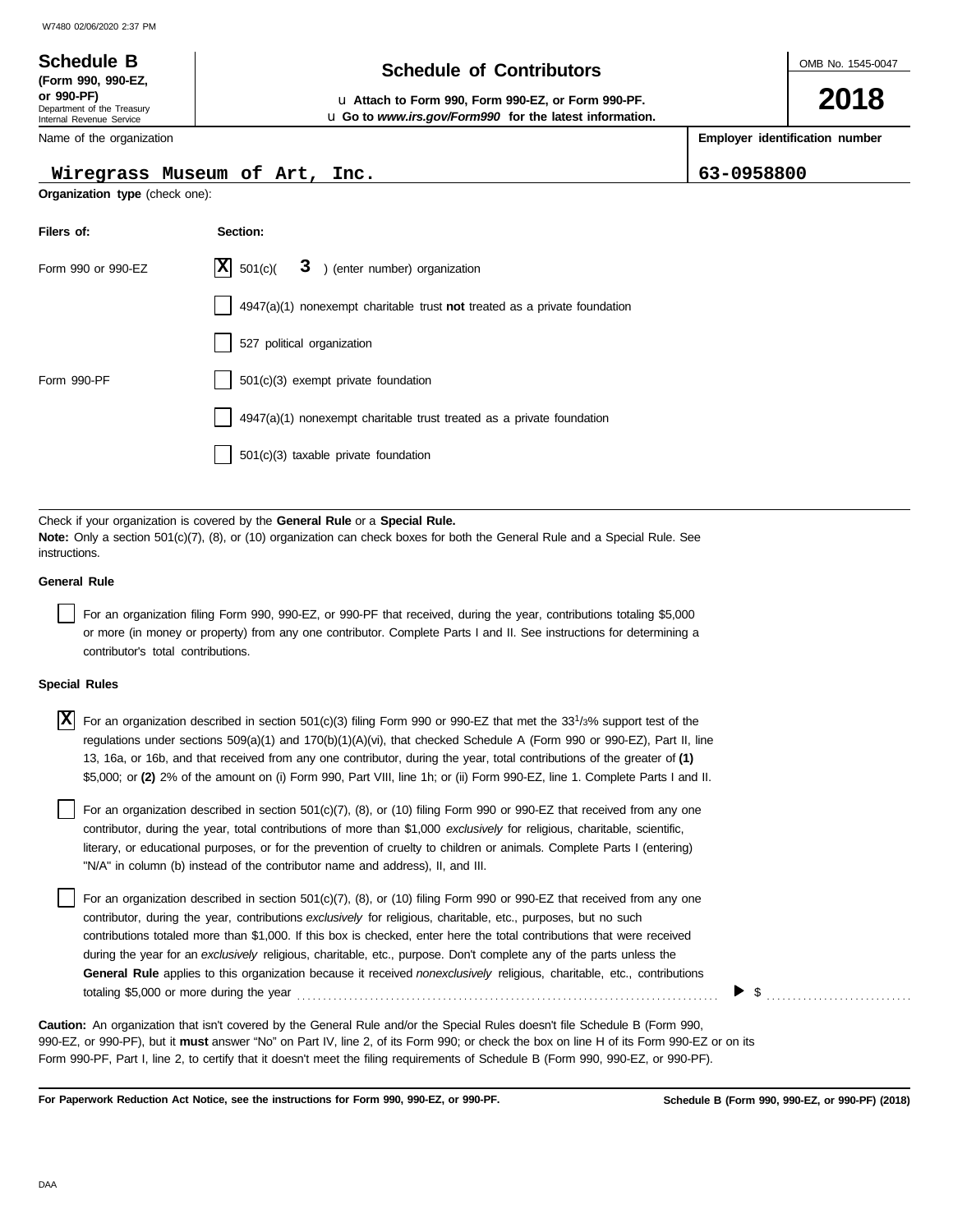|               | W7480 02/06/2020 2:37 PM                                                                                     |                            | Page 1 of 1                                                                                                               |
|---------------|--------------------------------------------------------------------------------------------------------------|----------------------------|---------------------------------------------------------------------------------------------------------------------------|
|               | Schedule B (Form 990, 990-EZ, or 990-PF) (2018)<br>Name of organization<br>Wiregrass Museum of Art, Inc.     |                            | Page 2<br>Employer identification number<br>63-0958800                                                                    |
| Part I<br>(a) | <b>Contributors</b> (see instructions). Use duplicate copies of Part I if additional space is needed.<br>(b) | (c)                        | (d)                                                                                                                       |
| No.           | Name, address, and ZIP + 4                                                                                   | <b>Total contributions</b> | Type of contribution                                                                                                      |
|               | City of Dothan                                                                                               | 268,537<br>\$              | x<br>Person<br>Payroll<br>x<br><b>Noncash</b><br>(Complete Part II for<br>noncash contributions.)                         |
| (a)           | (b)                                                                                                          | (c)                        | (d)                                                                                                                       |
| No.           | Name, address, and ZIP + 4                                                                                   | <b>Total contributions</b> | Type of contribution                                                                                                      |
| 2             | Wiregrass Foundation                                                                                         | 59,676<br>\$               | $\overline{\mathbf{x}}$<br>Person<br><b>Payroll</b><br><b>Noncash</b><br>(Complete Part II for<br>noncash contributions.) |
|               |                                                                                                              |                            |                                                                                                                           |

| (a)<br>No.   | (b)<br>Name, address, and ZIP + 4 | (c)<br><b>Total contributions</b> | (d)<br>Type of contribution                                                                                 |
|--------------|-----------------------------------|-----------------------------------|-------------------------------------------------------------------------------------------------------------|
| $\mathbf{3}$ | Dothan City Schools               | 35,825<br>$\mathsf{\$}$           | $\overline{\mathbf{x}}$<br>Person<br>Payroll<br>Noncash<br>(Complete Part II for<br>noncash contributions.) |
| (a)          | (b)                               | (c)                               | (d)                                                                                                         |
| No.          | Name, address, and ZIP + 4        | <b>Total contributions</b>        | Type of contribution                                                                                        |
| 4            | The Daniel Foundation             | 35,000<br>\$                      | Χ<br>Person<br>Payroll<br><b>Noncash</b><br>(Complete Part II for<br>noncash contributions.)                |
| (a)          | (b)                               | (c)                               | (d)                                                                                                         |
| No.          | Name, address, and ZIP + 4        | <b>Total contributions</b>        | Type of contribution                                                                                        |
| 5            | AL State Council on the Arts      | 11,300<br>$\mathfrak s$           | Person<br>Payroll<br><b>Noncash</b><br>(Complete Part II for<br>noncash contributions.)                     |
| (a)          | (b)                               | (c)                               | (d)                                                                                                         |
| No.          | Name, address, and ZIP + 4        | <b>Total contributions</b>        | Type of contribution                                                                                        |
|              |                                   | \$                                | Person<br>Payroll<br><b>Noncash</b><br>(Complete Part II for<br>noncash contributions.)                     |

**Schedule B (Form 990, 990-EZ, or 990-PF) (2018)**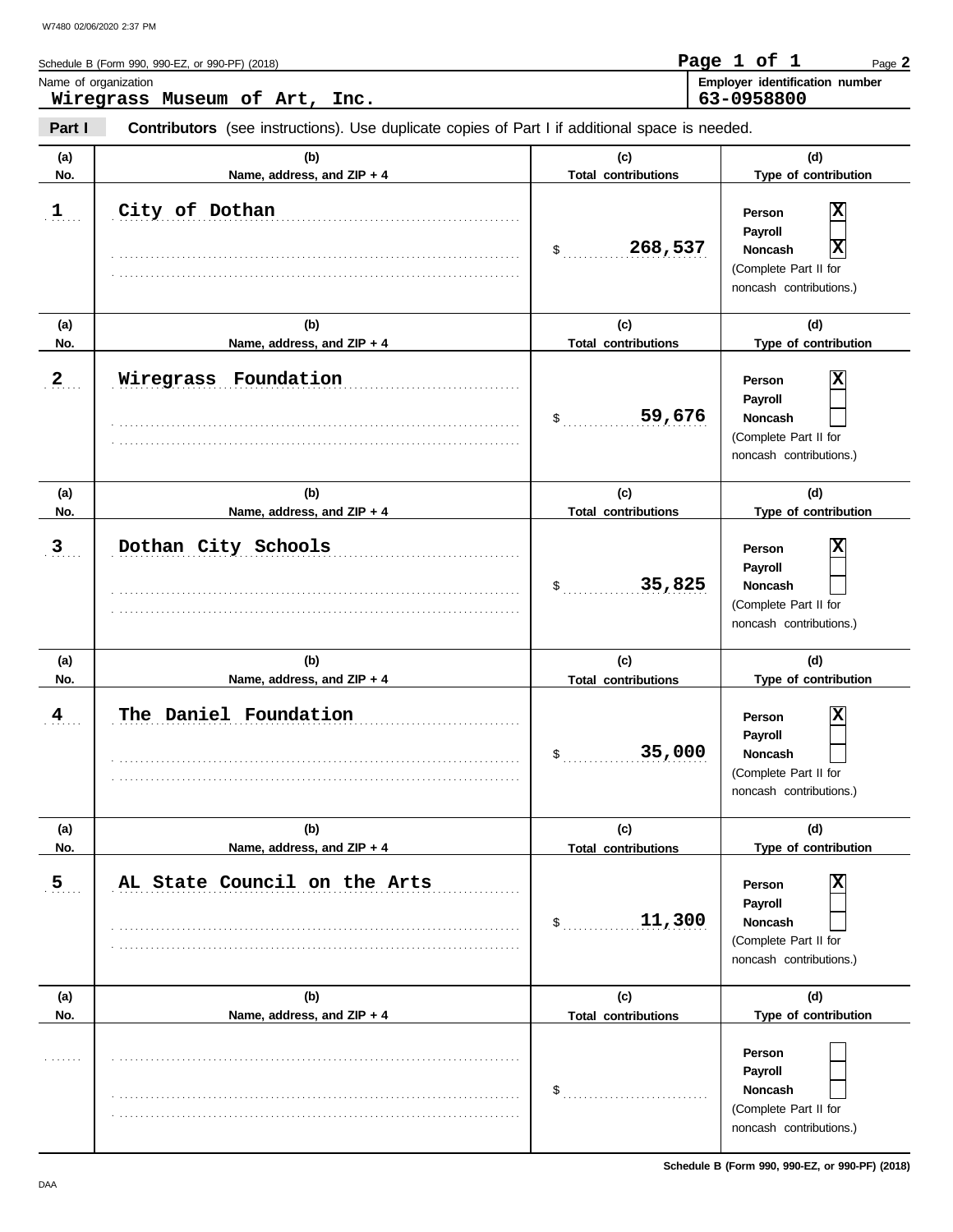| Name of organization      | Schedule B (Form 990, 990-EZ, or 990-PF) (2018)                                                     | Page 1 of 1<br>Page 3<br>Employer identification number |                      |  |
|---------------------------|-----------------------------------------------------------------------------------------------------|---------------------------------------------------------|----------------------|--|
|                           | Wiregrass Museum of Art, Inc.                                                                       |                                                         | 63-0958800           |  |
| Part II                   | Noncash Property (see instructions). Use duplicate copies of Part II if additional space is needed. |                                                         |                      |  |
| (a) No.<br>from<br>Part I | (b)<br>Description of noncash property given                                                        | (c)<br>FMV (or estimate)<br>(See instructions.)         | (d)<br>Date received |  |
| $1$                       |                                                                                                     | 26,037<br>$\$\quad$                                     | .                    |  |
| (a) No.<br>from<br>Part I | (b)<br>Description of noncash property given                                                        | (c)<br>FMV (or estimate)<br>(See instructions.)         | (d)<br>Date received |  |
| .                         |                                                                                                     | \$                                                      | .                    |  |
| (a) No.<br>from<br>Part I | (b)<br>Description of noncash property given                                                        | (c)<br>FMV (or estimate)<br>(See instructions.)         | (d)<br>Date received |  |
| .                         |                                                                                                     | \$                                                      | .                    |  |
| (a) No.<br>from<br>Part I | (b)<br>Description of noncash property given                                                        | (c)<br>FMV (or estimate)<br>(See instructions.)         | (d)<br>Date received |  |
| .                         |                                                                                                     | \$                                                      | .                    |  |
| (a) No.<br>from<br>Part I | (b)<br>Description of noncash property given                                                        | (c)<br>FMV (or estimate)<br>(See instructions.)         | (d)<br>Date received |  |
| 1.1.1.1.1                 |                                                                                                     | \$                                                      | .                    |  |
| (a) No.<br>from<br>Part I | (b)<br>Description of noncash property given                                                        | (c)<br>FMV (or estimate)<br>(See instructions.)         | (d)<br>Date received |  |
| 1.1.1.1.1.1               |                                                                                                     | \$                                                      | .                    |  |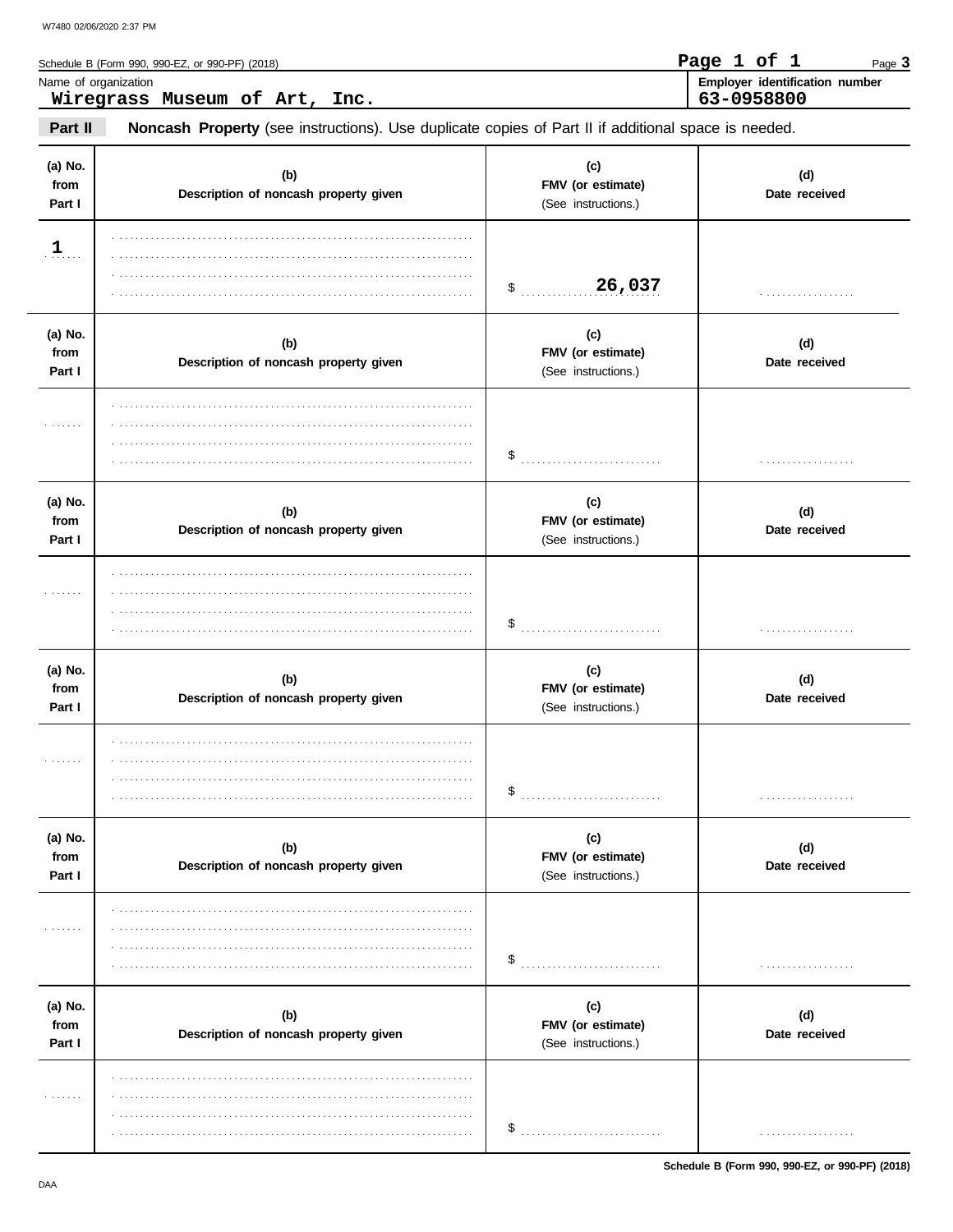### u **Attach to Form 990. Conservation Easements.**  Number of states where property subject to conservation easement is located  $\mathbf{u}$  ........... **2018 SCHEDULE D Supplemental Financial Statements Part I Organizations Maintaining Donor Advised Funds or Other Similar Funds or Accounts. (Form 990) Part IV, line 6, 7, 8, 9, 10, 11a, 11b, 11c, 11d, 11e, 11f, 12a, or 12b. Employer identification number** OMB No. 1545-0047 Department of the Treasury Internal Revenue Service **Name of the organization** u **Complete if the organization answered "Yes" on Form 990, (a)** Donor advised funds **(b)** Funds and other accounts **a b** Total acreage restricted by conservation easements . . . . . . . . . . . . . . . . . . . . . . . . . . . . . . . . . . . . . . . . . . . . . . . . . . . . . . . . . . . . . . . . . . **c** Number of conservation easements on a certified historic structure included in (a) . . . . . . . . . . . . . . . . . . . . . . . . . . . . . . . . . . . . **d** Number of conservation easements included in (c) acquired after 7/25/06, and not on a Total number of conservation easements . . . . . . . . . . . . . . . . . . . . . . . . . . . . . . . . . . . . . . . . . . . . . . . . . . . . . . . . . . . . . . . . . . . . . . . . . . . . . **Held at the End of the Tax Year** Complete if the organization answered "Yes" on Form 990, Part IV, line 6. **1 2 3 4 5 6** Total number at end of year . . . . . . . . . . . . . . . . . . . . . . . . . . . . . . . . . . . . . . . . . . . . Aggregate value of contributions to (during year) ........................ Aggregate value of grants from (during year) ............................. Aggregate value at end of year . . . . . . . . . . . . . . . . . . . . . . . . . . . . . . . . . . . . . . . . . Did the organization inform all donors and donor advisors in writing that the assets held in donor advised funds are the organization's property, subject to the organization's exclusive legal control? . . . . . . . . . . . . . . . . . . . . . . . . . . . . . . . . . . . . . . . . . . . . . . Did the organization inform all grantees, donors, and donor advisors in writing that grant funds can be used only for charitable purposes and not for the benefit of the donor or donor advisor, or for any other purpose **Yes Yes No No Part II** Complete lines 2a through 2d if the organization held a qualified conservation contribution in the form of a conservation Purpose(s) of conservation easements held by the organization (check all that apply). **2 1** easement on the last day of the tax year. Preservation of land for public use (e.g., recreation or education) Protection of natural habitat Preservation of open space Preservation of a certified historic structure Preservation of a historically important land area **Open to Public Inspection** tax year  $\mathbf u$  . . . . . . . . . . . . . . . **3** Number of conservation easements modified, transferred, released, extinguished, or terminated by the organization during the **4 5** Does the organization have a written policy regarding the periodic monitoring, inspection, handling of violations, and enforcement of the conservation easements it holds? . . . . . . . . . . . . . . . . . . . . . . . . . . . . . . . . . . . . . . . . . . . . . . . . . . . . . . . . . . . . . . . . . . . . **Yes No 6** Staff and volunteer hours devoted to monitoring, inspecting, handling of violations, and enforcing conservation easements during the year conferring impermissible private benefit? **2a 2b 2c 2d**  $\mathbf{u}$  . . . . . . . . . . . . . . . . . historic structure listed in the National Register . . . . . . . . . . . . . . . . . . . . . . . . . . . . . . . . . . . . . . . . . . . . . . . . . . . . . . . . . . . . . . . . . . . . . . . u **Go to** *www.irs.gov/Form990* **for instructions and the latest information.** Complete if the organization answered "Yes" on Form 990, Part IV, line 7. **Wiregrass Museum of Art, Inc. 63-0958800**

| .                                                                                                                                   |  |
|-------------------------------------------------------------------------------------------------------------------------------------|--|
| Amount of expenses incurred in monitoring, inspecting, handling of violations, and enforcing conservation easements during the year |  |
| u s                                                                                                                                 |  |
| 8 Does each conservation easement reported on line 2(d) above satisfy the requirements of section 170(h)(4)(B)(i)                   |  |

|                                                                                                                                   | Yes No |  |
|-----------------------------------------------------------------------------------------------------------------------------------|--------|--|
| 9 In Part XIII, describe how the organization reports conservation easements in its revenue and expense statement, and            |        |  |
| balance sheet, and include, if applicable, the text of the footnote to the organization's financial statements that describes the |        |  |

organization's accounting for conservation easements.

# Complete if the organization answered "Yes" on Form 990, Part IV, line 8. **Part III Organizations Maintaining Collections of Art, Historical Treasures, or Other Similar Assets.**

| 1a If the organization elected, as permitted under SFAS 116 (ASC 958), not to report in its revenue statement and balance sheet                                                 |      |  |  |  |
|---------------------------------------------------------------------------------------------------------------------------------------------------------------------------------|------|--|--|--|
| works of art, historical treasures, or other similar assets held for public exhibition, education, or research in furtherance of                                                |      |  |  |  |
| public service, provide, in Part XIII, the text of the footnote to its financial statements that describes these items.                                                         |      |  |  |  |
| <b>b</b> If the organization elected, as permitted under SFAS 116 (ASC 958), to report in its revenue statement and balance sheet                                               |      |  |  |  |
| works of art, historical treasures, or other similar assets held for public exhibition, education, or research in furtherance of                                                |      |  |  |  |
| public service, provide the following amounts relating to these items:                                                                                                          |      |  |  |  |
| (i) Revenue included on Form 990, Part VIII, line 1 $\ldots$ $\ldots$ $\ldots$ $\ldots$ $\ldots$ $\ldots$ $\ldots$ $\ldots$ $\ldots$ $\ldots$ $\ldots$ $\ldots$                 |      |  |  |  |
| (ii) Assets included in Form 990, Part X $\ldots$ $\ldots$ $\ldots$ $\ldots$ $\ldots$ $\ldots$ $\ldots$ $\ldots$ $\ldots$ $\ldots$ $\ldots$ $\ldots$ $\ldots$ $\ldots$ $\ldots$ |      |  |  |  |
| 2 If the organization received or held works of art, historical treasures, or other similar assets for financial gain, provide the                                              |      |  |  |  |
| following amounts required to be reported under SFAS 116 (ASC 958) relating to these items:                                                                                     |      |  |  |  |
|                                                                                                                                                                                 | u \$ |  |  |  |
|                                                                                                                                                                                 |      |  |  |  |

| For Paperwork Reduction Act Notice, see the Instructions for Form 990. |  |  |  |
|------------------------------------------------------------------------|--|--|--|
| DAA                                                                    |  |  |  |

D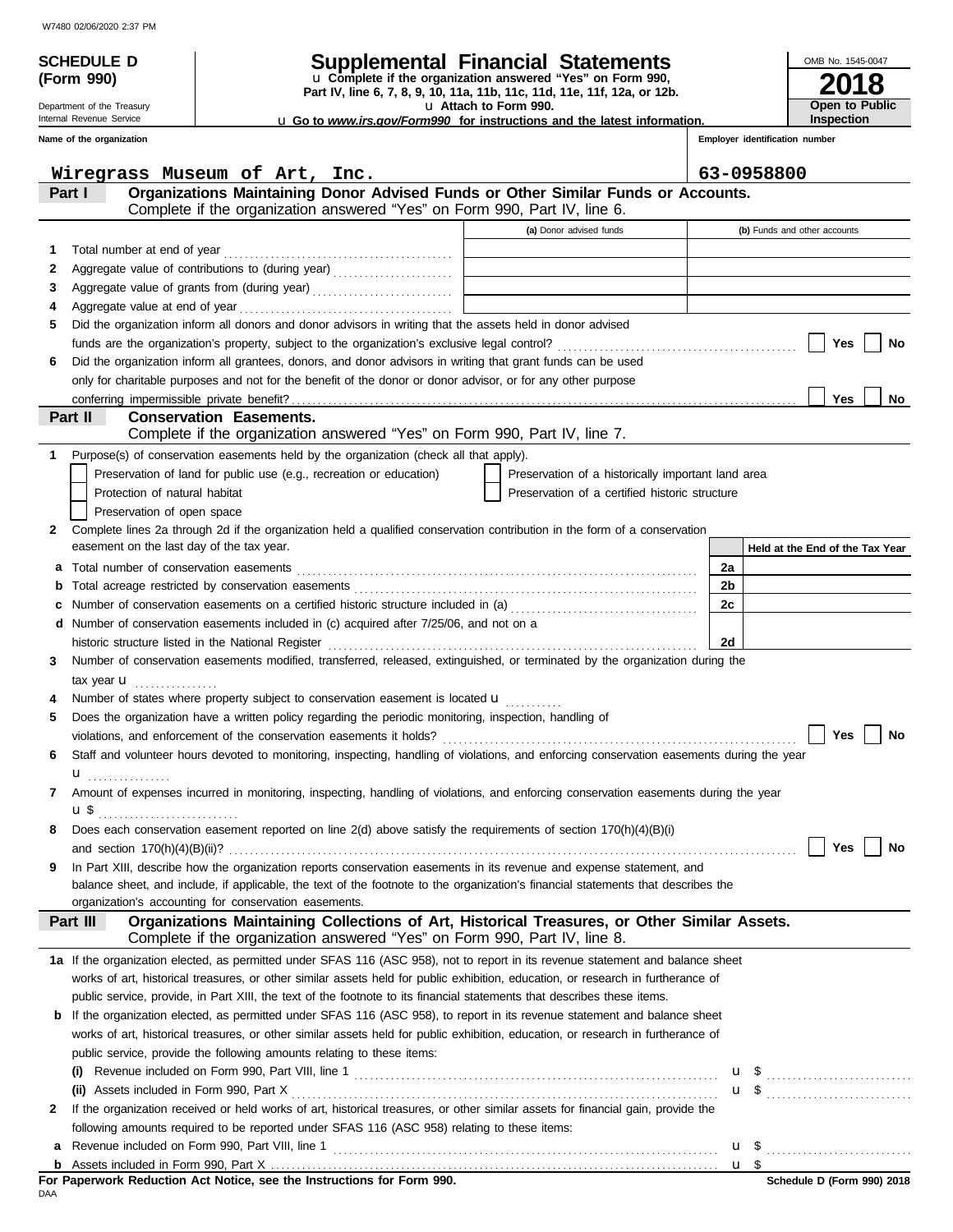|   | Schedule D (Form 990) 2018  Wiregrass Museum of Art, Inc.                                                                                                                                                                            |                         |                           |                         | 63-0958800      |                      |                     |     | Page 2    |
|---|--------------------------------------------------------------------------------------------------------------------------------------------------------------------------------------------------------------------------------------|-------------------------|---------------------------|-------------------------|-----------------|----------------------|---------------------|-----|-----------|
|   | Organizations Maintaining Collections of Art, Historical Treasures, or Other Similar Assets (continued)<br>Part III                                                                                                                  |                         |                           |                         |                 |                      |                     |     |           |
|   | 3 Using the organization's acquisition, accession, and other records, check any of the following that are a significant use of its<br>collection items (check all that apply):                                                       |                         |                           |                         |                 |                      |                     |     |           |
| a | Public exhibition                                                                                                                                                                                                                    | d                       | Loan or exchange programs |                         |                 |                      |                     |     |           |
| b | Scholarly research                                                                                                                                                                                                                   | е                       |                           |                         |                 |                      |                     |     |           |
| c | Preservation for future generations                                                                                                                                                                                                  |                         |                           |                         |                 |                      |                     |     |           |
|   | Provide a description of the organization's collections and explain how they further the organization's exempt purpose in Part                                                                                                       |                         |                           |                         |                 |                      |                     |     |           |
|   | XIII.                                                                                                                                                                                                                                |                         |                           |                         |                 |                      |                     |     |           |
| 5 | During the year, did the organization solicit or receive donations of art, historical treasures, or other similar                                                                                                                    |                         |                           |                         |                 |                      |                     |     |           |
|   |                                                                                                                                                                                                                                      |                         |                           |                         |                 |                      | Yes                 |     | No        |
|   | <b>Part IV</b><br><b>Escrow and Custodial Arrangements.</b>                                                                                                                                                                          |                         |                           |                         |                 |                      |                     |     |           |
|   | Complete if the organization answered "Yes" on Form 990, Part IV, line 9, or reported an amount on Form                                                                                                                              |                         |                           |                         |                 |                      |                     |     |           |
|   | 990, Part X, line 21.                                                                                                                                                                                                                |                         |                           |                         |                 |                      |                     |     |           |
|   | 1a Is the organization an agent, trustee, custodian or other intermediary for contributions or other assets not                                                                                                                      |                         |                           |                         |                 |                      |                     |     |           |
|   |                                                                                                                                                                                                                                      |                         |                           |                         |                 |                      | Yes                 |     | No        |
|   | b If "Yes," explain the arrangement in Part XIII and complete the following table:                                                                                                                                                   |                         |                           |                         |                 |                      |                     |     |           |
|   |                                                                                                                                                                                                                                      |                         |                           |                         |                 |                      | Amount              |     |           |
|   | c Beginning balance <b>contract the contract of the contract of the contract of the contract of the contract of the contract of the contract of the contract of the contract of the contract of the contract of the contract of </b> |                         |                           |                         |                 | 1c                   |                     |     |           |
|   |                                                                                                                                                                                                                                      |                         |                           |                         |                 | 1d                   |                     |     |           |
| е |                                                                                                                                                                                                                                      |                         |                           |                         |                 | 1e                   |                     |     |           |
| f | Ending balance <b>construction and the construction of the construction</b> of the construction of the construction of the construction of the construction of the construction of the construction of the construction of the cons  |                         |                           |                         |                 | 1f                   |                     |     |           |
|   |                                                                                                                                                                                                                                      |                         |                           |                         |                 |                      | Yes                 |     | <b>No</b> |
|   |                                                                                                                                                                                                                                      |                         |                           |                         |                 |                      |                     |     |           |
|   | <b>Endowment Funds.</b><br><b>Part V</b>                                                                                                                                                                                             |                         |                           |                         |                 |                      |                     |     |           |
|   | Complete if the organization answered "Yes" on Form 990, Part IV, line 10.                                                                                                                                                           |                         |                           |                         |                 |                      |                     |     |           |
|   |                                                                                                                                                                                                                                      | (a) Current year        | (b) Prior year            | (c) Two years back      |                 | (d) Three years back | (e) Four years back |     |           |
|   | 1a Beginning of year balance                                                                                                                                                                                                         |                         |                           |                         |                 |                      |                     |     |           |
|   | <b>b</b> Contributions                                                                                                                                                                                                               |                         |                           |                         |                 |                      |                     |     |           |
|   | c Net investment earnings, gains, and                                                                                                                                                                                                |                         |                           |                         |                 |                      |                     |     |           |
|   |                                                                                                                                                                                                                                      |                         |                           |                         |                 |                      |                     |     |           |
|   | d Grants or scholarships                                                                                                                                                                                                             |                         |                           |                         |                 |                      |                     |     |           |
|   | e Other expenditures for facilities and                                                                                                                                                                                              |                         |                           |                         |                 |                      |                     |     |           |
|   | programs $\Box$                                                                                                                                                                                                                      |                         |                           |                         |                 |                      |                     |     |           |
|   | f Administrative expenses                                                                                                                                                                                                            |                         |                           |                         |                 |                      |                     |     |           |
|   |                                                                                                                                                                                                                                      |                         |                           |                         |                 |                      |                     |     |           |
| 2 | Provide the estimated percentage of the current year end balance (line 1g, column (a)) held as:                                                                                                                                      |                         |                           |                         |                 |                      |                     |     |           |
|   | a Board designated or quasi-endowment u                                                                                                                                                                                              |                         |                           |                         |                 |                      |                     |     |           |
|   | <b>b</b> Permanent endowment <b>u</b> %                                                                                                                                                                                              |                         |                           |                         |                 |                      |                     |     |           |
|   | c Temporarily restricted endowment <b>u</b> %                                                                                                                                                                                        |                         |                           |                         |                 |                      |                     |     |           |
|   | The percentages on lines 2a, 2b, and 2c should equal 100%.                                                                                                                                                                           |                         |                           |                         |                 |                      |                     |     |           |
|   | 3a Are there endowment funds not in the possession of the organization that are held and administered for the                                                                                                                        |                         |                           |                         |                 |                      |                     |     |           |
|   | organization by:                                                                                                                                                                                                                     |                         |                           |                         |                 |                      |                     | Yes | No        |
|   |                                                                                                                                                                                                                                      |                         |                           |                         |                 |                      | 3a(i)               |     |           |
|   |                                                                                                                                                                                                                                      |                         |                           |                         |                 |                      | 3a(ii)              |     |           |
|   |                                                                                                                                                                                                                                      |                         |                           |                         |                 |                      | 3b                  |     |           |
|   | Describe in Part XIII the intended uses of the organization's endowment funds.                                                                                                                                                       |                         |                           |                         |                 |                      |                     |     |           |
|   | Land, Buildings, and Equipment.<br>Part VI                                                                                                                                                                                           |                         |                           |                         |                 |                      |                     |     |           |
|   | Complete if the organization answered "Yes" on Form 990, Part IV, line 11a. See Form 990, Part X, line 10.                                                                                                                           |                         |                           |                         |                 |                      |                     |     |           |
|   | Description of property                                                                                                                                                                                                              | (a) Cost or other basis |                           | (b) Cost or other basis | (c) Accumulated |                      | (d) Book value      |     |           |
|   |                                                                                                                                                                                                                                      | (investment)            |                           | (other)                 | depreciation    |                      |                     |     |           |
|   |                                                                                                                                                                                                                                      |                         |                           |                         |                 |                      |                     |     |           |
| b |                                                                                                                                                                                                                                      |                         |                           |                         |                 |                      |                     |     |           |
|   | c Leasehold improvements                                                                                                                                                                                                             |                         |                           |                         |                 |                      |                     |     |           |
| d |                                                                                                                                                                                                                                      |                         |                           |                         |                 |                      |                     |     |           |
|   |                                                                                                                                                                                                                                      |                         |                           |                         |                 |                      |                     |     |           |
|   | Total. Add lines 1a through 1e. (Column (d) must equal Form 990, Part X, column (B), line 10c.)                                                                                                                                      |                         |                           |                         |                 | u                    |                     |     |           |

**Schedule D (Form 990) 2018**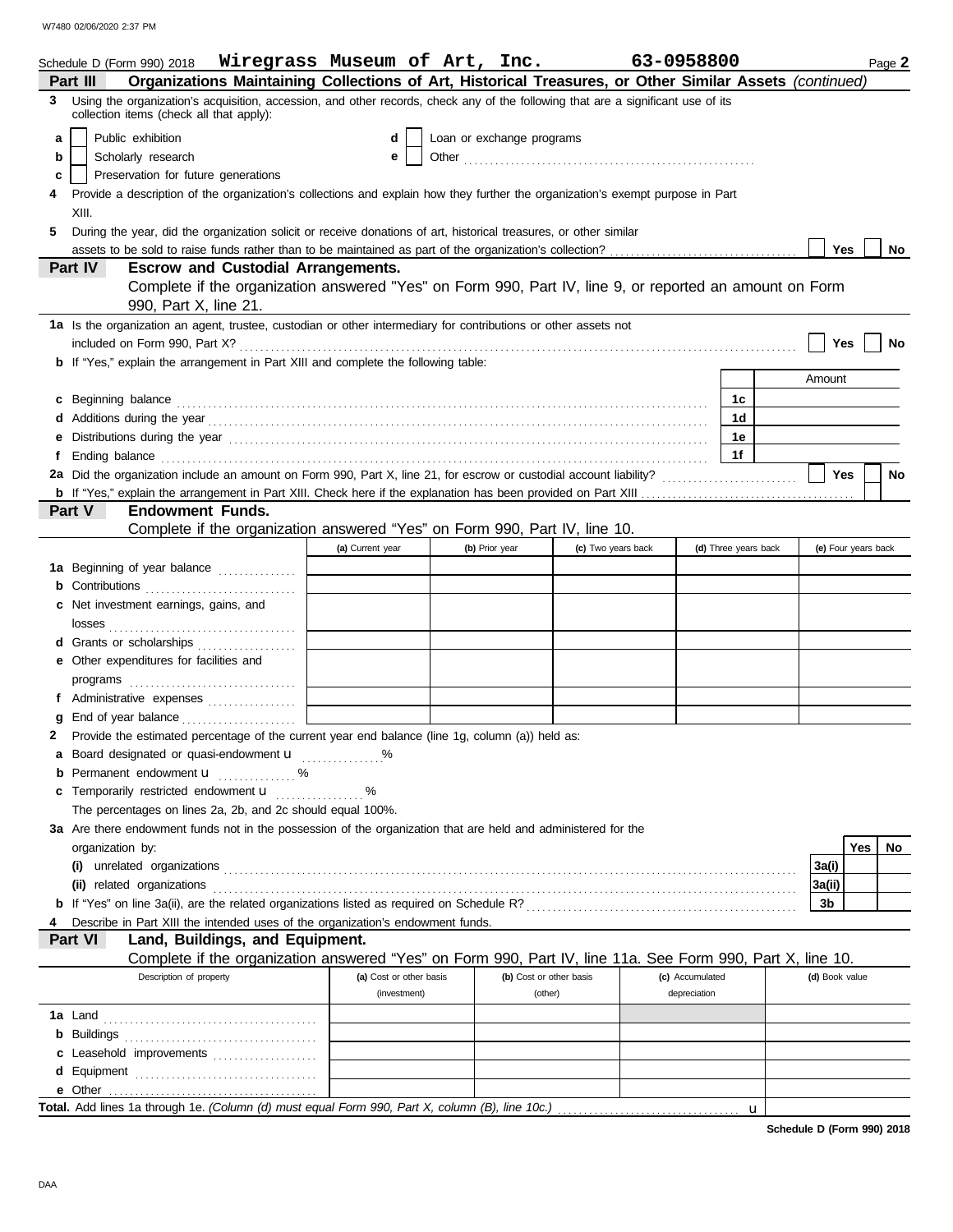| Schedule D (Form 990) 2018 | Wiregrass Museum of Art, Inc.                                                                                                                                                                                                     |                | 63-0958800                       |                | Page 3 |
|----------------------------|-----------------------------------------------------------------------------------------------------------------------------------------------------------------------------------------------------------------------------------|----------------|----------------------------------|----------------|--------|
| Part VII                   | Investments-Other Securities.                                                                                                                                                                                                     |                |                                  |                |        |
|                            | Complete if the organization answered "Yes" on Form 990, Part IV, line 11b. See Form 990, Part X, line 12.                                                                                                                        |                |                                  |                |        |
|                            | (a) Description of security or category                                                                                                                                                                                           | (b) Book value | (c) Method of valuation:         |                |        |
|                            | (including name of security)                                                                                                                                                                                                      |                | Cost or end-of-year market value |                |        |
|                            |                                                                                                                                                                                                                                   |                |                                  |                |        |
|                            | (2) Closely-held equity interests                                                                                                                                                                                                 |                |                                  |                |        |
| $(3)$ Other                |                                                                                                                                                                                                                                   |                |                                  |                |        |
|                            |                                                                                                                                                                                                                                   |                |                                  |                |        |
|                            |                                                                                                                                                                                                                                   |                |                                  |                |        |
|                            |                                                                                                                                                                                                                                   |                |                                  |                |        |
|                            | (C)                                                                                                                                                                                                                               |                |                                  |                |        |
|                            |                                                                                                                                                                                                                                   |                |                                  |                |        |
|                            | $\mathbf{E}$ (E) and the contract of the contract of the contract of the contract of the contract of the contract of the contract of the contract of the contract of the contract of the contract of the contract of the contract |                |                                  |                |        |
|                            |                                                                                                                                                                                                                                   |                |                                  |                |        |
|                            |                                                                                                                                                                                                                                   |                |                                  |                |        |
| (H)                        |                                                                                                                                                                                                                                   |                |                                  |                |        |
|                            | Total. (Column (b) must equal Form 990, Part X, col. (B) line 12.) u                                                                                                                                                              |                |                                  |                |        |
| Part VIII                  | Investments-Program Related.                                                                                                                                                                                                      |                |                                  |                |        |
|                            | Complete if the organization answered "Yes" on Form 990, Part IV, line 11c. See Form 990, Part X, line 13.                                                                                                                        |                |                                  |                |        |
|                            | (a) Description of investment                                                                                                                                                                                                     | (b) Book value | (c) Method of valuation:         |                |        |
|                            |                                                                                                                                                                                                                                   |                | Cost or end-of-year market value |                |        |
| (1)                        |                                                                                                                                                                                                                                   |                |                                  |                |        |
| (2)                        |                                                                                                                                                                                                                                   |                |                                  |                |        |
| (3)                        |                                                                                                                                                                                                                                   |                |                                  |                |        |
| (4)                        |                                                                                                                                                                                                                                   |                |                                  |                |        |
| (5)                        |                                                                                                                                                                                                                                   |                |                                  |                |        |
| (6)                        |                                                                                                                                                                                                                                   |                |                                  |                |        |
| (7)                        |                                                                                                                                                                                                                                   |                |                                  |                |        |
| (8)                        |                                                                                                                                                                                                                                   |                |                                  |                |        |
| (9)                        |                                                                                                                                                                                                                                   |                |                                  |                |        |
|                            | Total. (Column (b) must equal Form 990, Part X, col. (B) line 13.) u                                                                                                                                                              |                |                                  |                |        |
| Part IX                    | Other Assets.                                                                                                                                                                                                                     |                |                                  |                |        |
|                            | Complete if the organization answered "Yes" on Form 990, Part IV, line 11d. See Form 990, Part X, line 15.                                                                                                                        |                |                                  |                |        |
|                            | (a) Description                                                                                                                                                                                                                   |                |                                  | (b) Book value |        |
| (1)                        |                                                                                                                                                                                                                                   |                |                                  |                |        |
| (2)                        |                                                                                                                                                                                                                                   |                |                                  |                |        |
| (3)                        |                                                                                                                                                                                                                                   |                |                                  |                |        |
| (4)                        |                                                                                                                                                                                                                                   |                |                                  |                |        |
| (5)                        |                                                                                                                                                                                                                                   |                |                                  |                |        |
| (6)                        |                                                                                                                                                                                                                                   |                |                                  |                |        |
| (7)                        |                                                                                                                                                                                                                                   |                |                                  |                |        |
| (8)                        |                                                                                                                                                                                                                                   |                |                                  |                |        |
| (9)                        |                                                                                                                                                                                                                                   |                |                                  |                |        |
|                            | Total. (Column (b) must equal Form 990, Part X, col. (B) line 15.)                                                                                                                                                                |                | u                                |                |        |
| Part X                     | Other Liabilities.                                                                                                                                                                                                                |                |                                  |                |        |
|                            | Complete if the organization answered "Yes" on Form 990, Part IV, line 11e or 11f. See Form 990, Part X,                                                                                                                          |                |                                  |                |        |
|                            | line 25.                                                                                                                                                                                                                          |                |                                  |                |        |
| 1.                         | (a) Description of liability                                                                                                                                                                                                      | (b) Book value |                                  |                |        |
| (1)                        | Federal income taxes                                                                                                                                                                                                              |                |                                  |                |        |
| (2)                        | Accrued Expenses                                                                                                                                                                                                                  | 3,063          |                                  |                |        |
| (3)                        |                                                                                                                                                                                                                                   |                |                                  |                |        |
| (4)                        |                                                                                                                                                                                                                                   |                |                                  |                |        |
| (5)                        |                                                                                                                                                                                                                                   |                |                                  |                |        |
| (6)                        |                                                                                                                                                                                                                                   |                |                                  |                |        |
| (7)                        |                                                                                                                                                                                                                                   |                |                                  |                |        |
| (8)                        |                                                                                                                                                                                                                                   |                |                                  |                |        |
| (9)                        |                                                                                                                                                                                                                                   |                |                                  |                |        |
|                            |                                                                                                                                                                                                                                   |                |                                  |                |        |

**Total.** *(Column (b) must equal Form 990, Part X, col. (B) line 25.)* u **3,063**

Liability for uncertain tax positions. In Part XIII, provide the text of the footnote to the organization's financial statements that reports the **2.**

organization's liability for uncertain tax positions under FIN 48 (ASC 740). Check here if the text of the footnote has been provided in Part XIII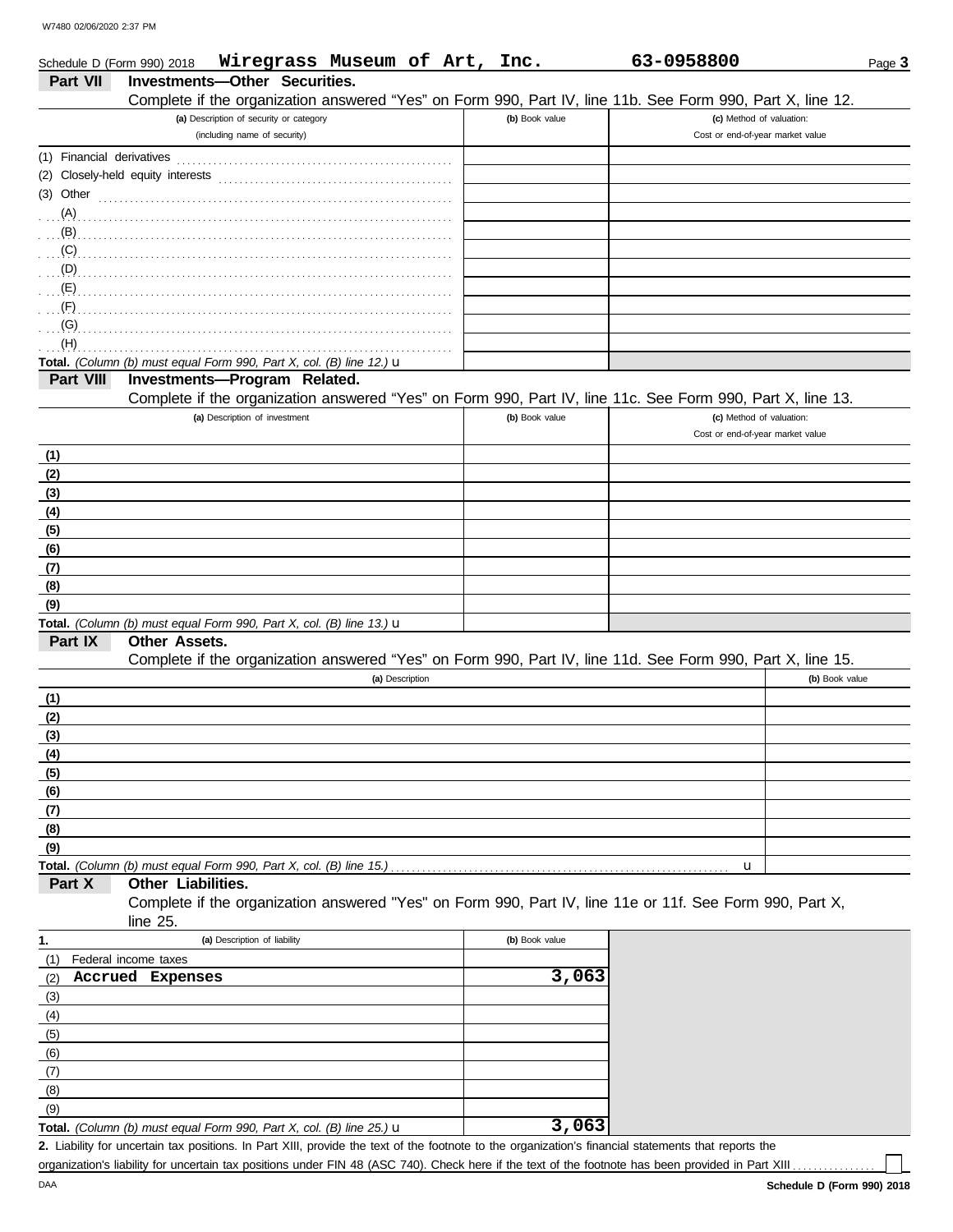|    | Schedule D (Form 990) 2018  Wiregrass Museum of Art, Inc.                                                                                                                                                                            |                | 63-0958800   | Page 4 |
|----|--------------------------------------------------------------------------------------------------------------------------------------------------------------------------------------------------------------------------------------|----------------|--------------|--------|
|    | Reconciliation of Revenue per Audited Financial Statements With Revenue per Return.<br>Part XI                                                                                                                                       |                |              |        |
|    | Complete if the organization answered "Yes" on Form 990, Part IV, line 12a.                                                                                                                                                          |                |              |        |
| 1  |                                                                                                                                                                                                                                      |                | $\mathbf{1}$ |        |
| 2  | Amounts included on line 1 but not on Form 990, Part VIII, line 12:                                                                                                                                                                  |                |              |        |
| a  |                                                                                                                                                                                                                                      | 2a             |              |        |
|    |                                                                                                                                                                                                                                      | 2 <sub>b</sub> |              |        |
| c  |                                                                                                                                                                                                                                      | 2c             |              |        |
| d  |                                                                                                                                                                                                                                      | 2d             |              |        |
| е  | Add lines 2a through 2d <b>contained a contained a contained a contained a contained a contained a contained a contained a contained a contained a contained a contained a contained a contained a contained a contained a conta</b> |                | 2e           |        |
| 3  |                                                                                                                                                                                                                                      |                | 3            |        |
| 4  | Amounts included on Form 990, Part VIII, line 12, but not on line 1:                                                                                                                                                                 |                |              |        |
| а  |                                                                                                                                                                                                                                      | 4a             |              |        |
|    |                                                                                                                                                                                                                                      | 4b             |              |        |
|    | c Add lines 4a and 4b                                                                                                                                                                                                                |                | 4c           |        |
| 5  |                                                                                                                                                                                                                                      |                | 5            |        |
|    | Reconciliation of Expenses per Audited Financial Statements With Expenses per Return.<br>Part XII                                                                                                                                    |                |              |        |
|    | Complete if the organization answered "Yes" on Form 990, Part IV, line 12a.                                                                                                                                                          |                |              |        |
| 1  | Total expenses and losses per audited financial statements                                                                                                                                                                           |                | 1            |        |
| 2  | Amounts included on line 1 but not on Form 990, Part IX, line 25:                                                                                                                                                                    |                |              |        |
| a  |                                                                                                                                                                                                                                      | 2a             |              |        |
|    |                                                                                                                                                                                                                                      | 2 <sub>b</sub> |              |        |
|    | <b>c</b> Other losses                                                                                                                                                                                                                | 2c             |              |        |
| d  |                                                                                                                                                                                                                                      | 2d             |              |        |
| е  | Add lines 2a through 2d <b>contained a contained a contained a contained a contained a contained a contained a contained a contained a contained a contained a contained a contained a contained a contained a contained a conta</b> |                | 2e           |        |
| 3  |                                                                                                                                                                                                                                      |                | 3            |        |
| 4  | Amounts included on Form 990, Part IX, line 25, but not on line 1:                                                                                                                                                                   |                |              |        |
| а  |                                                                                                                                                                                                                                      | 4a             |              |        |
|    |                                                                                                                                                                                                                                      | 4b             |              |        |
|    | c Add lines 4a and 4b                                                                                                                                                                                                                |                | 4с           |        |
| 5. |                                                                                                                                                                                                                                      |                | 5            |        |
|    | Part XIII Supplemental Information.                                                                                                                                                                                                  |                |              |        |
|    | Provide the descriptions required for Part II, lines 3, 5, and 9; Part III, lines 1a and 4; Part IV, lines 1b and 2b; Part V, line 4; Part X, line                                                                                   |                |              |        |
|    | 2; Part XI, lines 2d and 4b; and Part XII, lines 2d and 4b. Also complete this part to provide any additional information.                                                                                                           |                |              |        |
|    |                                                                                                                                                                                                                                      |                |              |        |
|    |                                                                                                                                                                                                                                      |                |              |        |
|    |                                                                                                                                                                                                                                      |                |              |        |
|    |                                                                                                                                                                                                                                      |                |              |        |
|    |                                                                                                                                                                                                                                      |                |              |        |
|    |                                                                                                                                                                                                                                      |                |              |        |
|    |                                                                                                                                                                                                                                      |                |              |        |
|    |                                                                                                                                                                                                                                      |                |              |        |
|    |                                                                                                                                                                                                                                      |                |              |        |
|    |                                                                                                                                                                                                                                      |                |              |        |
|    |                                                                                                                                                                                                                                      |                |              |        |
|    |                                                                                                                                                                                                                                      |                |              |        |
|    |                                                                                                                                                                                                                                      |                |              |        |
|    |                                                                                                                                                                                                                                      |                |              |        |
|    |                                                                                                                                                                                                                                      |                |              |        |
|    |                                                                                                                                                                                                                                      |                |              |        |
|    |                                                                                                                                                                                                                                      |                |              |        |
|    |                                                                                                                                                                                                                                      |                |              |        |
|    |                                                                                                                                                                                                                                      |                |              |        |
|    |                                                                                                                                                                                                                                      |                |              |        |
|    |                                                                                                                                                                                                                                      |                |              |        |
|    |                                                                                                                                                                                                                                      |                |              |        |
|    |                                                                                                                                                                                                                                      |                |              |        |
|    |                                                                                                                                                                                                                                      |                |              |        |
|    |                                                                                                                                                                                                                                      |                |              |        |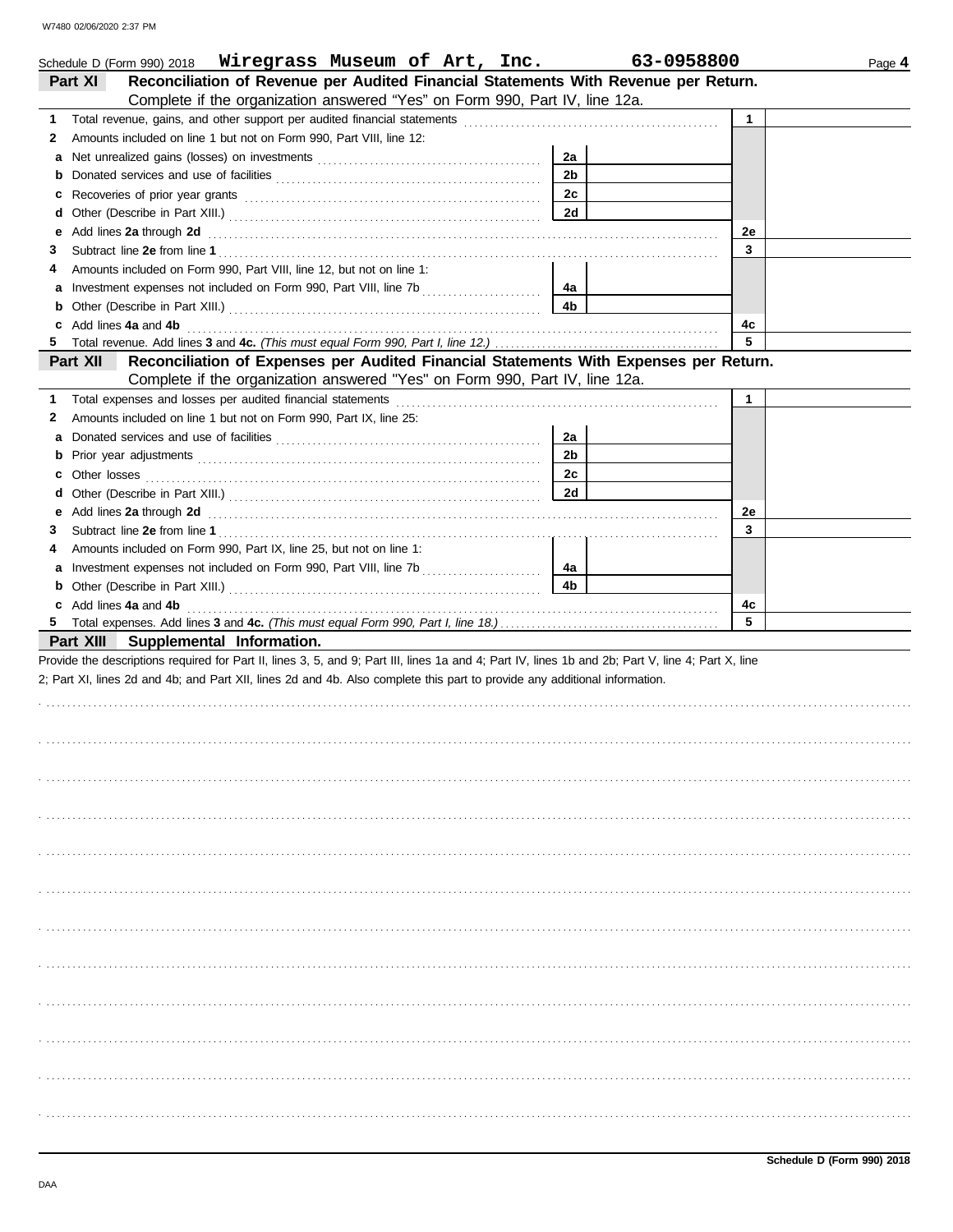|           | Schedule D (Form 990) 2018  Wiregrass Museum of Art, Inc. |  | 63-0958800 | Page 5 |
|-----------|-----------------------------------------------------------|--|------------|--------|
| Part XIII | Supplemental Information (continued)                      |  |            |        |
|           |                                                           |  |            |        |
|           |                                                           |  |            |        |
|           |                                                           |  |            |        |
|           |                                                           |  |            |        |
|           |                                                           |  |            |        |
|           |                                                           |  |            |        |
|           |                                                           |  |            |        |
|           |                                                           |  |            |        |
|           |                                                           |  |            |        |
|           |                                                           |  |            |        |
|           |                                                           |  |            |        |
|           |                                                           |  |            |        |
|           |                                                           |  |            |        |
|           |                                                           |  |            |        |
|           |                                                           |  |            |        |
|           |                                                           |  |            |        |
|           |                                                           |  |            |        |
|           |                                                           |  |            |        |
|           |                                                           |  |            |        |
|           |                                                           |  |            |        |
|           |                                                           |  |            |        |
|           |                                                           |  |            |        |
|           |                                                           |  |            |        |
|           |                                                           |  |            |        |
|           |                                                           |  |            |        |
|           |                                                           |  |            |        |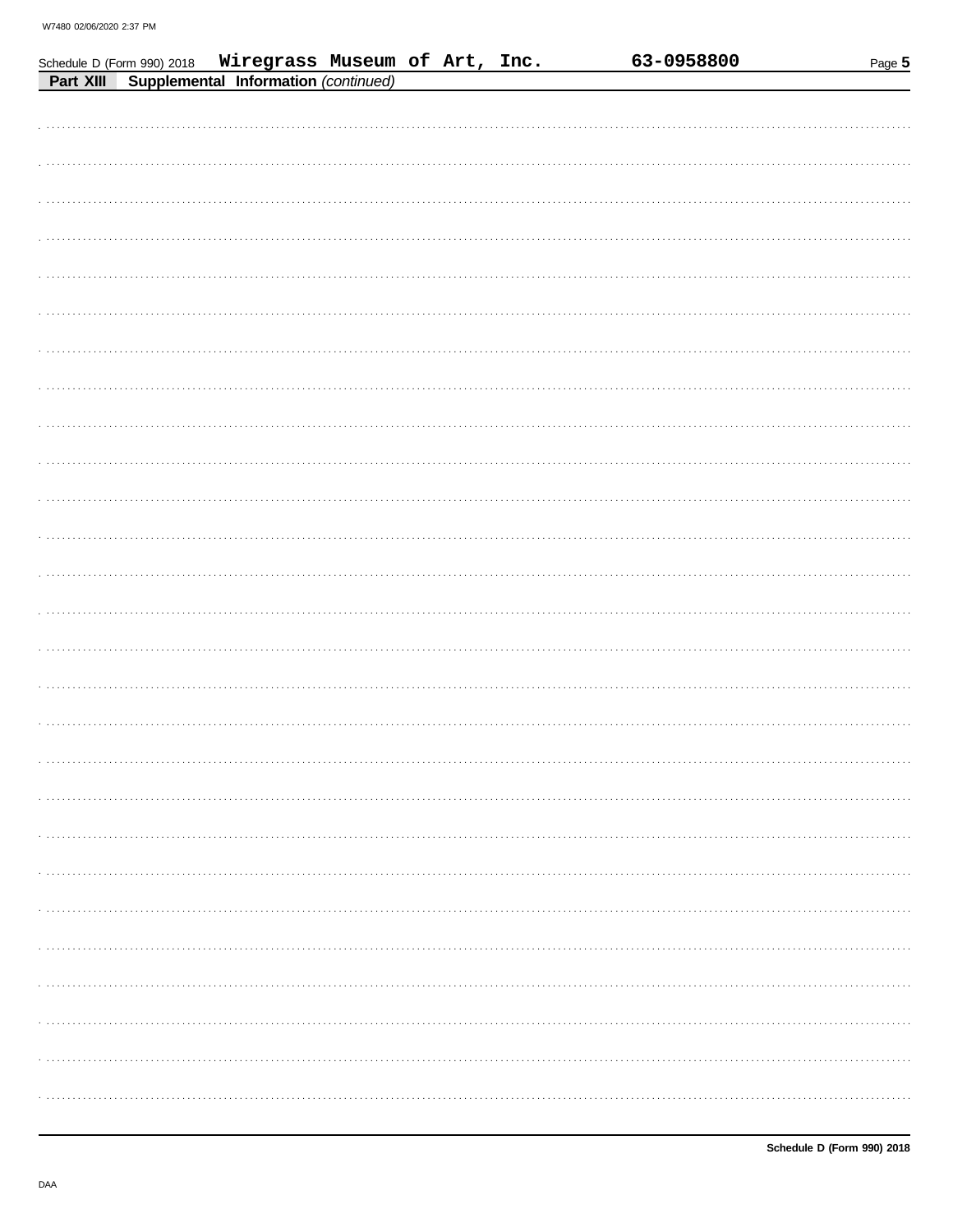# **(Form 990)**

# **SCHEDULE M Noncash Contributions**

OMB No. 1545-0047 **2018**

| (Form 990) |  |
|------------|--|
|------------|--|

### u **Complete if the organizations answered "Yes" on Form 990, Part IV, lines 29 or 30.** u **Attach to Form 990.**

u **Go to** *www.irs.gov/Form990* **for instructions and the latest information.**

Employer identification number **Inspection Open To Public**

| 63-0958800 |  |  |  |
|------------|--|--|--|
|            |  |  |  |
|            |  |  |  |

| Department of the Treasury<br>Internal Revenue Service |  |  |  |  |  |
|--------------------------------------------------------|--|--|--|--|--|
| Name of the organization                               |  |  |  |  |  |

# **Wiregrass Museum of Art, Inc. 63-0958800**

|              | <b>Types of Property</b><br>Part I                                                                                 |            |                            |                                             |                              |     |     |    |
|--------------|--------------------------------------------------------------------------------------------------------------------|------------|----------------------------|---------------------------------------------|------------------------------|-----|-----|----|
|              |                                                                                                                    | (a)        | (b)                        | (c)                                         | (d)                          |     |     |    |
|              |                                                                                                                    | Check if   | Number of contributions or | Noncash contribution<br>amounts reported on | Method of determining        |     |     |    |
|              |                                                                                                                    | applicable | items contributed          | Form 990, Part VIII, line 1g                | noncash contribution amounts |     |     |    |
| 1            | Art - Works of art                                                                                                 |            |                            |                                             |                              |     |     |    |
| $\mathbf{2}$ | Art - Historical treasures                                                                                         |            |                            |                                             |                              |     |     |    |
| 3            | Art - Fractional interests                                                                                         |            |                            |                                             |                              |     |     |    |
| 4            | Books and publications                                                                                             |            |                            |                                             |                              |     |     |    |
| 5            | Clothing and household                                                                                             |            |                            |                                             |                              |     |     |    |
|              | $\mathsf{goods}\xrightarrow{\hspace{0.5cm}}$                                                                       |            |                            |                                             |                              |     |     |    |
| 6            | Cars and other vehicles                                                                                            |            |                            |                                             |                              |     |     |    |
| 7            | Boats and planes                                                                                                   |            |                            |                                             |                              |     |     |    |
| 8            |                                                                                                                    |            |                            |                                             |                              |     |     |    |
| 9            | Securities - Publicly traded                                                                                       |            |                            |                                             |                              |     |     |    |
| 10           | Securities - Closely held stock                                                                                    |            |                            |                                             |                              |     |     |    |
| 11           | Securities - Partnership, LLC,                                                                                     |            |                            |                                             |                              |     |     |    |
|              | or trust interests                                                                                                 |            |                            |                                             |                              |     |     |    |
| 12           | Securities - Miscellaneous                                                                                         |            |                            |                                             |                              |     |     |    |
| 13           | Qualified conservation                                                                                             |            |                            |                                             |                              |     |     |    |
|              | contribution - Historic                                                                                            |            |                            |                                             |                              |     |     |    |
|              | structures                                                                                                         |            |                            |                                             |                              |     |     |    |
| 14           | Qualified conservation                                                                                             |            |                            |                                             |                              |     |     |    |
|              |                                                                                                                    |            |                            |                                             |                              |     |     |    |
| 15           | Real estate - Residential                                                                                          |            |                            |                                             |                              |     |     |    |
| 16           | Real estate - Commercial                                                                                           |            |                            |                                             |                              |     |     |    |
| 17           | Real estate - Other                                                                                                |            |                            |                                             |                              |     |     |    |
| 18           |                                                                                                                    |            |                            |                                             |                              |     |     |    |
| 19           | Food inventory                                                                                                     |            |                            |                                             |                              |     |     |    |
| 20           | Drugs and medical supplies                                                                                         |            |                            |                                             |                              |     |     |    |
| 21           | Taxidermy                                                                                                          |            |                            |                                             |                              |     |     |    |
| 22           | Historical artifacts                                                                                               |            |                            |                                             |                              |     |     |    |
| 23           | Scientific specimens                                                                                               |            |                            |                                             |                              |     |     |    |
| 24           | Archeological artifacts                                                                                            |            |                            |                                             |                              |     |     |    |
| 25           |                                                                                                                    | X          | $\mathbf 1$                | 26,037                                      |                              |     |     |    |
| 26           |                                                                                                                    |            |                            |                                             |                              |     |     |    |
| 27           |                                                                                                                    |            |                            |                                             |                              |     |     |    |
| 28           | Other $\mathbf{u}$ (                                                                                               |            |                            |                                             |                              |     |     |    |
| 29           | Number of Forms 8283 received by the organization during the tax year for contributions for                        |            |                            |                                             |                              |     |     |    |
|              | which the organization completed Form 8283, Part IV, Donee Acknowledgement                                         |            |                            |                                             | 29                           |     |     |    |
|              |                                                                                                                    |            |                            |                                             |                              |     | Yes | No |
| 30a          | During the year, did the organization receive by contribution any property reported in Part I, lines 1 through     |            |                            |                                             |                              |     |     |    |
|              | 28, that it must hold for at least three years from the date of the initial contribution, and which isn't required |            |                            |                                             |                              |     |     |    |
|              |                                                                                                                    |            |                            |                                             |                              | 30a |     | x  |
|              | <b>b</b> If "Yes," describe the arrangement in Part II.                                                            |            |                            |                                             |                              |     |     |    |
| 31           | Does the organization have a gift acceptance policy that requires the review of any nonstandard                    |            |                            |                                             |                              |     |     |    |
|              | contributions?                                                                                                     |            |                            |                                             |                              | 31  |     | X  |
| 32a          | Does the organization hire or use third parties or related organizations to solicit, process, or sell noncash      |            |                            |                                             |                              |     |     |    |
|              | contributions?                                                                                                     |            |                            |                                             |                              | 32a |     | X  |
|              | <b>b</b> If "Yes," describe in Part II.                                                                            |            |                            |                                             |                              |     |     |    |
| 33           | If the organization didn't report an amount in column (c) for a type of property for which column (a) is checked,  |            |                            |                                             |                              |     |     |    |
|              | describe in Part II.                                                                                               |            |                            |                                             |                              |     |     |    |

**For Paperwork Reduction Act Notice, see the Instructions for Form 990. Schedule M (Form 990) 2018**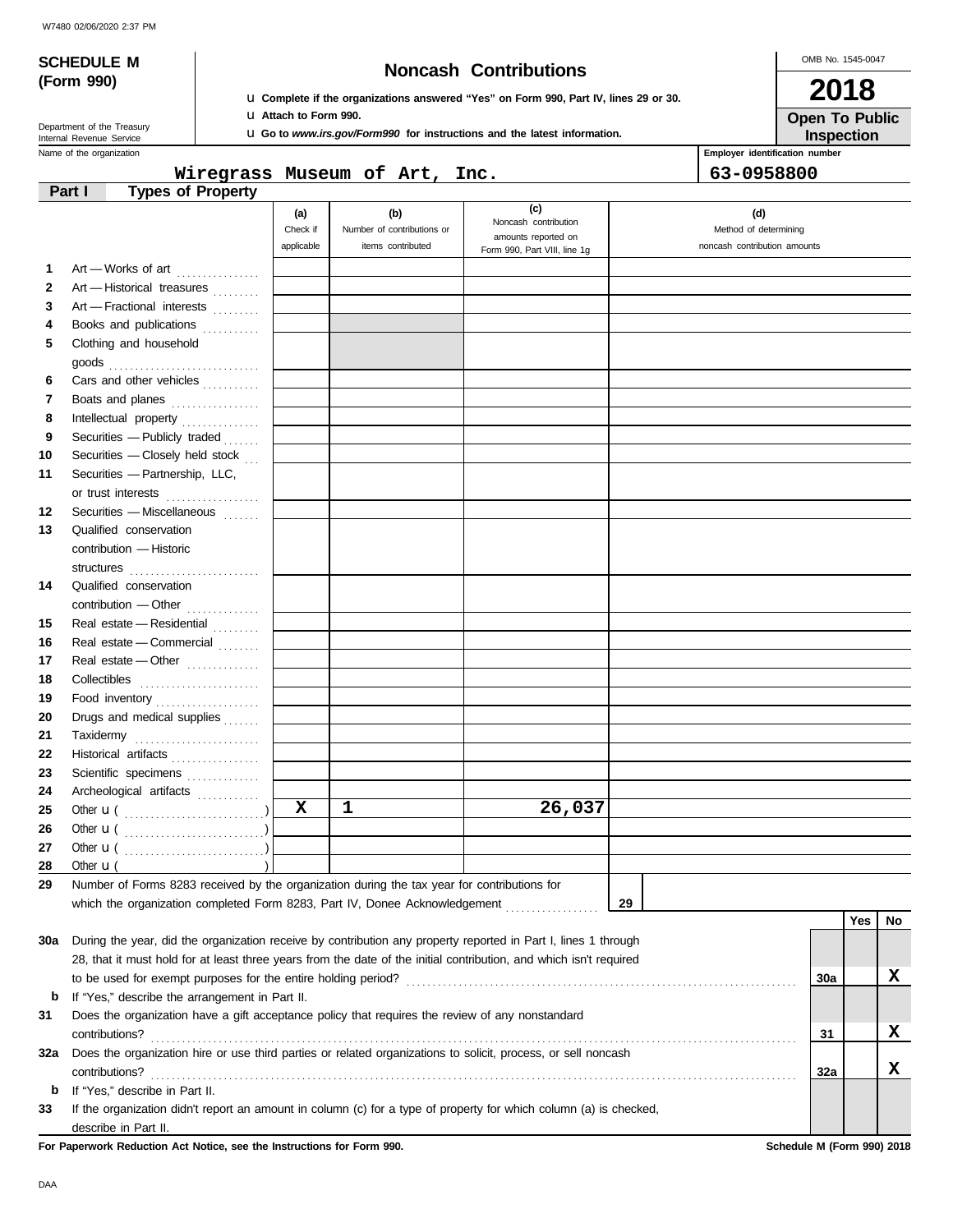|         |  | Schedule M (Form 990) 2018 Wiregrass Museum of Art, Inc.                          |  |  | 63-0958800 |                                                                                                                                                                                                                              | Page 2 |
|---------|--|-----------------------------------------------------------------------------------|--|--|------------|------------------------------------------------------------------------------------------------------------------------------------------------------------------------------------------------------------------------------|--------|
| Part II |  | or a combination of both. Also complete this part for any additional information. |  |  |            | Supplemental Information. Provide the information required by Part I, lines 30b, 32b, and 33, and whether<br>the organization is reporting in Part I, column (b), the number of contributions, the number of items received, |        |
|         |  |                                                                                   |  |  |            |                                                                                                                                                                                                                              |        |
|         |  |                                                                                   |  |  |            |                                                                                                                                                                                                                              |        |
|         |  |                                                                                   |  |  |            |                                                                                                                                                                                                                              |        |
|         |  |                                                                                   |  |  |            |                                                                                                                                                                                                                              |        |
|         |  |                                                                                   |  |  |            |                                                                                                                                                                                                                              |        |
|         |  |                                                                                   |  |  |            |                                                                                                                                                                                                                              |        |
|         |  |                                                                                   |  |  |            |                                                                                                                                                                                                                              |        |
|         |  |                                                                                   |  |  |            |                                                                                                                                                                                                                              |        |
|         |  |                                                                                   |  |  |            |                                                                                                                                                                                                                              |        |
|         |  |                                                                                   |  |  |            |                                                                                                                                                                                                                              |        |
|         |  |                                                                                   |  |  |            |                                                                                                                                                                                                                              |        |
|         |  |                                                                                   |  |  |            |                                                                                                                                                                                                                              |        |
|         |  |                                                                                   |  |  |            |                                                                                                                                                                                                                              |        |
|         |  |                                                                                   |  |  |            |                                                                                                                                                                                                                              |        |
|         |  |                                                                                   |  |  |            |                                                                                                                                                                                                                              |        |
|         |  |                                                                                   |  |  |            |                                                                                                                                                                                                                              |        |
|         |  |                                                                                   |  |  |            |                                                                                                                                                                                                                              |        |
|         |  |                                                                                   |  |  |            |                                                                                                                                                                                                                              |        |
|         |  |                                                                                   |  |  |            |                                                                                                                                                                                                                              |        |
|         |  |                                                                                   |  |  |            |                                                                                                                                                                                                                              |        |
|         |  |                                                                                   |  |  |            |                                                                                                                                                                                                                              |        |
|         |  |                                                                                   |  |  |            |                                                                                                                                                                                                                              |        |
|         |  |                                                                                   |  |  |            |                                                                                                                                                                                                                              |        |
|         |  |                                                                                   |  |  |            |                                                                                                                                                                                                                              |        |
|         |  |                                                                                   |  |  |            |                                                                                                                                                                                                                              |        |
|         |  |                                                                                   |  |  |            |                                                                                                                                                                                                                              |        |
|         |  |                                                                                   |  |  |            |                                                                                                                                                                                                                              |        |
|         |  |                                                                                   |  |  |            |                                                                                                                                                                                                                              |        |
|         |  |                                                                                   |  |  |            |                                                                                                                                                                                                                              |        |
|         |  |                                                                                   |  |  |            |                                                                                                                                                                                                                              |        |
|         |  |                                                                                   |  |  |            |                                                                                                                                                                                                                              |        |
|         |  |                                                                                   |  |  |            |                                                                                                                                                                                                                              |        |
|         |  |                                                                                   |  |  |            |                                                                                                                                                                                                                              |        |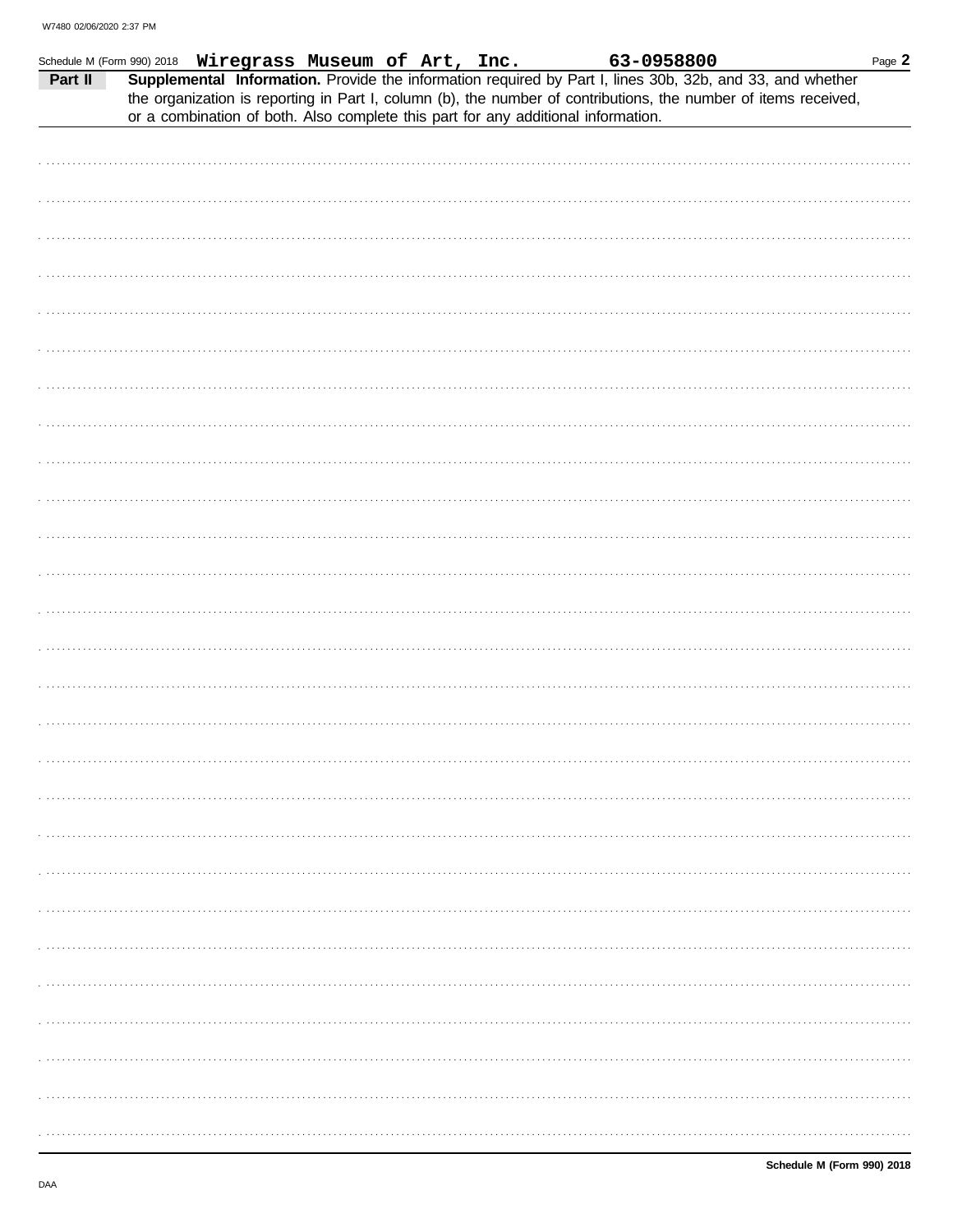| <b>SCHEDULE O</b>                                      |                                                                                                                                        |                                                                                                                 |    | Supplemental Information to Form 990 or 990-EZ          |                                                                  | OMB No. 1545-0047                                   |  |
|--------------------------------------------------------|----------------------------------------------------------------------------------------------------------------------------------------|-----------------------------------------------------------------------------------------------------------------|----|---------------------------------------------------------|------------------------------------------------------------------|-----------------------------------------------------|--|
| (Form 990 or 990-EZ)                                   | Complete to provide information for responses to specific questions on<br>Form 990 or 990-EZ or to provide any additional information. |                                                                                                                 |    |                                                         |                                                                  |                                                     |  |
| Department of the Treasury<br>Internal Revenue Service |                                                                                                                                        | Open to Public                                                                                                  |    |                                                         |                                                                  |                                                     |  |
| Name of the organization                               |                                                                                                                                        |                                                                                                                 |    | u Go to www.irs.gov/Form990 for the latest information. |                                                                  | <b>Inspection</b><br>Employer identification number |  |
|                                                        |                                                                                                                                        | Wiregrass Museum of Art, Inc.                                                                                   |    |                                                         | 63-0958800                                                       |                                                     |  |
|                                                        |                                                                                                                                        | Form 990, Part VI, Line 11b - Organization's Process to Review Form 990<br>No review was or will be conducted.  |    |                                                         |                                                                  |                                                     |  |
|                                                        |                                                                                                                                        | Form 990, Part VI, Line 19 - Governing Documents Disclosure Explanation<br>No documents available to the public |    |                                                         |                                                                  |                                                     |  |
|                                                        |                                                                                                                                        | Form 990, Part IX, Line 24e - Other Expenses                                                                    |    |                                                         |                                                                  |                                                     |  |
| Description                                            |                                                                                                                                        |                                                                                                                 |    |                                                         |                                                                  |                                                     |  |
|                                                        |                                                                                                                                        | Tot/Prog Service                                                                                                |    | Mgt & General                                           |                                                                  | Fundraising                                         |  |
| Fund-raising                                           |                                                                                                                                        |                                                                                                                 |    |                                                         |                                                                  |                                                     |  |
|                                                        |                                                                                                                                        |                                                                                                                 |    |                                                         |                                                                  |                                                     |  |
|                                                        | \$                                                                                                                                     | 9,648                                                                                                           | \$ | 0                                                       | \$.                                                              | 11,429                                              |  |
| Accounting                                             |                                                                                                                                        |                                                                                                                 |    |                                                         |                                                                  |                                                     |  |
|                                                        | \$                                                                                                                                     | 0                                                                                                               | \$ | 18,000                                                  | \$                                                               | 0                                                   |  |
| Education                                              |                                                                                                                                        |                                                                                                                 |    |                                                         |                                                                  |                                                     |  |
|                                                        |                                                                                                                                        |                                                                                                                 |    |                                                         |                                                                  | <sup>n</sup>                                        |  |
|                                                        |                                                                                                                                        | $\sim$ 17,999                                                                                                   |    | $\mathbf{0}$                                            | $\boldsymbol{\mathsf{S}}$ . The set of $\boldsymbol{\mathsf{S}}$ |                                                     |  |
| Information technology                                 |                                                                                                                                        |                                                                                                                 |    |                                                         |                                                                  |                                                     |  |
|                                                        |                                                                                                                                        | $\frac{10,996}{9}$ \$ 10,996 \$ 161 \$                                                                          |    |                                                         |                                                                  | $\overline{\mathbf{0}}$                             |  |
| Travel, meetings, conf                                 |                                                                                                                                        |                                                                                                                 |    |                                                         |                                                                  |                                                     |  |
|                                                        |                                                                                                                                        |                                                                                                                 |    |                                                         |                                                                  |                                                     |  |
|                                                        |                                                                                                                                        | $\frac{1}{5}$ , 5, 983 \$ 1, 582 \$ 1, 582                                                                      |    |                                                         |                                                                  |                                                     |  |
| Miscellaneous                                          |                                                                                                                                        |                                                                                                                 |    |                                                         |                                                                  |                                                     |  |
|                                                        |                                                                                                                                        | $\frac{1}{5}$ 3,005 \$ 616 \$ 231                                                                               |    |                                                         |                                                                  |                                                     |  |
|                                                        |                                                                                                                                        |                                                                                                                 |    |                                                         |                                                                  |                                                     |  |
| Secirity                                               |                                                                                                                                        |                                                                                                                 |    |                                                         |                                                                  |                                                     |  |
|                                                        | $\mathbf{\dot{s}}$                                                                                                                     |                                                                                                                 |    | $1,347$ \$ $1,052$ \$                                   |                                                                  | $\mathbf 0$                                         |  |
| Collections                                            |                                                                                                                                        |                                                                                                                 |    |                                                         |                                                                  |                                                     |  |
|                                                        |                                                                                                                                        |                                                                                                                 |    |                                                         |                                                                  |                                                     |  |
|                                                        |                                                                                                                                        | $\ddot{\mathbf{s}}$                                                                                             |    | $570$ \$ 0 \$                                           |                                                                  | $\mathbf 0$                                         |  |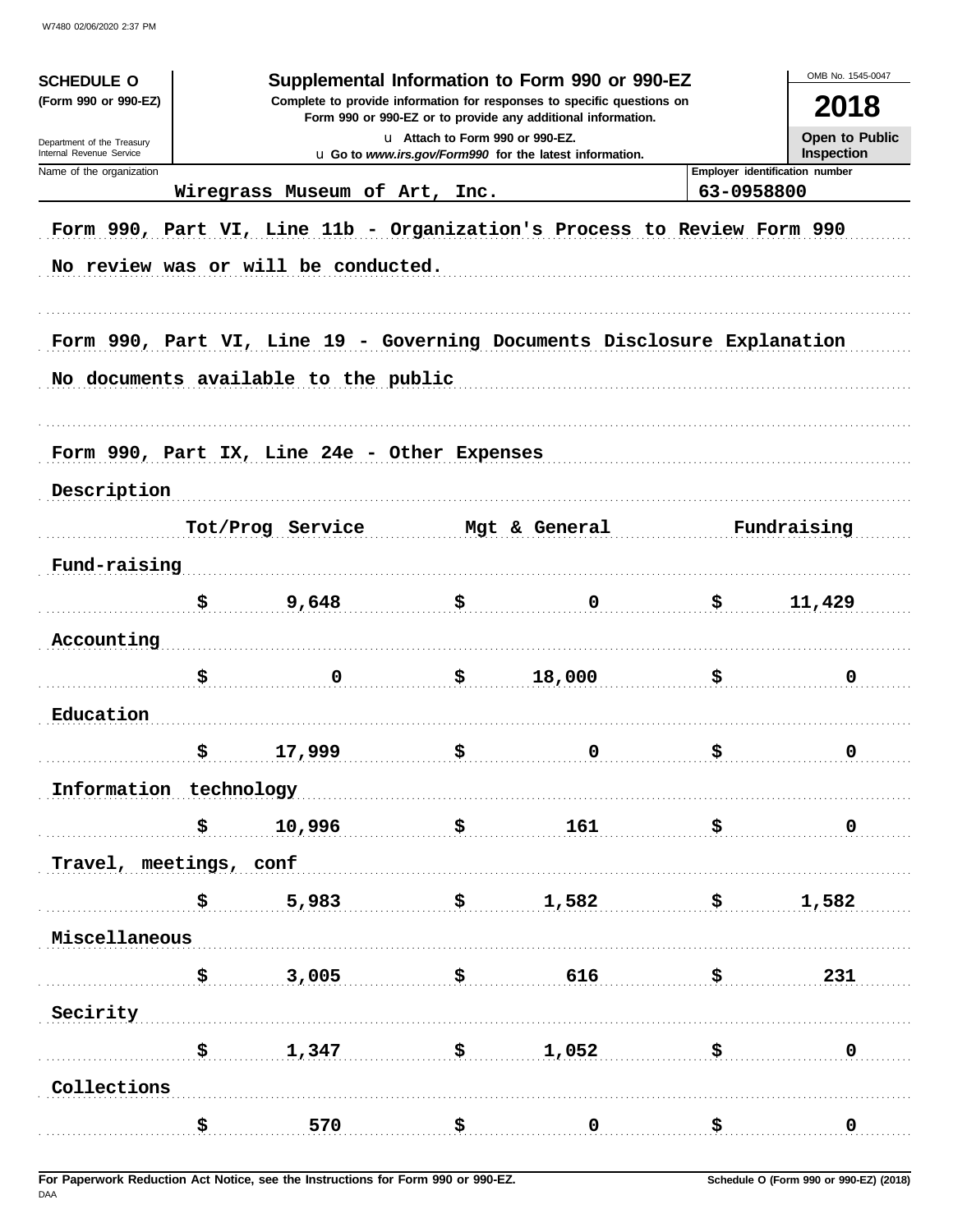| Schedule O (Form 990 or 990-EZ) (2018) |                          |                               |                           |        |                      | Page 2                         |
|----------------------------------------|--------------------------|-------------------------------|---------------------------|--------|----------------------|--------------------------------|
|                                        | Name of the organization |                               |                           |        |                      | Employer identification number |
|                                        |                          | Wiregrass Museum of Art, Inc. |                           |        | 63-0958800           |                                |
|                                        |                          |                               |                           |        |                      |                                |
| Total                                  |                          |                               |                           |        |                      |                                |
|                                        | \$                       | 49,548                        | $\boldsymbol{\mathsf{S}}$ | 21,411 | $\mathbf{S}_{\cdot}$ | 13,242                         |
|                                        |                          |                               |                           |        |                      |                                |
|                                        |                          |                               |                           |        |                      |                                |
|                                        |                          |                               |                           |        |                      |                                |
|                                        |                          |                               |                           |        |                      |                                |
|                                        |                          |                               |                           |        |                      |                                |
|                                        |                          |                               |                           |        |                      |                                |
|                                        |                          |                               |                           |        |                      |                                |
|                                        |                          |                               |                           |        |                      |                                |
|                                        |                          |                               |                           |        |                      |                                |
|                                        |                          |                               |                           |        |                      |                                |
|                                        |                          |                               |                           |        |                      |                                |
|                                        |                          |                               |                           |        |                      |                                |
|                                        |                          |                               |                           |        |                      |                                |
|                                        |                          |                               |                           |        |                      |                                |
|                                        |                          |                               |                           |        |                      |                                |
|                                        |                          |                               |                           |        |                      |                                |
|                                        |                          |                               |                           |        |                      |                                |
|                                        |                          |                               |                           |        |                      |                                |
|                                        |                          |                               |                           |        |                      |                                |
|                                        |                          |                               |                           |        |                      |                                |
|                                        |                          |                               |                           |        |                      |                                |
|                                        |                          |                               |                           |        |                      |                                |
|                                        |                          |                               |                           |        |                      |                                |
|                                        |                          |                               |                           |        |                      |                                |
|                                        |                          |                               |                           |        |                      |                                |

Schedule O (Form 990 or 990-EZ) (2018)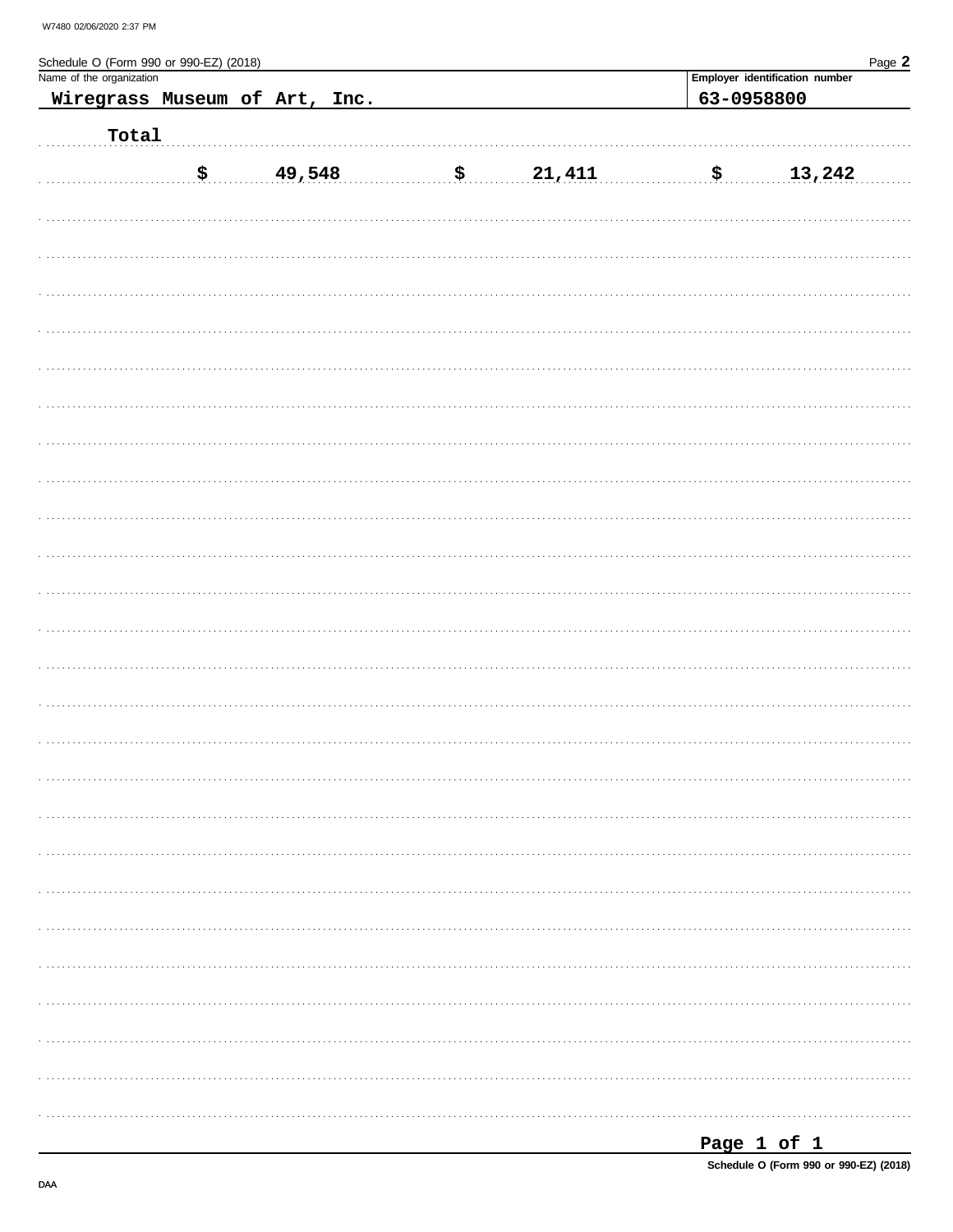|              | W7480 Wiregrass Museum of Art, Inc. |  |                    |  |
|--------------|-------------------------------------|--|--------------------|--|
| 63-0958800   |                                     |  | <b>Federal Sta</b> |  |
| EVE, OMOMOAO |                                     |  |                    |  |

# atements

FYE: 9/30/2019

## **Taxable Interest on Investments**

# **Description** Unrelated Exclusion Postal Acquired after US Amount Business Code Code 6/30/75 Obs (\$ or %) Interest  $$ 1,545$ Total  $\qquad \qquad$   $\qquad \qquad$   $\qquad$   $\qquad$   $\qquad$  1,545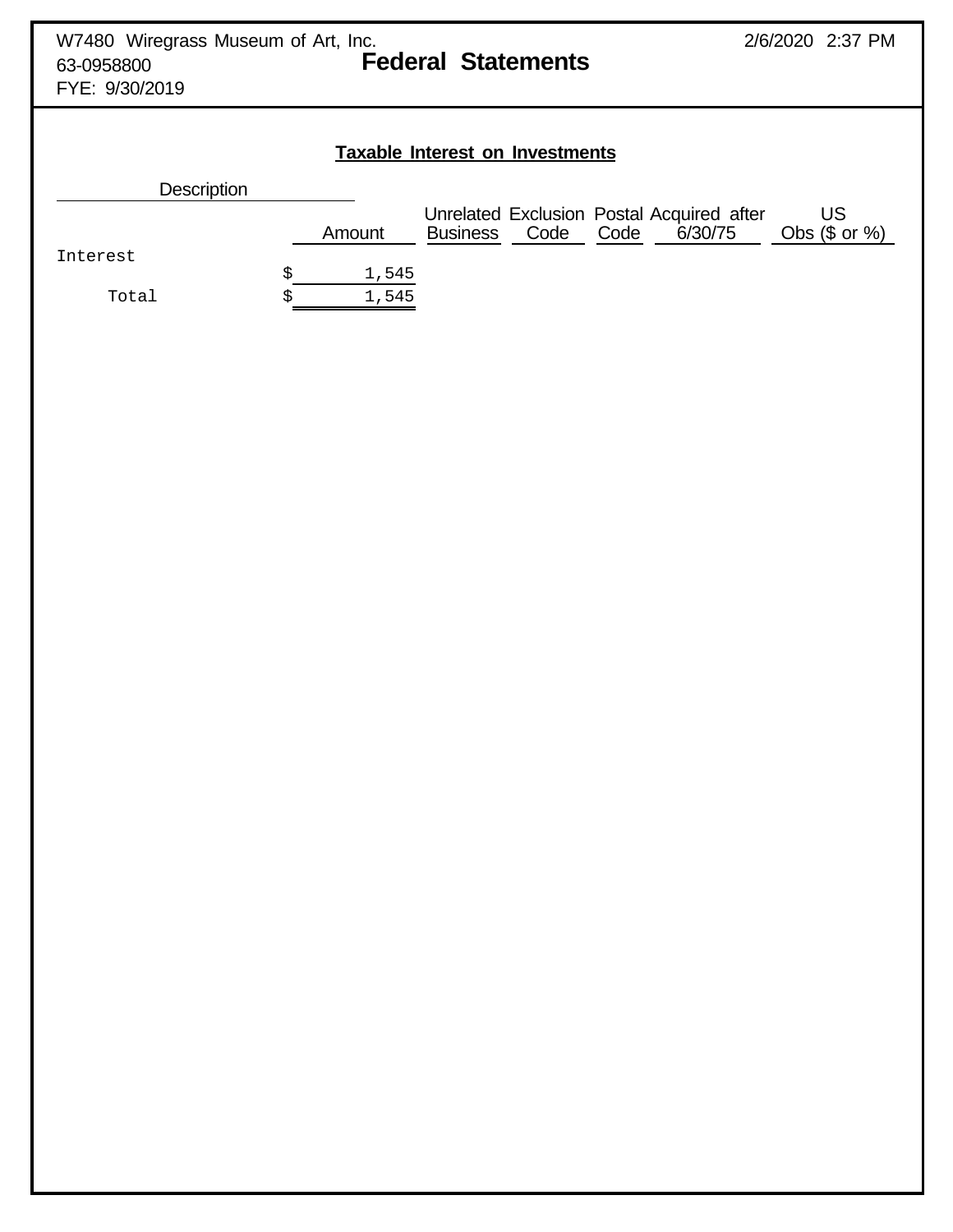# W7480 Wiregrass Museum of Art, Inc. 20020 2:37 PM 63-0958800 **Federal Statements** FYE: 9/30/2019

| Form 990, Part IX, Line 24e - All Other Expenses |   |                          |   |                    |    |                         |    |                 |
|--------------------------------------------------|---|--------------------------|---|--------------------|----|-------------------------|----|-----------------|
| <b>Description</b>                               |   | Total<br><b>Expenses</b> |   | Program<br>Service |    | Management &<br>General |    | Fund<br>Raising |
| Fund-raising                                     | Ş | 21,077                   | S | 9,648              | \$ |                         | \$ | 11,429          |
| Accounting                                       |   | 18,000                   |   |                    |    | 18,000                  |    |                 |
| Education                                        |   | 17,999                   |   | 17,999             |    |                         |    |                 |
| Information technology                           |   | 11,157                   |   | 10,996             |    | 161                     |    |                 |
| Travel, meetings, conf                           |   | 9,147                    |   | 5,983              |    | 1,582                   |    | 1,582           |
| Miscellaneous                                    |   | 3,852                    |   | 3.005              |    | 616                     |    | 231             |
| Secirity                                         |   | 2,399                    |   | 1,347              |    | 1,052                   |    |                 |
| Collections                                      |   | 570                      |   | 570                |    |                         |    |                 |
| Total                                            | S | 84,201                   |   | 49,548             |    | 21,411                  | S  | 13,242          |